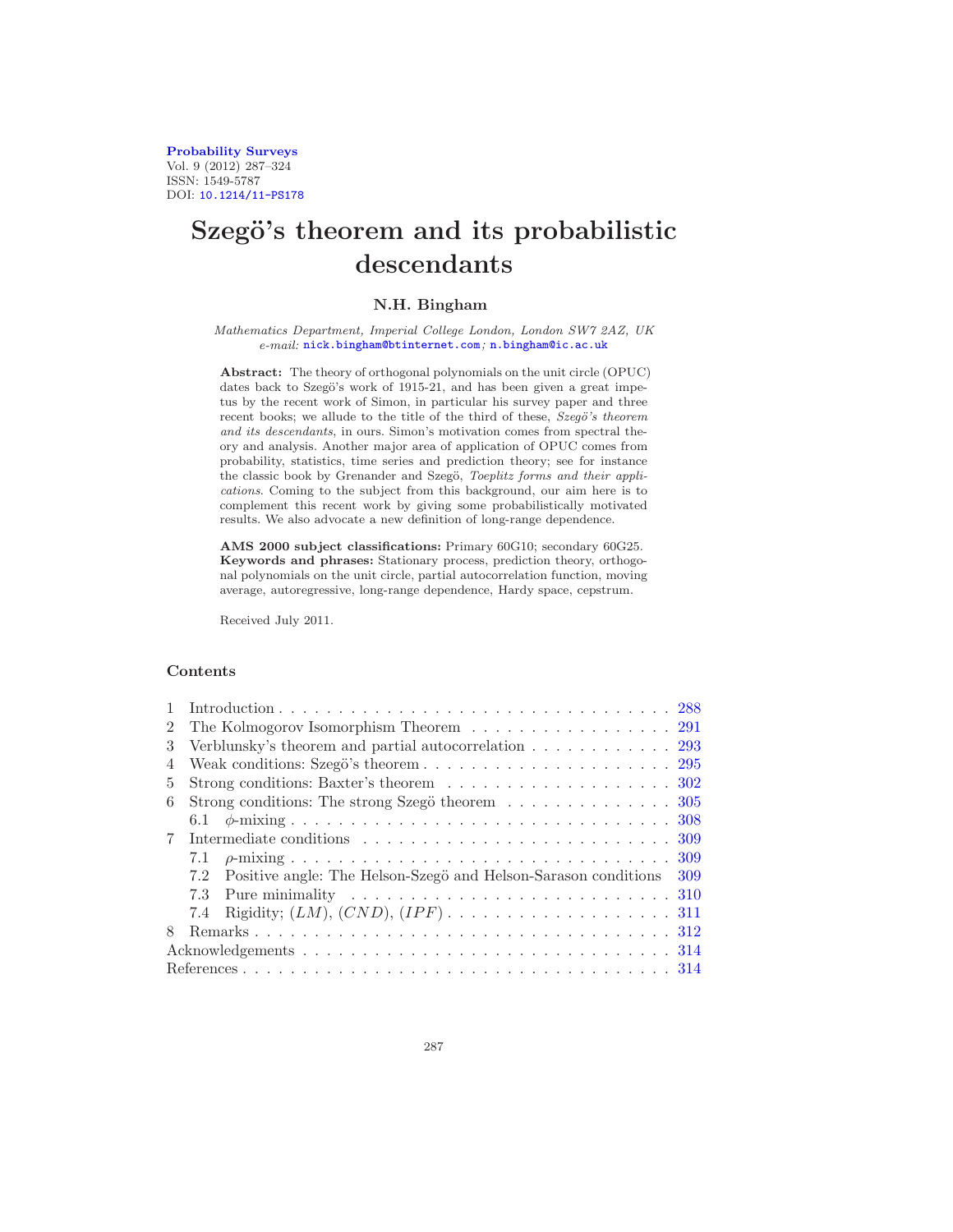#### <span id="page-1-0"></span>1. Introduction

The subject of orthogonal polynomials on the real line (OPRL), at least some of which forms part of the standard undergraduate curriculum, has its roots in the mathematics of the 19th century. The name of Gabor Szegö (1895-1985) is probably best remembered nowadays for two things: co-authorship of 'Pólya and Szegö'  $[Posz]$  and authorship of 'Szegö'  $[Sz4]$ , his book of 1938, still the standard work on OPRL. Perhaps the key result in OPRL concerns the central roleof the three-term recurrence relation  $([Sz4], III.3.2: 'Favard's theorem').$  $([Sz4], III.3.2: 'Favard's theorem').$  $([Sz4], III.3.2: 'Favard's theorem').$ 

Much less well known is the subject of orthogonal polynomials on the unit circle(OPUC), which dates from two papers of Szegö in 1920-21 ( $[Sz2, Sz3]$  $[Sz2, Sz3]$  $[Sz2, Sz3]$  $[Sz2, Sz3]$ ), and to which the last chapter of [\[Sz4\]](#page-36-0) is devoted. Again, the key is the appropriate three-term recurrence relation, the Szegö recursion or Durbin-Levinson algorithm  $(\S3)$  $(\S3)$ . This involves a sequence of coefficients (not two sequences, as with OPRL), the Verblunsky coefficients  $\alpha = (\alpha_n)$  (§[3\)](#page-6-0), named (there are several other names in use) and systematically exploited in the magisterial two-volume book on OPUC([\[Si4](#page-36-3), [Si5\]](#page-36-4)) by Barry Simon. See also his survey paper [\[Si3](#page-36-5)], written from the point of view of analysis and spectral theory, the survey [\[GolTo\]](#page-31-0), and his recent book [\[Si9\]](#page-36-6).

Complementary to this is our own viewpoint, which comes from probability and statistics, specifically time series (as does the excellent survey of 1986 by Bloomfield [\[Bl3\]](#page-29-0)). Here we have a stochastic process (random phenomenon unfolding with time)  $X = (X_n)$  with n integer (time discrete, as here, corresponds to compactness of the unit circle by Fourier (or Pontryagin) duality, whence the relevance of OPUC; continuous time is also important, and corresponds to OPRL). To set the stage for this, we begin  $(\S1)$  $(\S1)$  with the Kol-mogorov Isomorphism Theorem [\[Kol\]](#page-33-0) of 1941, allowing us to pass between the time domain and frequency domain. This is the appropriate instance for us of the spectral theorem, and allows us to make systematic use of Hilbert-space methods.

We make a simplifying assumption, and restrict attention to the *stationary* case. The situation is then invariant under the *shift*  $n \mapsto n + 1$ , which makes available the powerful mathematical machinery of Beurling's work on invariant subspaces([\[Beu](#page-28-0), [Nik1\]](#page-35-1)). While this is very convenient mathematically, it is important to realize that this is both a strong restriction and one unlikely to be satisfied exactly in practice. One of the great contributions of the statistician and econometrician Sir Clive Granger (1934-2009) was to demonstrate that statistical/econometric methods appropriate for stationary situations can, when applied indiscriminately to non-stationary situations, lead to misleading conclusions (via the well-known statistical problem of spurious regression). This has profound implications for macroeconomic policy. Governments depend on statisticians and econometricians for advice on interpretation of macroeconomic data. When this advice is misleading and mistaken policy decisions are implemented, avoidable economic losses (in terms of GDP) may result which are large-scale and permanent (cf. Japan's 'lost decade' in the 1990s, or lost two decades, and the global problems of 2007-8 on).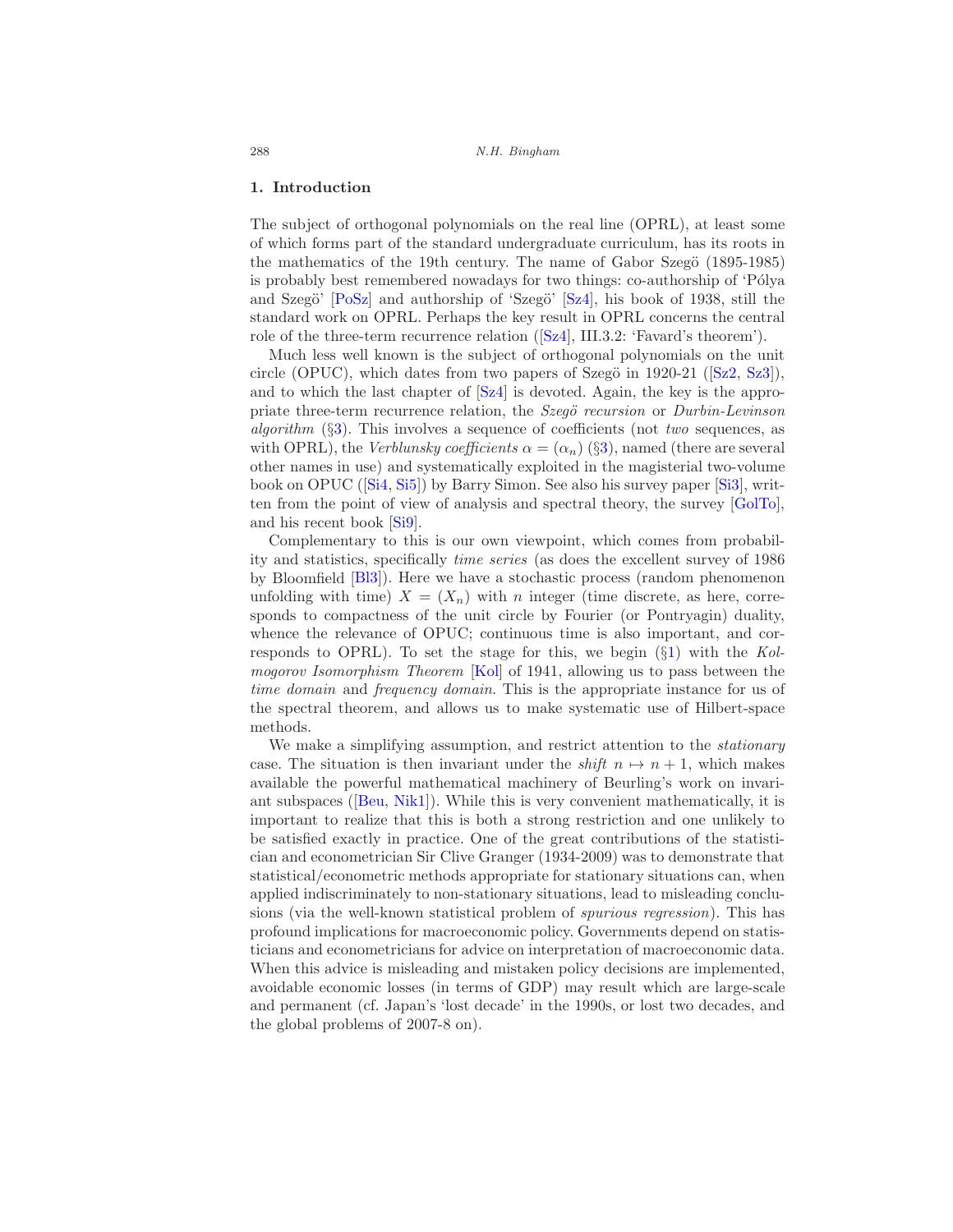The mathematical machinery needed for OPUC is function theory on the  $(u\nu)$  disc, specifically the theory of Hardy spaces and Beurling's theorem (factorization into inner and outer functions and Blaschke products). We shall make free use of this, referring for what we need to standard works (we recommend [\[Du,](#page-30-0) [Ho,](#page-32-0) [Gar](#page-31-1), [Koo1](#page-33-1), [Nik1](#page-35-1), [Nik2](#page-35-2)]), but giving detailed references. The theory on the disc (whose boundary the circle is compact) corresponds analytically to the theory on the upper half-plane, whose boundary the real line is non-compact (for which see e.g.  $[DymMcK]$ ). Probabilistically, we work on the disc in discrete time and the half-plane in continuous time. In each case, what dominates is an integrability condition. In discrete time, this is  $Szeg\ddot{o}'s$  condition (Sz), or nondeterminism (ND) – integrability of log w, where w is the spectral density w (the density of the absolutely continuous component of the spectral measure  $\mu$ )  $(\S4)$  $(\S4)$ . In continuous time, this is the *logarithmic integral*, which gives its name to Koosis' book [\[Koo2](#page-34-0)].

In view of the above, the natural context in which to work is that of complexvalued stochastic processes, rather than real-valued ones, in discrete time. We remind the reader that here the Cauchy-Schwarz inequality tells us that correlation coefficients lie in the unit disc, rather than the interval [−1, 1].

The time-series aspects here go back at least as far as the work of Wiener [\[Wi1\]](#page-37-0) in 1932 on generalized harmonic analysis, GHA (which, incidentally, contains a good historical account of the origins of spectral methods, e.g. in the work of Sir Arthur Schuster in the 1890s on heliophysics). During World War II, the linear filter (linearity is intimately linked with Gaussianity) was developed independently by Wiener in the USA [\[Wi2](#page-37-1)], motivated by problems of automatic fire control for anti-aircraft artillery, and Kolmogorov in Russia (then USSR) [\[Kol\]](#page-33-0). This work was developed by the Ukrainian mathematician M. G. Krein over the period 1945-1985 (see e.g. [\[Dym\]](#page-31-3)), by Wiener in the 1950s ([\[Wi3\]](#page-37-2), Section IG Prediction and Filtering, including commentaries) and by I. A. Ibragimov (1968 on).

The subject of time series is of great practical importance (e.g. in econometrics), but suffered within statistics by being regarded as 'for experts only'. This changed with the 1970 book by Box and Jenkins (see [\[BoxJeRe](#page-29-1)]), which popularized the subject by presenting a simplified account (including an easy-tofollow model-fitting and model-checking recipe), based on ARMA models (AR for autoregressive, MA for moving average). The ARMA approach is still important; see e.g. Brockwell and Davis [\[BroDav\]](#page-30-1) for a modern textbook account. The realization that the Verblunsky coefficients  $\alpha$  of OPUC are actually the partial autocorrelation function (PACF) of time series opened the way for the systematic exploitation of OPUC within time series by a number of authors. These include Inoue, in a series of papers from 2000 on (see especially [\[In3](#page-32-1)] of 2008), and Inoue and Kasahara from 2004 on (see especially [\[InKa2](#page-32-2)] of 2006).

Simon's work([\[Si3](#page-36-5), [Si4](#page-36-3), [Si5](#page-36-4)]) focusses largely on four conditions, two weak (and comparable) and two strong (and non-comparable). Our aim here is to complement the expository account in [\[Si3\]](#page-36-5) by adding the time-series viewpoint. This necessitates adding (at least) five new conditions. Four of these (comparable) we regard as intermediate, the fifth as strong. In our view, one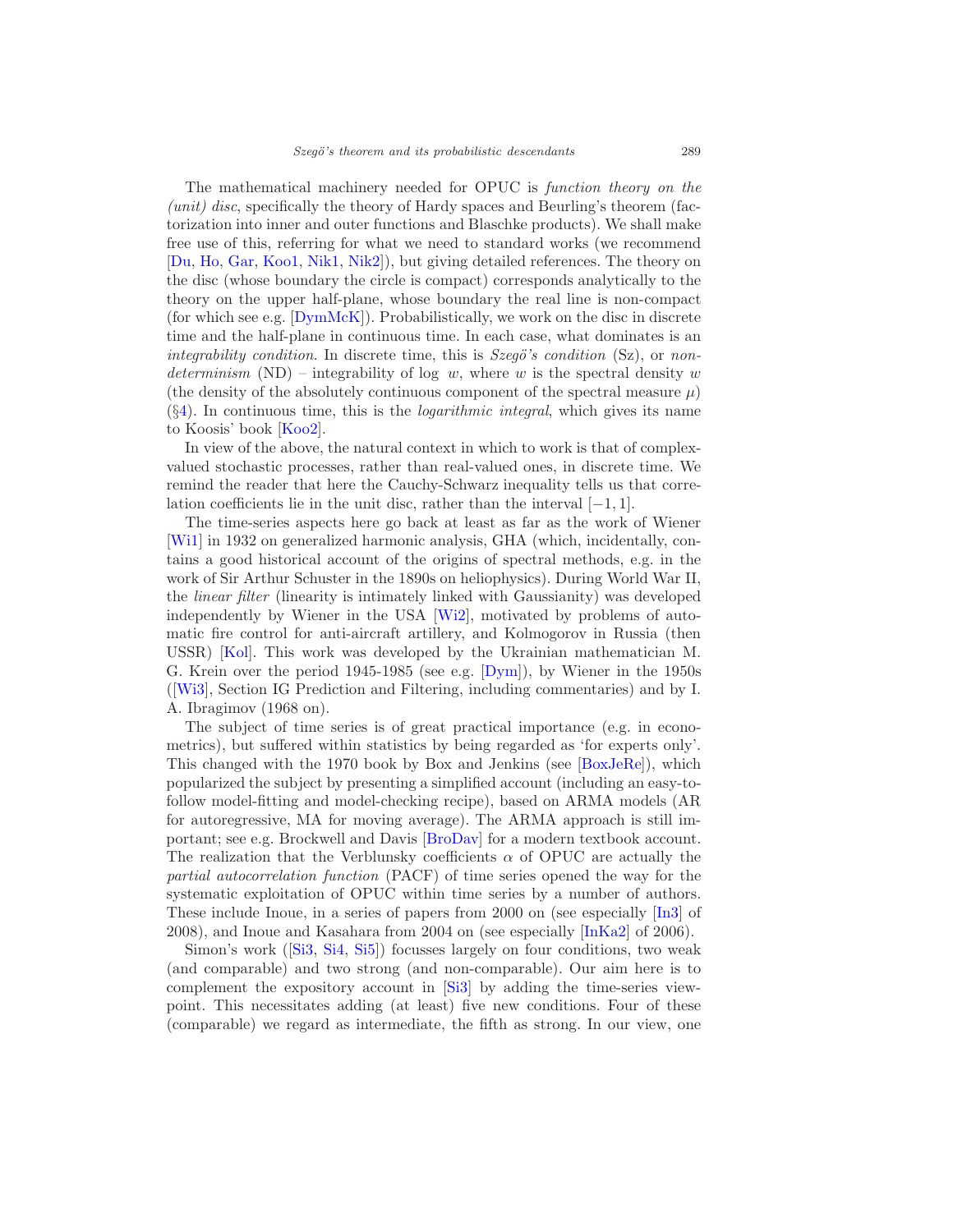needs three levels of strength here, not two. One is reminded of the Goldilocks principle (from the English children's story: not too hot/hard/high/..., not too cold/soft/low/..., but just right).

We begin in  $\S2$  $\S2$  with the Kolmogorov Isomorphism Theorem [\[Kol](#page-33-0)] of 1941 (Theorem [1\)](#page-4-1), relating the time domain and frequency domain and introducing the spectral measure  $\mu$ . We continue in §[3](#page-6-0) with our key tools: Verblunsky's theorem (Theorem [2\)](#page-6-1), and the partial autocorrelation function (PACF)  $\alpha$ . We turn in  $\S4$  $\S4$  to weak conditions (Szegö's condition (Sz), or (ND); Szegö's theorem (Th. 3);  $\alpha \in \ell_2$ ;  $\sigma > 0$ , with  $\sigma$  the one-step prediction error). In §[5](#page-15-0) we look at our first strong condition, Baxter's condition (B), and Baxter's theorem (Th, [4:](#page-15-1)  $\alpha \in \ell_1$ ). The satisfaction or otherwise of Baxter's condition (B) marks the transition between short- and long-range dependence; in this connection we give Inoue's theorem, Th. [5.](#page-15-2) The second strong condition, the strong Szegö condition (sSz), follows in  $\S6$  $\S6$  (Th. 6: strong Szegö limit theorem, Ibragimov's theorem, Golinskii-Ibragimov theorem, Borodin-Okounkov formula;  $\alpha \in H^{1/2}$ ), together with a weakening of  $(SZ)$ , absolute regularity. We turn in  $\S7$  $\S7$  to intermediate conditions: in decreasing order of strength, (i) complete regularity; (ii) positive angle (Helson-Szegö, Helson-Sarason and Sarason theorems); (iii) (pure) minimality (Kolmogorov); (iv) rigidity (Sarason), Levinson-McKean condition (LM), complete non-determinism (CND), intersection of past and future  $(IPF)$ ; see [\[KasBi\]](#page-33-2) for details. We close in  $\S 8$  $\S 8$  with some remarks.

The (weak) Szegö limit theorem dates from 1915  $[Sz1]$ , the strong Szegö limit theoremfrom 1952  $[Sz5]$ . Simon  $([Si4], 11)$  $([Si4], 11)$  $([Si4], 11)$  rightly says how remarkable it is for one person to have made major contributions to the same area 37 years apart. We note that Szegö's remarkable longevity here is actually exceeded (over the 40 years 1945-1985) by that of the late, great Mark Grigorievich Krein (1907-1989).

What follows is a survey of this area, which contains (at least) eight different layers, of increasing (or decreasing) generality. This is an increase on Simon's (basic minimum of) four. We hope that no one will be deterred by this increase in dimensionality, and so in apparent complexity. Our aim is the precise opposite: to open up this fascinating area to a broader mathematical public, including the time-series, probabilistic and statistical communities. For this, one needs to open up the 'grey zone' between the strong and weak conditions, and examine the third category, of intermediate conditions . We focus on these three levels of generality. This largely reduces the effective dimensionality to three, which we feel simplifies matters. Mathematics should be made as simple as possible, but not simpler (to adapt Einstein's immortal dictum about physics).

Weclose by quoting Barry Simon ([\[Si8](#page-36-9)], 85): "It's true that until Euclidean Quantum Field Theory changed my tune, I tended to think of probabilists as a priesthood who translated perfectly simple functional analytic ideas into a strange language that merely confused the uninitiated." He continues: in his 1974 book on Euclidean Quantum Field Theory, "the dedication says: "To Ed Nelson who taught me how unnatural it is to view probability theory as unnatural" ".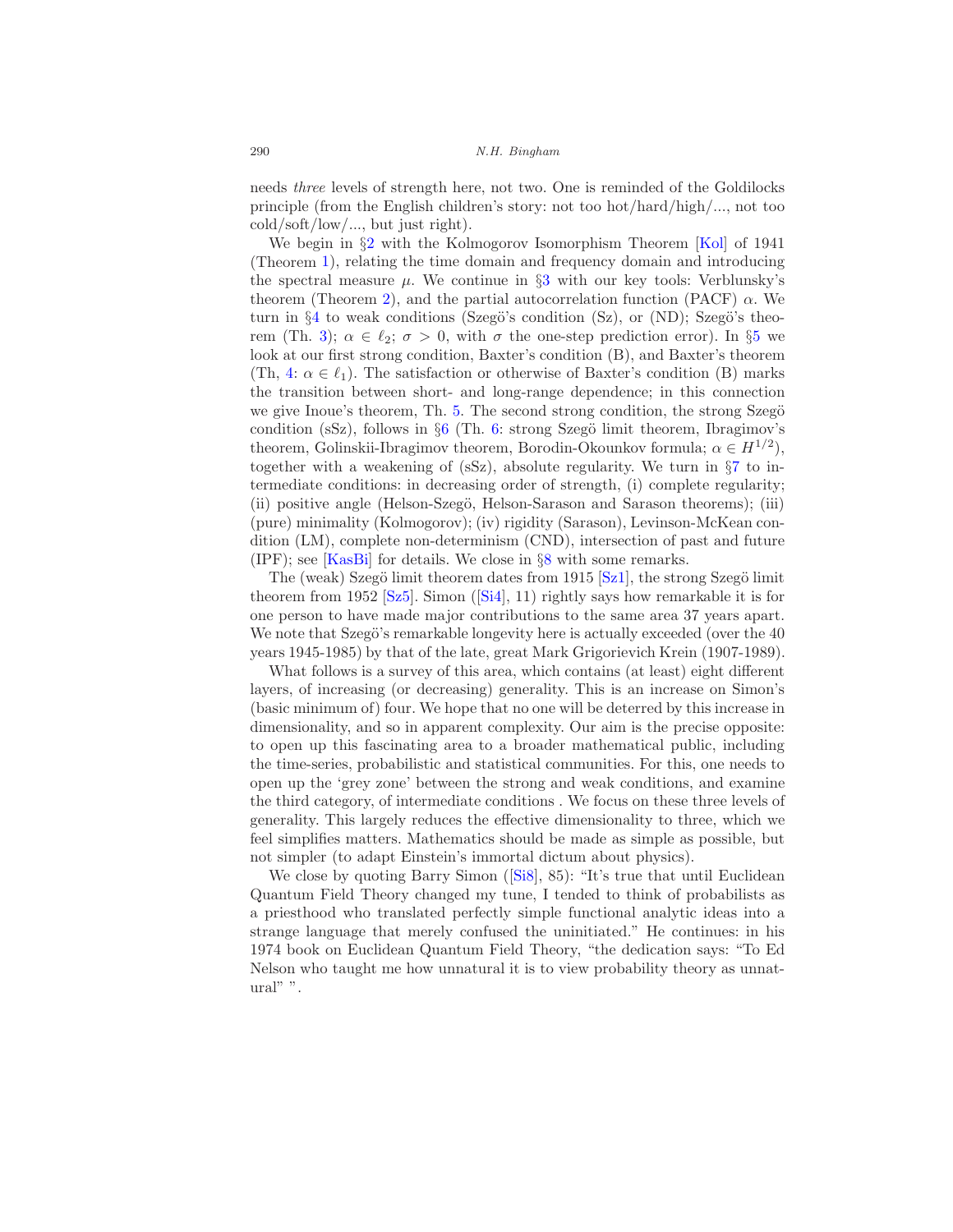# <span id="page-4-0"></span>2. The Kolmogorov Isomorphism Theorem

Let  $X = (X_n : n \in \mathbb{Z})$  be a discrete-time, zero-mean, (wide-sense) stationary stochastic process, with autocovariance function  $\gamma = (\gamma_n)$ ,

$$
\gamma_n = E[X_n \overline{X_0}]
$$

(the variance is constant by stationarity, so we may take it as 1, and then the autocovariance reduces to the autocorrelation).

Let H be the Hilbert space spanned by  $X = (X_n)$  in the L<sub>2</sub>-space of the underlying probability space, with inner product  $(X, Y) := E[X\overline{Y}]$  and norm  $||X|| := [E(|X|^2)]^{1/2}$ . Write T for the unit circle, the boundary of the unit disc D, parametrised by  $z = e^{i\theta}$ ; unspecified integrals are over T.

<span id="page-4-1"></span>Theorem 1 (Kolmogorov Isomorphism Theorem). There is a process Y on T with orthogonal increments and a probability measure  $\mu$  on  $T$  with

(i)

$$
X_n = \int e^{in\theta} dY(\theta);
$$

(ii)

$$
E[dY(\theta)^{2}] = d\mu(\theta).
$$

(iii) The autocorrelation function  $\gamma$  then has the spectral representation

$$
\gamma_n = \int e^{-in\theta} d\mu(\theta).
$$

(iv) One has the Kolmogorov isomorphism between  $H$  (the time domain) and  $L_2(\mu)$  (the frequency domain) given by

$$
X_t \leftrightarrow e^{it} \tag{KIT}
$$

for integer t (as time is discrete).

*Proof.*Parts (i), (ii) are the Cramér representation of 1942 ([\[Cra](#page-30-2)], [\[Do](#page-30-3)] X.4; Cramér and Leadbetter  $[CraLea]$  §7.5). Part (iii), due originally to Herglotz in 1911,follows from (i) and (ii)  $([Do] X.4, [BroDay] \S4.3)$  $([Do] X.4, [BroDay] \S4.3)$  $([Do] X.4, [BroDay] \S4.3)$ . Part (iv) is due to Kolmogorov in 1941 [\[Kol\]](#page-33-0). All this rests on Stone's theorem of 1932, giving the spectral representation of groups of unitary transformations of linear operators on Hilbert space; see [\[Do](#page-30-3)] 636-7 for a historical account and references (including work of Khintchine in 1934 in continuous time), Sz.-Nagy [\[SzN](#page-36-10)], [\[DunSch](#page-30-5)] X.5 for background on spectral theory.  $\Box$ 

#### Stochastic integration

The reader will observe the link between the Kolmogorov Isomorphism Theorem and (ii), and its later counterpart from 1944, the Itô Isomorphism Theorem and $(dB_t)^2 = dt$  in stochastic calculus. Indeed, Kallenberg ([\[Kal\]](#page-33-3), Ch. 13 and Notesto Ch. 13) and Janson ([\[Jan\]](#page-32-3), 7.4) treat this material from the point of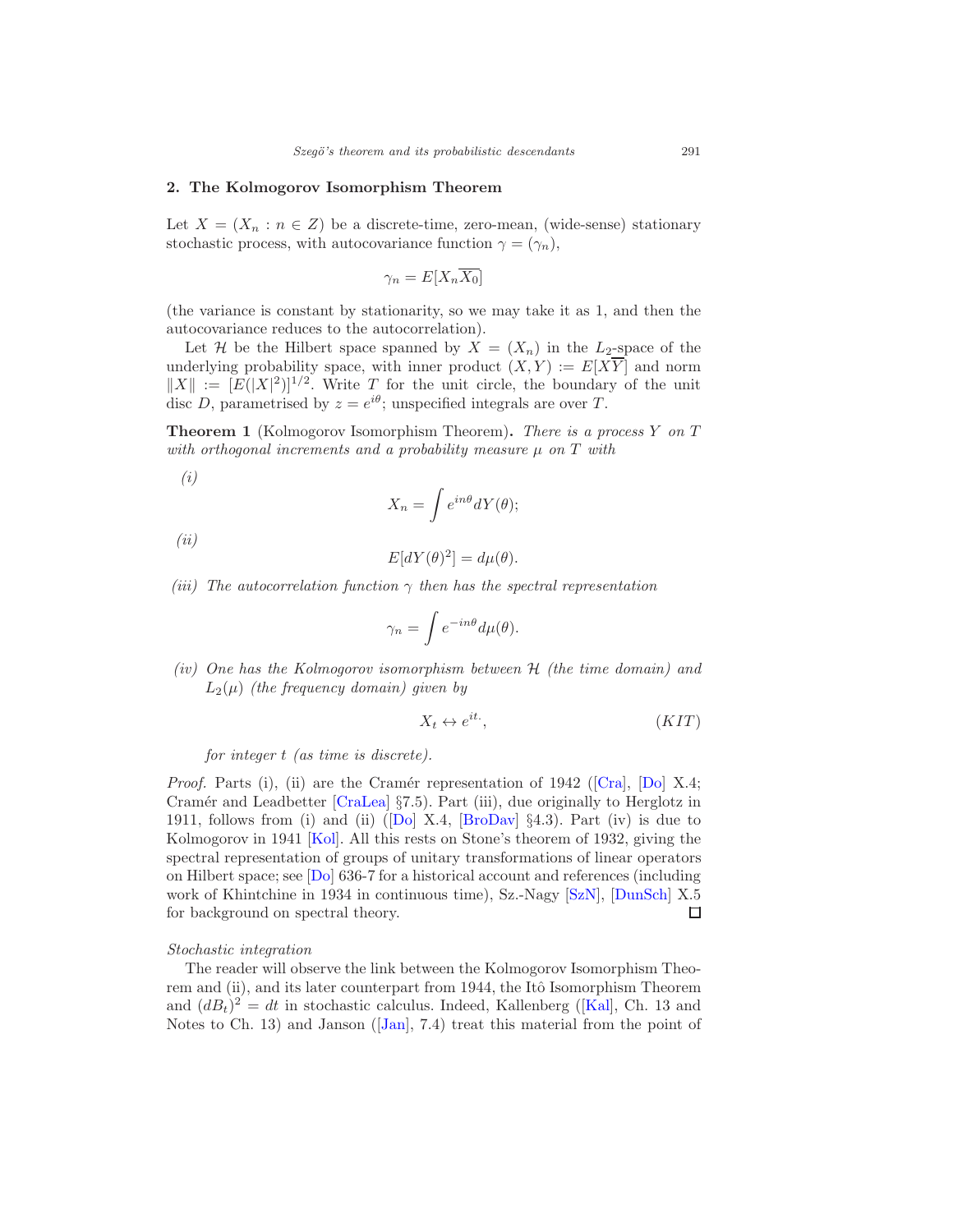view of stochastic integration. This viewpoint reveals the equivalence of (ii) and (iii) [\[Kal\]](#page-33-3). If we are willing to restrict ourselves to Gaussian processes (which does not restrict the first or second moments), one can work with either the process Y above with orthogonal increments, or a complex Gaussian stochastic measure Z with

$$
E[Z(A)\overline{Z(B)}] = \mu(A \cap B)
$$

(the counterpart of (ii) above in this framework). This viewpoint further reveals that the Kolmogorov Isomorphism Theorem is related to the series expansion of Brownian motion (or more general Gaussian processes) with respect to a complete orthonormal system in Hilbert space, with random coefficients. This idea goes back to the Paley-Wiener-Zygmund construction of Brownian motion in 1933  $\text{[PaWiZv]}$ ; later developments include the Karhunen-Loève expansion ([\[Kar\]](#page-33-4), [\[Loe\]](#page-34-1) Ch. XI §37), Kahane's work on random series of functions [\[Kah\]](#page-33-5), etc.

To avoid trivialities, we suppose in what follows that  $\mu$  is non-trivial – has infinite support.

Since for integer t the  $e^{it\theta}$  span polynomials in  $e^{i\theta}$ , prediction theory for stationary processes reduces to approximation by polynomials. This is the classical approach to the main result of the subject, Szegö's theorem  $(\S 4 \text{ below})$  $(\S 4 \text{ below})$  $(\S 4 \text{ below})$ ; see e.g. [\[GrSz](#page-31-4)], Ch. 3, [\[Ach\]](#page-27-2), Addenda, B.

We write

$$
d\mu(\theta) = w(\theta)d\theta/2\pi + d\mu_s(\theta),
$$

so w is the *spectral density* (w.r.t. normalized Lebesgue measure) and  $\mu_s$  is the singular part of  $\mu$ .

By stationarity,

$$
E[X_m X_n] = \gamma_{|m-n|}.
$$

The Toeplitz matrix for X, or  $\mu$ , or  $\gamma$ , is

$$
\Gamma := (\gamma_{ij}), \quad \text{where} \quad \gamma_{ij} := \gamma_{|i-j|}.
$$

It is positive definite.

For  $n \in N$ , write  $\mathcal{H}_{[-n,-1]}$  for the subspace of  $\mathcal{H}$  spanned by  $\{X_{-n},\ldots,X_{-1}\}$ (the finite past at time 0 of length n),  $P_{[-n,-1]}$  for projection onto  $\mathcal{H}_{[-n,-1]}$ (thus  $P_{[-n,-1]}X_0$  is the best linear predictor of  $X_0$  based on the finite past),  $P_{[-n,-1]}^{\perp} := I - P_{[-n,-1]}$  for the orthogonal projection (thus  $P_{[-n,-1]}^{\perp} X_0 :=$  $X_0-P_{[-n,-1]}X_0$  is the prediction error). We use a similar notation for prediction based on the infinite past. Thus  $\mathcal{H}_{(-\infty,-1]}$  is the closed linear span (cls) of  $X_k$ ,  $k \leq -1$ ,  $P_{(-\infty,-1]}$  is the corresponding projection, and similarly for other timeintervals. Write

$$
\mathcal{H}_n:=\mathcal{H}_{(-\infty,n]}
$$

for (the subspace generated by) the past up to time  $n$ ,

$$
\mathcal{H}_{-\infty}:=\bigcap_{n=-\infty}^{\infty}\mathcal{H}_n
$$

for their intersection, the remote past.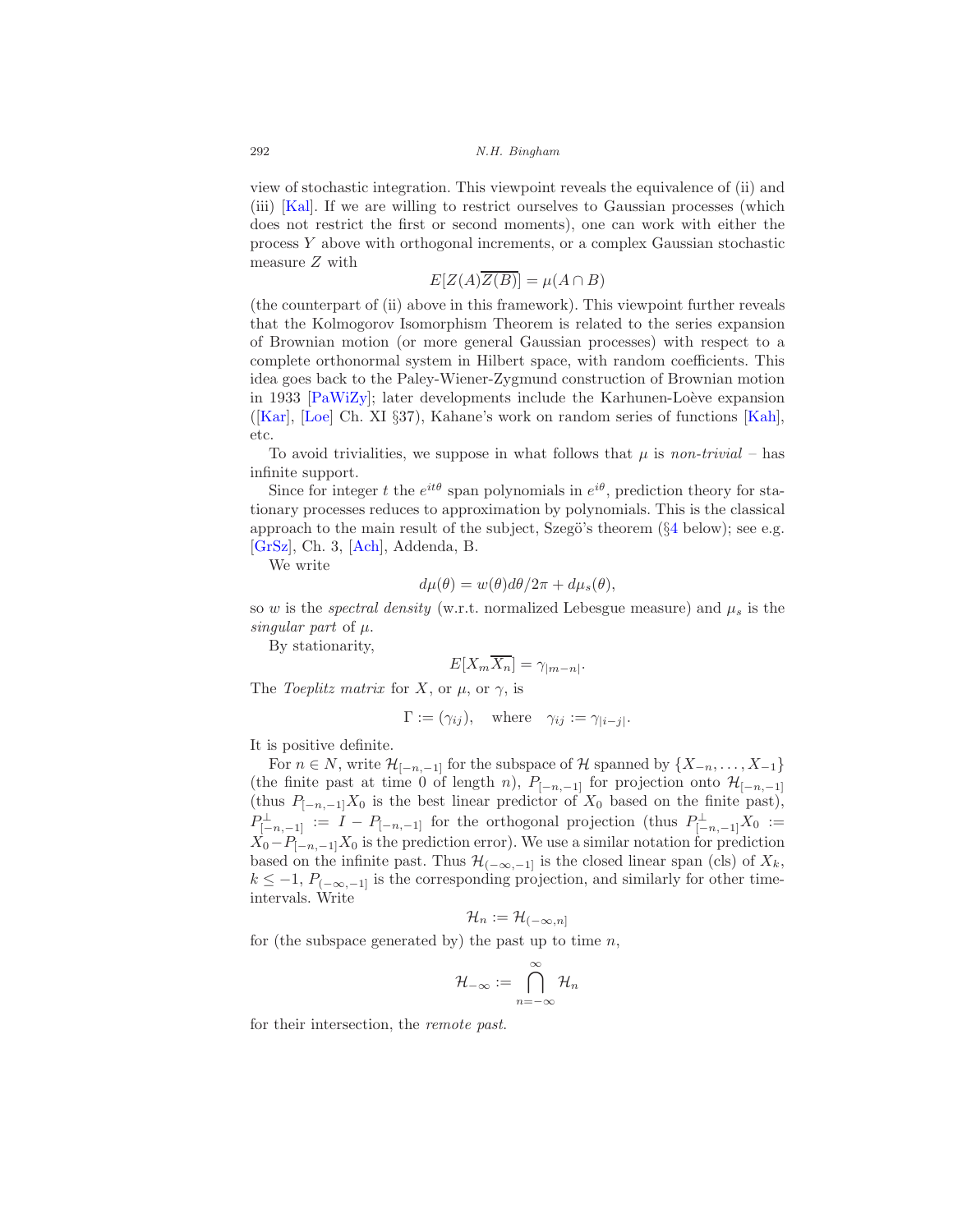#### <span id="page-6-0"></span>3. Verblunsky's theorem and partial autocorrelation

With  $corr(Y, Z) := E[Y\overline{Z}]/\sqrt{E[|Y|^2].E[|Z|^2]}$  for  $Y, Z$  zero-mean and not a.s. 0, write

$$
\alpha_n := corr(X_n - P_{[1,n-1]}X_n, X_0 - P_{[1,n-1]}X_0)
$$

for the correlation between the residuals at times  $0, n$  resulting from (linear) regression on the intermediate values  $X_1, \ldots, X_{n-1}$ . The sequence

$$
\alpha = (\alpha_n)_{n=1}^{\infty}
$$

is called the partial autocorrelation function (PACF). It is also called the sequence of Verblunsky coefficients, for reasons which will emerge below.

<span id="page-6-1"></span>Theorem 2 (Verblunsky's Theorem). There is a bijection between the sequences  $\alpha = (\alpha_n)$  with each  $\alpha_n \in D$  and the probability measures  $\mu$  on T.

This result dates from Verblunsky in 1936 [\[V2](#page-37-3)], in connection with OPUC. It was re-discovered long afterwards by Barndorff-Nielsen and Schou [\[BarN-S\]](#page-28-1) in 1973 and Ramsey [\[Ram\]](#page-35-4) in 1974, both in connection with parametrization of time-series models in statistics. The Verblunsky bijection has the great advantage to statisticians of giving an unrestricted parametrization: the only restrictions on the  $\alpha_n$  are the obvious ones resulting from their being correlations  $-|\alpha_n| \leq 1$ , or as  $\mu$  is non-trivial,  $|\alpha_n| < 1$ . By contrast,  $\gamma = (\gamma_n)$  gives a restricted parametrization, in that the possible values of  $\gamma_n$  are restricted by the inequalities of positive-definiteness (principal minors of the Toeplitz matrix  $\Gamma$  are positive). This partly motivates the detailed study of the PACF in, e.g., [\[In1](#page-32-4), [In2](#page-32-5), [In3](#page-32-1), [InKa1,](#page-32-6) [InKa2\]](#page-32-2). For general statistical background on partial autocorrelation, see e.g. [\[KenSt](#page-33-6)], Ch. 27 (Vol. 2), §46.26-28 (Vol. 3).

As we mentioned in §[1,](#page-1-0) the basic result for OPUC corresponding to Favard's theorem for OPRL is Szegö's recurrence (or recursion): given a probability measure  $\mu$  on T, let  $\Phi_n$  be the monic orthogonal polynomials they generate (by Gram-Schmidt orthogonalization). For every polynomial  $Q_n$  of degree n, write

$$
Q_n^*(z):=z^n\overline{Q_n(1/\bar{z})}
$$

for the *reversed polynomial*. Then the Szegö recursion is

$$
\Phi_{n+1}(z) = z \Phi_n(z) - \bar{\alpha}_{n+1} \Phi_n^*(z),
$$

where the parameters  $\alpha_n$  lie in D:

$$
|\alpha_n|<1,
$$

and are the Verblunsky coefficients (also known variously as the Szegö, Schur, Geronimus and reflection coefficients; see [\[Si4\]](#page-36-3), §1.1). The double use of the name Verblunsky coefficients and the notation  $\alpha = (\alpha_n)$  for the PACF and the coefficients is justified: the two coincide. Indeed, the Szegö recursion is known in the time-series literature as the Durbin- Levinson algorithm; see e.g. [\[BroDav](#page-30-1)],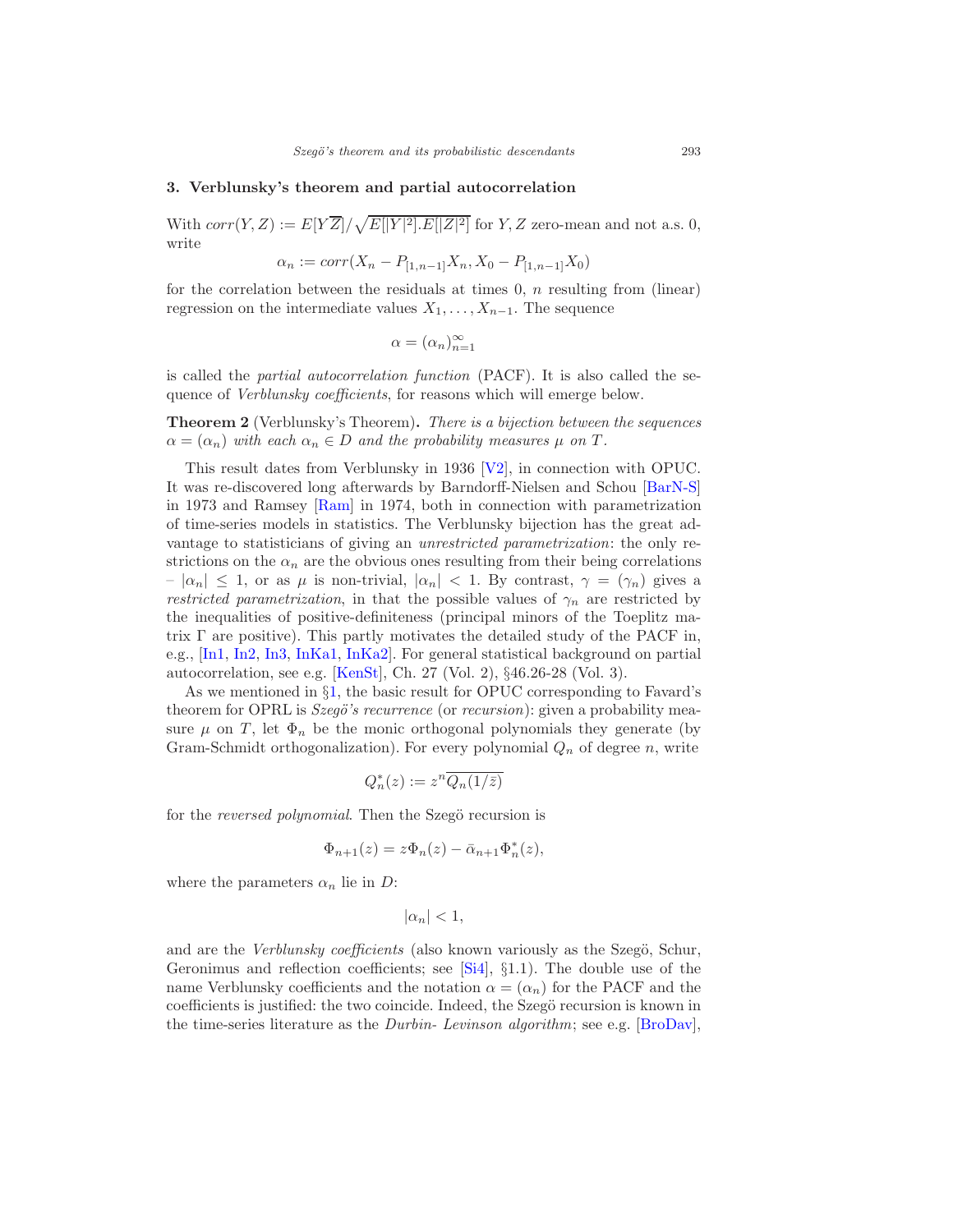§§3.4, 5.2. The term Verblunsky coefficient is from Simon [\[Si4](#page-36-3)], to which we refer repeatedly. We stress that Simon writes  $\alpha_n$  for our  $\alpha_{n+1}$ , and so has  $n = 0, 1, \ldots$ where we have  $n = 1, 2, \ldots$  Our notational convention is already established in the time-series literature (see e.g. [\[BroDav](#page-30-1)],  $\S$ §3.4, 5.2), and is more convenient in our context of the PACF, where  $n = 1, 2, \ldots$  has the direct interpretation as a time-lag between past and future (cf. [\[Si4](#page-36-3)], (1.5.15), p. 56-57). See [\[Si4](#page-36-3)], §1.5 and (for two proofs of Verblunsky's theorem) §1.7, 3.1, and [\[McLZ\]](#page-34-2) for a recent application of the unrestricted PACF parametrization.

One may partially summarize the distributional aspects of Theorems [1](#page-4-1) and [2](#page-6-1) by the bijections

$$
\alpha\leftrightarrow\mu\leftrightarrow\gamma.
$$

The Durbin-Levinson algorithm

Write

$$
\hat{X}_{n+1} := \phi_{n1} X_n + \ldots + \phi_{nn} X_1
$$

for the best linear predictor of  $X_{n+1}$  given  $X_n, \ldots, X_1$ ,

$$
v_n := E[(X_{n+1} - \hat{X}_{n+1})^2] = E[(X_{n+1} - P_{[1,n]}X_{n+1})^2]
$$

for the mean-square error in the prediction of  $X_{n+1}$  based on  $X_1, \ldots, X_n$ ,

$$
\phi_n := (\phi_{n1}, \dots, \phi_{nn})^T \qquad (fpc)
$$

for the vector of finite-predictor coefficients. The Durbin-Levinson algorithm ([\[Lev](#page-34-3), [Dur\]](#page-30-6); [\[BroDav](#page-30-1)] §5.2, [\[Pou](#page-35-5)] §7.2) gives the  $\phi_{n+1}, v_{n+1}$  recursively, in terms of quantities known at time  $n$ , as follows:

(i) The first component of  $\phi_{n+1}$  is given by

$$
\phi_{n+1,n+1} = [\gamma_{n+1} - \sum_{j=1}^{n} \phi_{nj} \gamma_{n-j}] / v_n.
$$

The  $\phi_{nn}$  are the Verblunsky coefficients  $\alpha_n$ :

$$
\phi_{nn}=\alpha_n.
$$

(ii) The remaining components are given by

$$
\begin{pmatrix} \phi_{n+1,1} \\ \vdots \\ \phi_{n+1,n} \end{pmatrix} = \begin{pmatrix} \phi_{n1} \\ \vdots \\ \phi_{nn} \end{pmatrix} - \phi_{n+1,n+1} \begin{pmatrix} \phi_{nn} \\ \vdots \\ \phi_{n1} \end{pmatrix} = \begin{pmatrix} \phi_{n1} \\ \vdots \\ \phi_{nn} \end{pmatrix} - \alpha_{n+1} \begin{pmatrix} \phi_{nn} \\ \vdots \\ \phi_{n1} \end{pmatrix}.
$$

(iii) The prediction errors are given recursively by

$$
v_0 = 1,
$$
  $v_{n+1} = v_n[1 - |\phi_{n+1,n+1}|^2] = v_n[1 - |\alpha_{n+1}|^2].$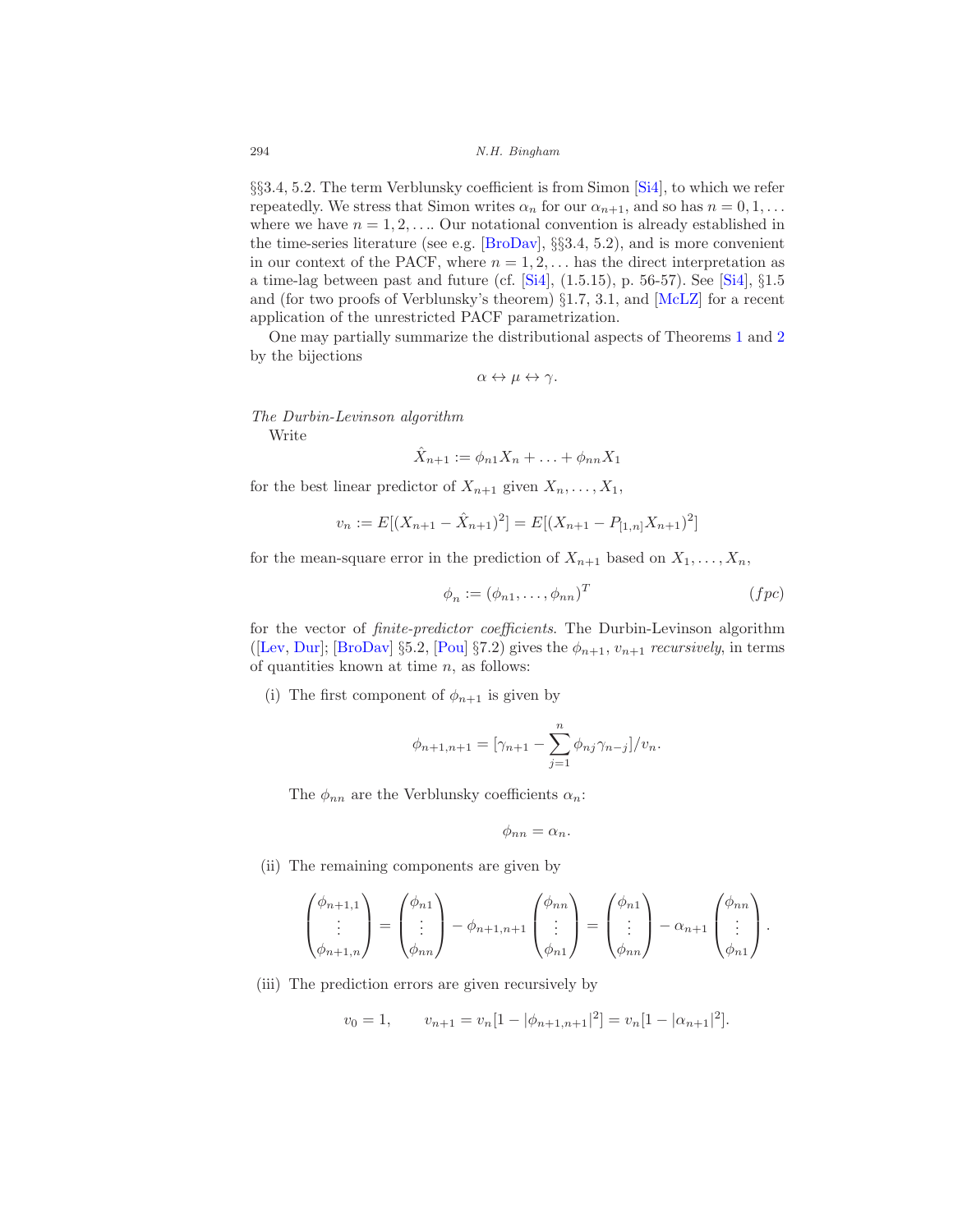In particular,  $v_n > 0$  and we have from (ii) that

$$
\phi_{nj} - \phi_{n+1,j} = \alpha_{n+1}\phi_{n,n+1-j}.\tag{DL}.
$$

Since by (iii)

$$
v_n = \prod_{j=1}^n [1 - |\alpha_n|^2],
$$

the *n*-step prediction error variance  $v_n \to \sigma^2 > 0$  iff the infinite product converges, that is,  $\alpha \in \ell_2$ , an important condition that we will meet in §[4](#page-8-0) below in connection with Szegö's condition.

Note. 1. The Durbin-Levinson algorithm is related to the Yule-Walker equations of time-series analysis (see e.g. [\[BroDav](#page-30-1)], §8.1), but avoids the need there for matrix inversion.

2. The computational complexity of the Durbin-Levinson algorithm grows quadratically, rather than cubically as one might expect; see e.g. Golub and van Loan [\[GolvL](#page-31-5)], §4.7. Its good numerical properties result from efficient use of the Toeplitz character of the matrix  $\Gamma$  (or equivalently, of Szegö recursion).

3. See [\[KatSeTe\]](#page-33-7) for a recent approach to the Durbin-Levinson algorithm, and [\[Deg](#page-30-7)] for the multivariate case.

#### Stochastic versus non-stochastic

This paper studies prediction theory for stationary stochastic processes. As an extreme example (in which no prediction is possible), take the 'free' case, in which the  $X_n$  are independent (and identically distributed). Then  $d\mu(\theta)$  =  $d\theta/2\pi$ ,  $\gamma_n = \delta_{n0}$ ,  $\alpha_n \equiv 0$ ,  $\Phi_n(z) = z^n$  ([\[Si4](#page-36-3)], Ex. 1.6.1).

In contrast to this is the situation where  $X = (X_n)$  is non-stochastic – deterministic, but (typically) chaotic. This case often arises in non-linear time-series analysis and dynamical systems; for a monograph treatment, see Kantz and Schreiber [\[KanSch\]](#page-33-8).

# <span id="page-8-0"></span>4. Weak conditions: Szegö's theorem

#### Rakhmanov's Theorem

One naturally expects that the influence of the distant past decays with increasing lapse of time. So one wants to know when

$$
\alpha_n \to 0 \qquad (n \to \infty).
$$

By Rakhmanov's theorem ([\[Rak](#page-35-6)]; [\[Si5\]](#page-36-4) Ch 9, and Notes to §9.1, [\[MatNeTo\]](#page-34-4)), this happens if the density w of the absolutely continuous component  $\mu_a$  is positive on a set of full measure:

$$
|\{\theta : w(\theta) > 0\}| = 1
$$

(using normalized Lebesgue measure – or  $2\pi$  using Lebesgue measure).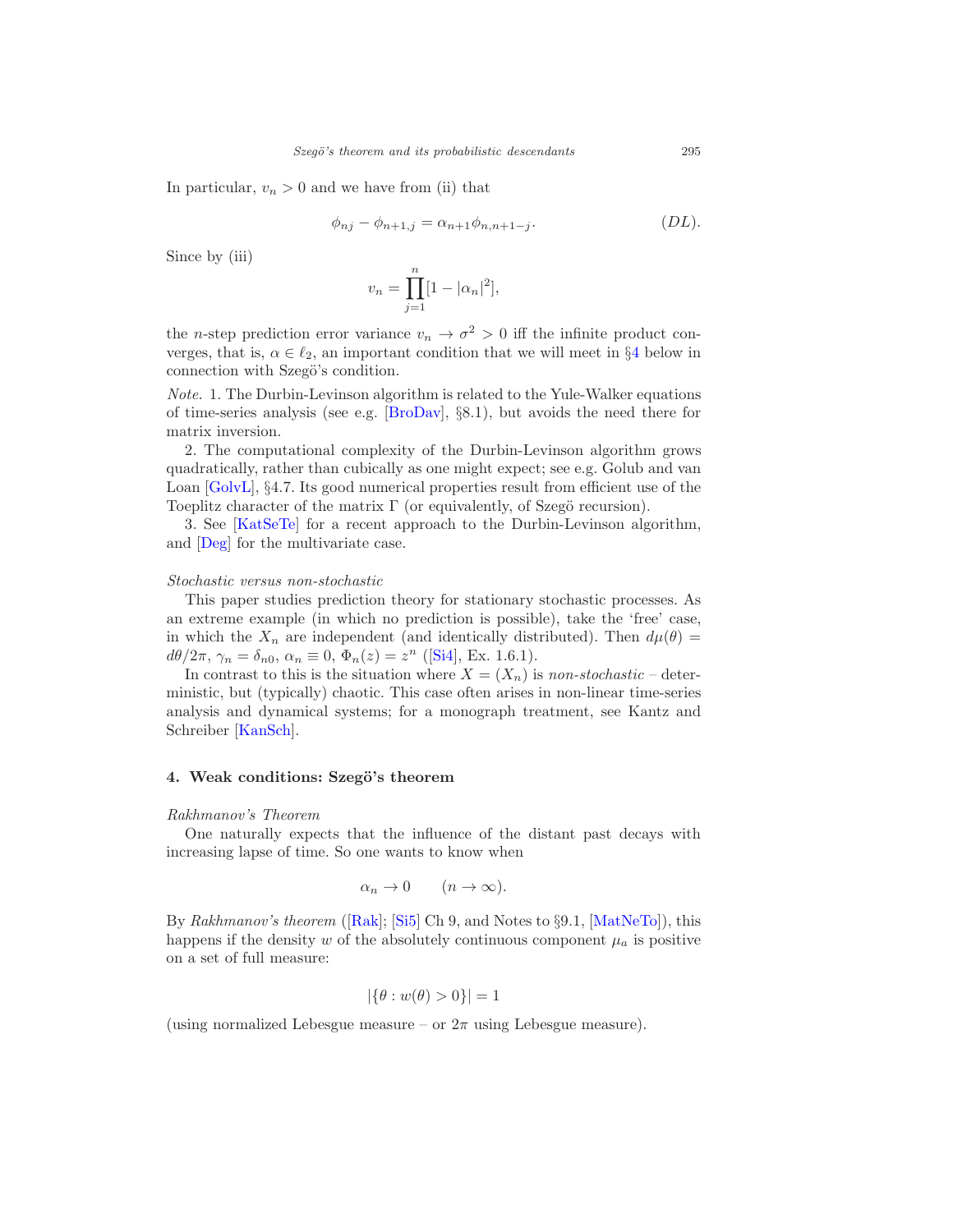Non-determinism and the Wold decomposition

Write  $\sigma^2$  for the one-step mean-square prediction error:

$$
\sigma^2 := E[(X_0 - P_{(-\infty, -1]}X_0)^2];
$$

by stationarity, this is the  $\sigma^2 = \lim_{n \to \infty} v_n$  above. Call X non-deterministic (ND) if  $\sigma > 0$ , *deterministic* if  $\sigma = 0$ . (This usage is suggested by the usual one of non-randomness being zero-variance, though here a non-deterministic process may be random, but independent of time, so the stochastic process reduces to a random variable; a deterministic process may be a trigonometric polynomial with random coefficients, so the only randomness is "at  $-\infty$ ".) The Wold decomposition (von Neumann  $[vN]$  in 1929, Wold  $[W_0]$  in 1938; see e.g. Doob  $[D_0]$ , XII.4, Hannan [\[Ha1\]](#page-32-7), Ch. III) expresses a process X as the sum of a non-deterministic process  $U$  (the 'good' part) and a deterministic process  $V$ (the 'bad' part):

$$
X_n = U_n + V_n;
$$

the process  $U$  is a moving average,

$$
U_n = \sum_{j=-\infty}^{n} m_{n-j} \xi_j = \sum_{k=0}^{\infty} m_k \xi_{n-k},
$$

with the  $\xi_j$  zero-mean and uncorrelated, with each other and with  $V; E[\xi_n] = 0$ ,  $var(\xi_n) = E[\xi_n^2] = \sigma^2$ . Thus when  $\sigma = 0$  the  $\xi_n$  are 0, U is missing and the process is deterministic. When  $\sigma > 0$ , the spectral measures of  $U_n$ ,  $V_n$  are  $\mu_{ac}$ and  $\mu_s$ , the absolutely continuous and singular components of  $\mu$  (again, the 'good' and 'bad' parts). Think of  $\xi_n$  as the 'innovation' at time  $n -$  the new random input, a measure of the unpredictability of the present from the past. This is only present when  $\sigma > 0$ ; when  $\sigma = 0$ , the present is determined by the past – even by the remote past.

TheWold decomposition arises in operator theory  $([vN]; S_z-Nagy$  $([vN]; S_z-Nagy$  $([vN]; S_z-Nagy$  and Foias in 1970 [\[SzNF\]](#page-36-11), Ch. 1, Rosenblum and Rovnyak in 1985 [\[RoRo](#page-35-8)], §1.3, [\[FrBh\]](#page-31-6) Ch. 1,  $[Nik2]$ , as a decomposition into the completely non-unitary (cnu – 'good') and unitary ('bad') parts.

#### Szegö's Theorem

**Theorem 3** (Szegö's Theorem). (i)  $\sigma > 0$  iff  $\log w \in L_1$ , that is,

$$
\int -\log w(\theta)d\theta > -\infty.
$$
 (Sz)

(ii)  $\sigma > 0$  iff  $\alpha \in \ell_2$ . (iii)

$$
\sigma^2 = \prod_{1}^{\infty} (1 - |\alpha_n|^2),
$$

so  $\sigma > 0$  iff the product converges, i.e. iff

$$
\sum |\alpha_n|^2 < \infty: \qquad \alpha \in \ell_2;
$$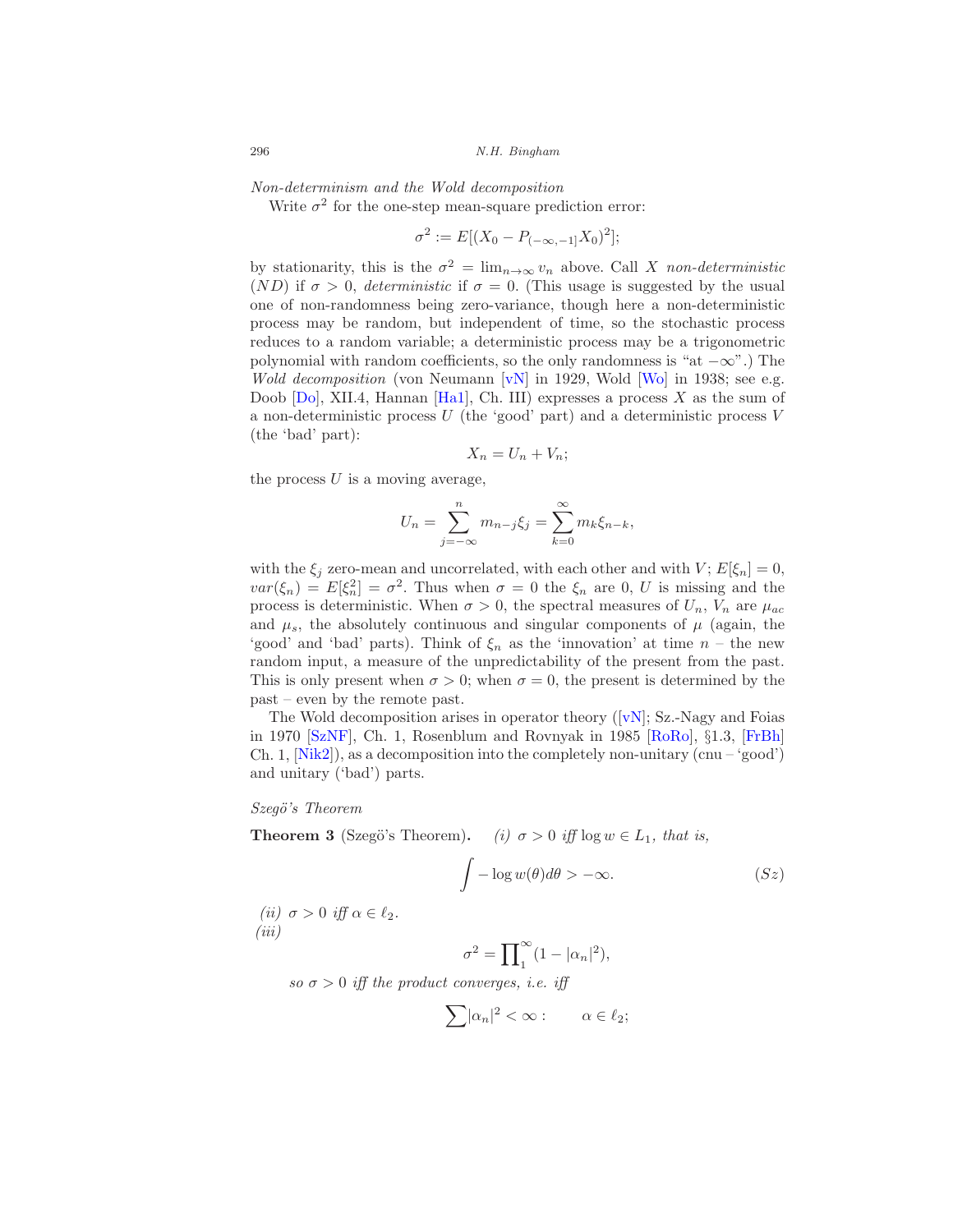(iv)  $\sigma^2$  is the geometric mean  $G(\mu)$  of  $\mu$ :

$$
\sigma^2 = \exp\left(\frac{1}{2\pi} \int \log w(\theta) d\theta\right) =: G(\mu) > 0. \tag{K}
$$

*Proof.* Parts (i), (ii) are due to Szegö  $[Sz2]$ ,  $[Sz3]$  in 1920-21, with  $\mu$  absolutely continuous, and to Verblunsky  $[V2]$  in 1936 for general  $\mu$ . See [\[Si4\]](#page-36-3) Ch. 2, [\[Si9\]](#page-36-6) Ch. 2. Parts (iii) and (iv) are due to Kolmogorov in 1941 [\[Kol](#page-33-0)]. Thus  $(K)$  is called Kolmogorov's formula. The alternative name for Szegö's condition  $(Sz)$ is the *non-determinism condition*  $(ND)$ , above. □

We now restrict attention to processes for which Szegö's condition holds; indeed, we shall move below to stronger conditions.

The original motivation of Szegö, and later Verblunsky, was *approximation* theory, specifically approximation by polynomials. The Kolmogorov Isomorphism Theorem allows us to pass between finite sections of the past and polynomials; denseness of polynomials allows prediction with zero error (a 'bad' situation – determinism), which happens iff  $(Sz)$  does not hold. There is a detailed account of the (rather involved) history here in [\[Si4\]](#page-36-3) §2.3. Other classic contributions include work of Krein in 1945, Levinson in 1947 [\[Lev](#page-34-3)], Wiener in1949  $[Wi2]$ ; cf. Achieser ( $[Ach]$ , Appendix B) in 1956, Grenander and Szegö [\[GrSz](#page-31-4)] in 1958. See also [\[BroDav](#page-30-1)] §5.8 (where un-normalized Lebesgue measure is used, so there is an extra factor of  $2\pi$  on the right of  $(K)$ ), [\[Roz\]](#page-35-9) §II.5 from the point of view of time series, [\[Si4\]](#page-36-3) for OPUC.

# Pure non-determinism,  $(PND)$

When the remote past is trivial,

$$
\mathcal{H}_{-\infty} := \bigcap_{n=-\infty}^{\infty} \mathcal{H}_n = \{0\},\tag{PND}
$$

there is no deterministic component in the Wold decomposition, and no singular component in the spectral measure. The process is then called purely non-deterministic. Thus

$$
(PND) = (ND) + (\mu_s = 0) = (Sz) + (\mu_s = 0) = (\sigma > 0) + (\mu_s = 0) \quad (PND)
$$

(usage differs here: the term 'regular' is used for  $(PND)$  in  $[IBRo]$ , IV.1, but for  $(ND)$  in  $[D<sub>o</sub>]$ , XII.2).

#### The Szegö function and Hardy spaces

Szegö's theorem is the key result in the whole area, and to explore it further we need the Szegö function  $(h, \text{ below})$ . For this, we need the language and viewpoint of the theory of Hardy spaces, and some of its standard results; several good textbook accounts are cited in §1. For  $0 < p < \infty$ , the *Hardy space*  $H_p$  is the class of analytic functions  $f$  on  $D$  for which

$$
\sup_{r<1} \left(\frac{1}{2\pi} \int_0^{2\pi} |f(re^{i\theta}|^p d\theta)\right)^{1/p} < \infty. \tag{H_p}
$$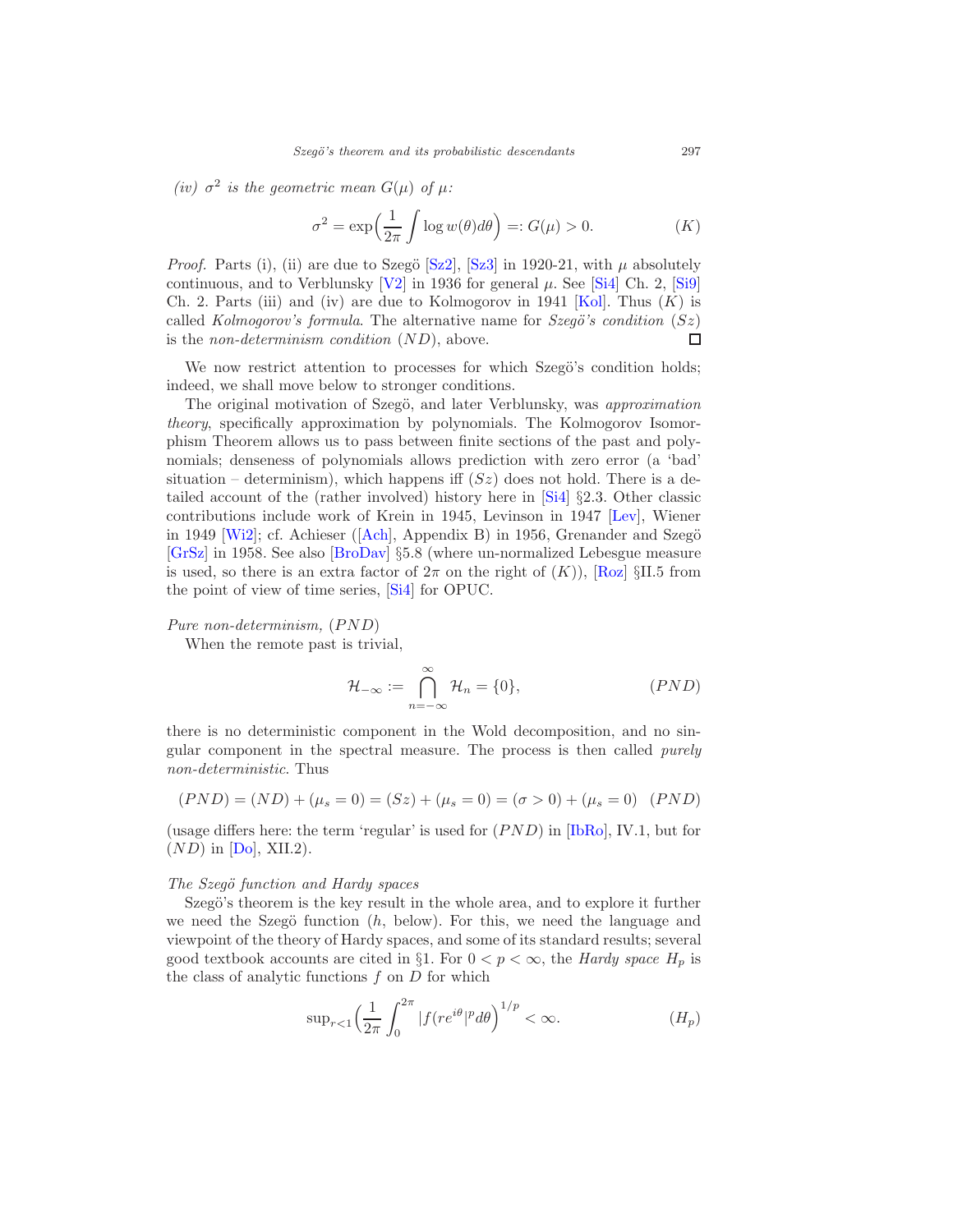As well as in time series and prediction, as here, Hardy spaces are crucial for martingale theory (see e.g. [\[Bin1\]](#page-28-2) and the references there). For an entertaining insight into Hardy spaces in probability, see Diaconis [\[Dia](#page-30-8)].

For non-deterministic processes, define the  $Szeg\ddot{o}$  function h by

$$
h(z) := \exp\left(\frac{1}{4\pi} \int \left(\frac{e^{i\theta} + z}{e^{i\theta} - z}\right) \log w(\theta) d\theta\right) \qquad (z \in D) \tag{OF}
$$

(note that in [\[In1,](#page-32-4) [In2,](#page-32-5) [In3](#page-32-1)], [\[InKa1,](#page-32-6) [InKa2](#page-32-2)], [\[Roz](#page-35-9)] II.5 an extra factor  $\sqrt{2\pi}$  is used on the right), or equivalently

$$
H(z) := h^{2}(z) = \exp\left(\frac{1}{2\pi} \int \left(\frac{e^{i\theta} + z}{e^{i\theta} - z}\right) \log w(\theta) d\theta\right) \qquad (z \in D).
$$

Because  $log w \in L_1$  by  $(Sz)$ , H is an *outer function* for  $H_1$  (whence the name  $(OF)$  above); see Duren  $D_{\mathbf{u}}$ , §2.4. By Beurling's canonical factorization theorem,

(i) $H \in H_1$ , the Hardy space of order 1 ([\[Du](#page-30-0)], §2.4), or as  $H = h^2$ ,  $h \in H_2$ . (ii) The radial limit

$$
H(e^{i\theta}) := \lim_{r \uparrow 1} H(re^{i\theta})
$$

exists a.e., and

$$
|H(e^{i\theta})| = |h(e^{i\theta})|^2 = w(\theta)
$$

(thus  $h$  may be regarded as an 'analytic square root' of  $w$ : indeed, Nikolskii uses the notation  $h = [w^{1/2}] - [\text{Nik2}], \text{ Vol. } 1, 380$ . See also Hoffman [\[Ho\]](#page-32-0), Ch. 3-5, Rudin [\[Ru](#page-35-10)], Ch. 17, Helson [\[He](#page-32-9)], Ch. 4.

Kolmogorov's formula now reads

$$
\sigma^2 = m_0^2 = h(0)^2 = G(\mu) = \exp\left(\frac{1}{2\pi} \int \log w(\theta) d\theta\right). \tag{K}
$$

When  $\sigma > 0$ , the Maclaurin coefficients  $m = (m_n)$  of the Szegö function  $h(z)$ are the moving-average coefficients of the Wold decomposition (recall that the moving-average component does not appear when  $\sigma = 0$ ); see Inoue [\[In3\]](#page-32-1) and below. When  $\sigma > 0$ ,  $m \in \ell_2$  is equivalent to convergence in mean square of the moving-average sum  $\sum_{j=0}^{\infty} m_{n-j} \xi_j$  in the Wold decomposition. This is standard theory for orthogonal expansions; see e.g. [\[Do\]](#page-30-3), IV.4. Note that a function being in  $H_2$  and its Maclaurin coefficients being in  $\ell_2$  are equivalent by general Hardyspace theory; see e.g.  $[Ru]$ , 17.10 (see also Th. 17.17 for factorization),  $[Du] \S 1.4$ , 2.4, [\[Z2](#page-37-5)], VII.7.

Simon  $[Si4]$ ,  $\S 2.8 - 1$  Lots of equivalences' – gives Szegö's theorem in two parts. One([\[Si4\]](#page-36-3) Th. 2.7.14) gives twelve equivalences, the other([\[Si4](#page-36-3)], Th. 2.7.15) gives fifteen; the selection of material is motivated by spectral theory [\[Si5\]](#page-36-4). Theorem 3 above extends these lists of equivalences, and treats the material from the point of view of probability theory. (It does not, however, give a condition on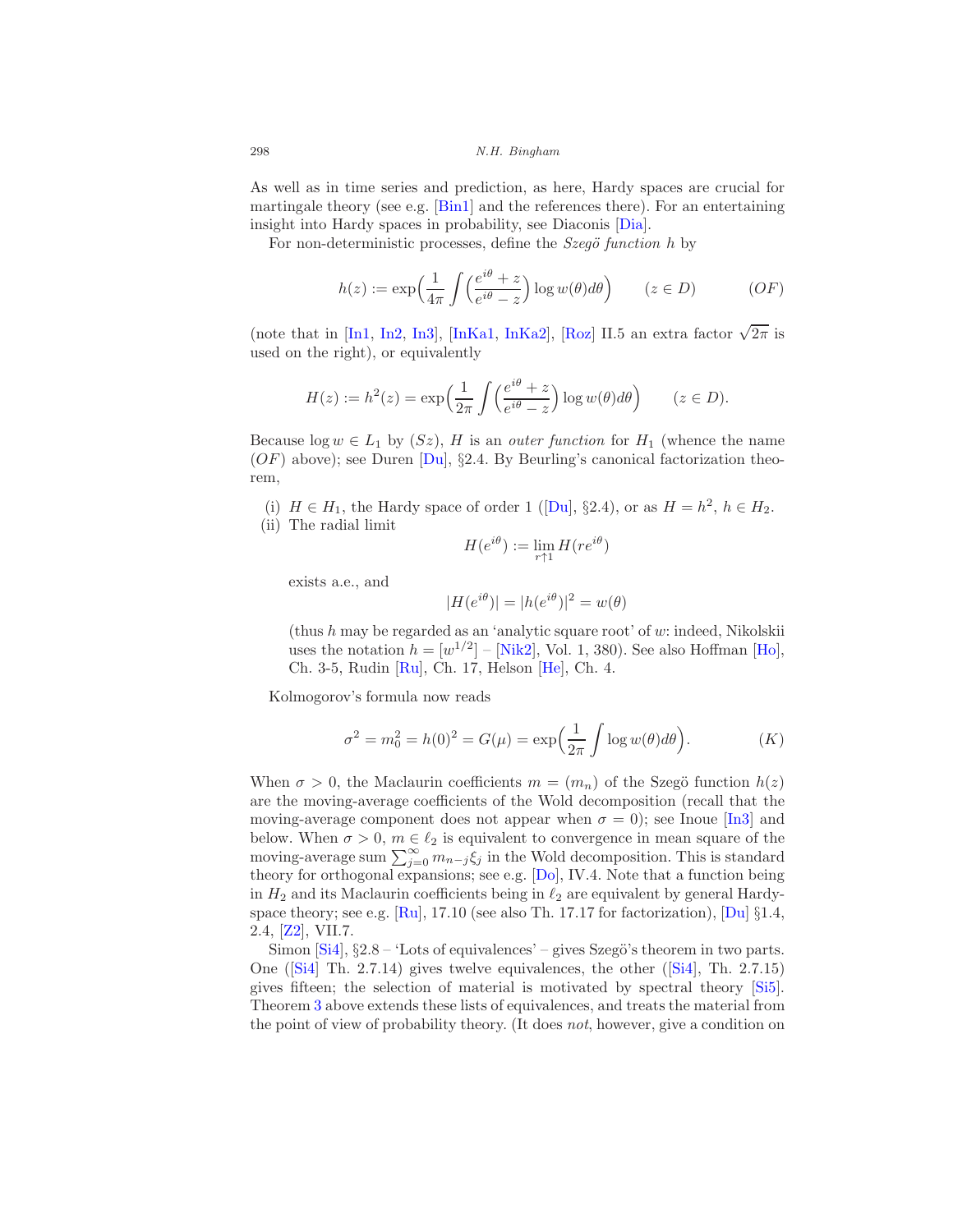the autocorrelation  $\gamma = (\gamma_n)$  equivalent to  $(Sz)$ ; this is one of the outstanding problems of the area.)

The contrast here with Verblunsky's theorem is striking. In general, one has unrestricted parametrization: all values  $|\alpha_n|$  are possible, for all n. But under Szegö's condition, one has  $\alpha \in \ell_2$ , and in particular  $\alpha_n \to 0$ , as in Rakhmanov's theorem. Thus non-deterministic processes fill out only a tiny part of the  $\alpha$ parameter space  $D^{\infty}$ . One may regard this as showing that the remote past, trivial under  $(Sz)$ , has a rich structure in general, as follows:

 $Szeg\ddot{o}$ 's alternative (or dichotomy)

One either has

 $\log w \in L_1$  and  $\mathcal{H}_{-\infty} \neq \mathcal{H}_{-n} \neq \mathcal{H}$ 

or

$$
\log w \notin L_1
$$
 and  $\mathcal{H}_{-\infty} = \mathcal{H}_{-n} = \mathcal{H}.$ 

In the former case,  $\alpha$  occupies a tiny part  $\ell_2$  of  $D^\infty,$  and the remote past  $\mathcal{H}_{-\infty}$ is identified with  $L_2(\mu_s)$ . This is trivial iff  $\mu_s = 0$ ; cf. (PND). In the second case,  $\alpha$  occupies all of  $D^{\infty}$ , and the remote past is the whole space.

Mathematically, Szegö's dichotomy reflects the Beurling inner-outer factorization above (invariant subspaces correspond to inner functions, by the Beurling-Lax-Halmos theorem – see e.g. [\[FrBh\]](#page-31-6)  $\S3.1$ ; these are both 'bad'). It may help the reader's intuition to mention a physical analogy. Some systems (typically, liquids and gases) are 'loose' – left alone, they will thermalize, and tend to an equilibrium in which the details of the past history are forgotten. By contrast, some systems (typically, solids) are 'tight': for example, in tempered steel, the thermal history is locked in permanently by the tempering process. Long memory is also important in economics and econometrics; for background here, see e.g. [\[Rob\]](#page-35-11), [\[TeKi\]](#page-36-12).

*Note.* 1. Our h is the Szegö function D of Simon [\[Si4](#page-36-3)],  $(2.4.2)$ , and  $-1/h$  (see below) its negative reciprocal  $-\Delta$  [\[Si4](#page-36-3)], (2.2.92):

$$
h = D, \qquad -1/h = -\Delta
$$

(we use both notations to facilitate comparison between [\[In1,](#page-32-4) [In2,](#page-32-5) [In3\]](#page-32-1), [\[InKa1,](#page-32-6) [InKa2\]](#page-32-2), which use h, to within the factor  $\sqrt{2\pi}$  mentioned above, and [\[Si4](#page-36-3)], our reference on OPUC, which uses  $D$ ).

2. Both h and  $-1/h$  are analytic and non-vanishing in D. See [\[Si4\]](#page-36-3), Th. 2.2.14 (for  $-1/h$ , or  $\Delta$ ), Th. 2.4.1 (for h, or D).

3. That  $(Sz)$  implies  $h = D$  is in the unit ball of  $H_2$  is in [\[Si4\]](#page-36-3), Th. 2.4.1.

4. See de Branges and Rovnyak [\[dBR](#page-29-2)] for general properties of such squaresummable power series.

5. Our autocorrelation  $\gamma$  is Simon's c (he calls our  $\gamma_n$ , or his  $c_n$ , the moments of  $\mu$ : [\[Si4\]](#page-36-3), (1.1.20)). Our moving-average coefficients  $m = (m_n)$  have no counterpart in [\[Si4](#page-36-3)], and nor do the autoregressive coefficients  $r = (r_n)$  or minimality (see below for these). We will also need the Fourier coefficients of  $log w$ , known for reasons explained below as the *cepstrum*), which we write as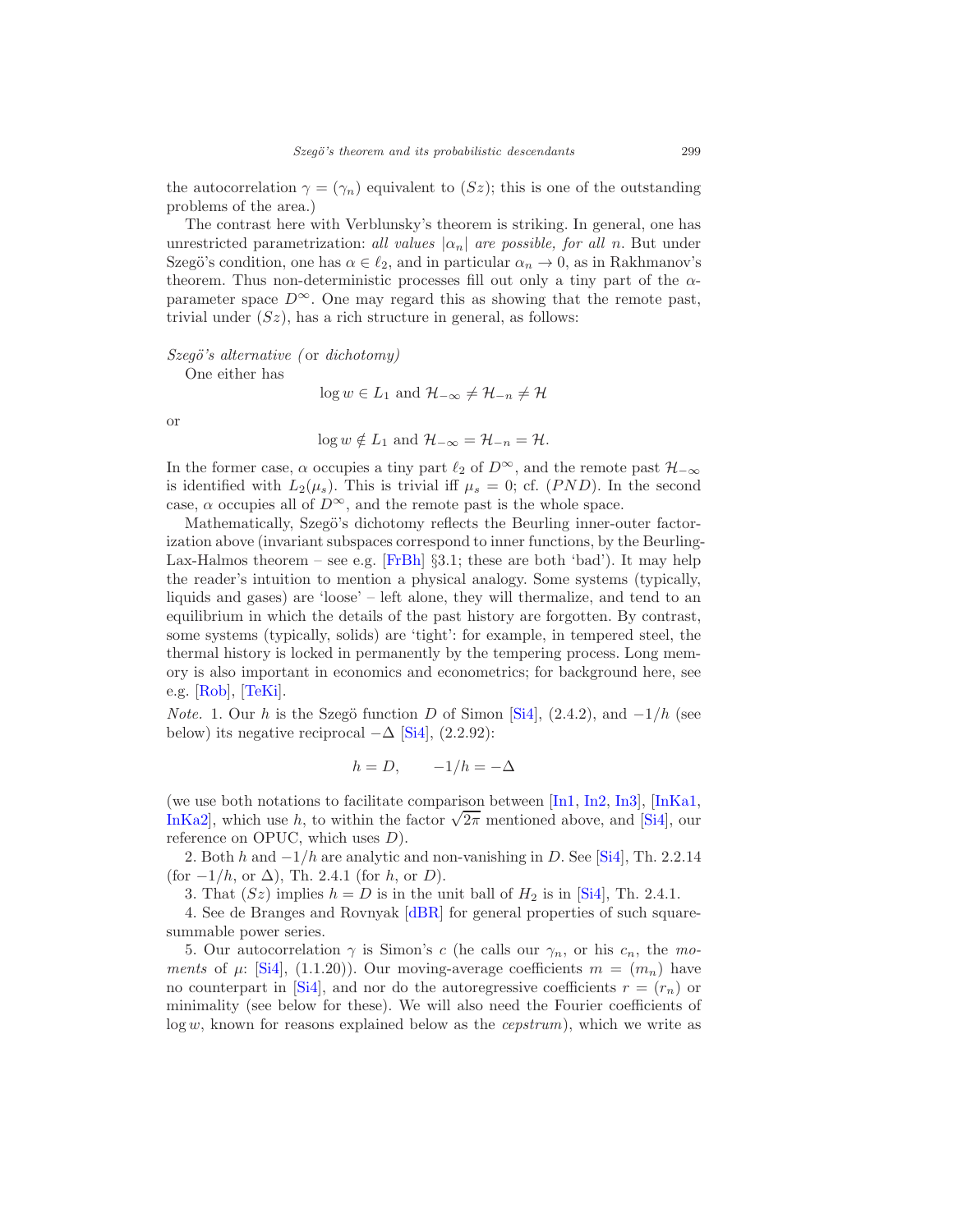$L = (L_n)$  ('L for logarithm': Simon's  $\hat{L}_n$  [\[Si4\]](#page-36-3), (6.1.13)), and a sequence  $b = (b_n)$ , the phase coefficients (Fourier coefficients of  $\bar{h}/h$ ).

6. Lund et al. [\[LuZhKi](#page-34-5)] give several properties – monotonicity, convexity etc. – which one of  $m, \gamma$  has iff the other has.

 $MA(\infty)$  and  $AR(\infty)$ 

The power series expansion

$$
h(z) = \sum_{n=0}^{\infty} m_n z^n \qquad (z \in D)
$$

generates the  $MA(\infty)$  coefficients  $m = (m_n)$  in the Wold decomposition. That of

$$
-1/h(z) = \sum_{n=0}^{\infty} r_n z^n \qquad (z \in D)
$$

generates the  $AR(\infty)$  coefficients  $r = (r_n)$  in the (infinite-order) *autoregression* 

$$
\sum_{j=-\infty}^{n} r_{n-j} X_j + \xi_n = 0 \qquad (n \in Z). \tag{AR}
$$

See  $[InKa2]$  §2,  $[In3]$  for background.

One may thus extend the above list of bijections as follows:

Under 
$$
(Sz)
$$
,  $\alpha, \mu, \gamma \leftrightarrow m = (m_n) \leftrightarrow h, -1/h \leftrightarrow r = (r_n)$ .

Finite and infinite predictor coefficients

We met the *n*-vector  $\phi_n$  of finite-predictor coefficients in (*fpc*) of §3; we can extend it to an infinite vector, still denoted  $\phi_n$ , by adding zeros. The corresponding vector  $\phi := (\phi_1, \phi_2, \ldots)$  of *infinite-predictor coefficients* gives the infinite predictor

$$
P_{(-\infty,-1]}X_0 = \sum_{j=1}^{\infty} \phi_j X_{-j}
$$
 (*ipc*)

 $([InKa2], (1.4)).$  $([InKa2], (1.4)).$  $([InKa2], (1.4)).$  One would expect convergence of finite-predictor to infinitepredictor coefficients; under Szegö's condition, one has such convergence in  $\ell_2$ iff  $(PND)$ , i.e.,  $\mu_s = 0$ :

$$
\phi_n \to \phi \quad \text{in } \ell_2 \Leftrightarrow (PND)
$$

(Pourahmadi [\[Pou\]](#page-35-5), Th. 7.14).

#### The Szegö limit theorem

With  $G(\mu)$  as above, write  $T_n$  (or  $T_n(\gamma)$ , or  $T_n(\mu)$ ) for the  $n \times n$  Toeplitz matrix  $\Gamma^{(n)}$  with elements

$$
\Gamma^{(n)}_{ij}:=c_{j-i}
$$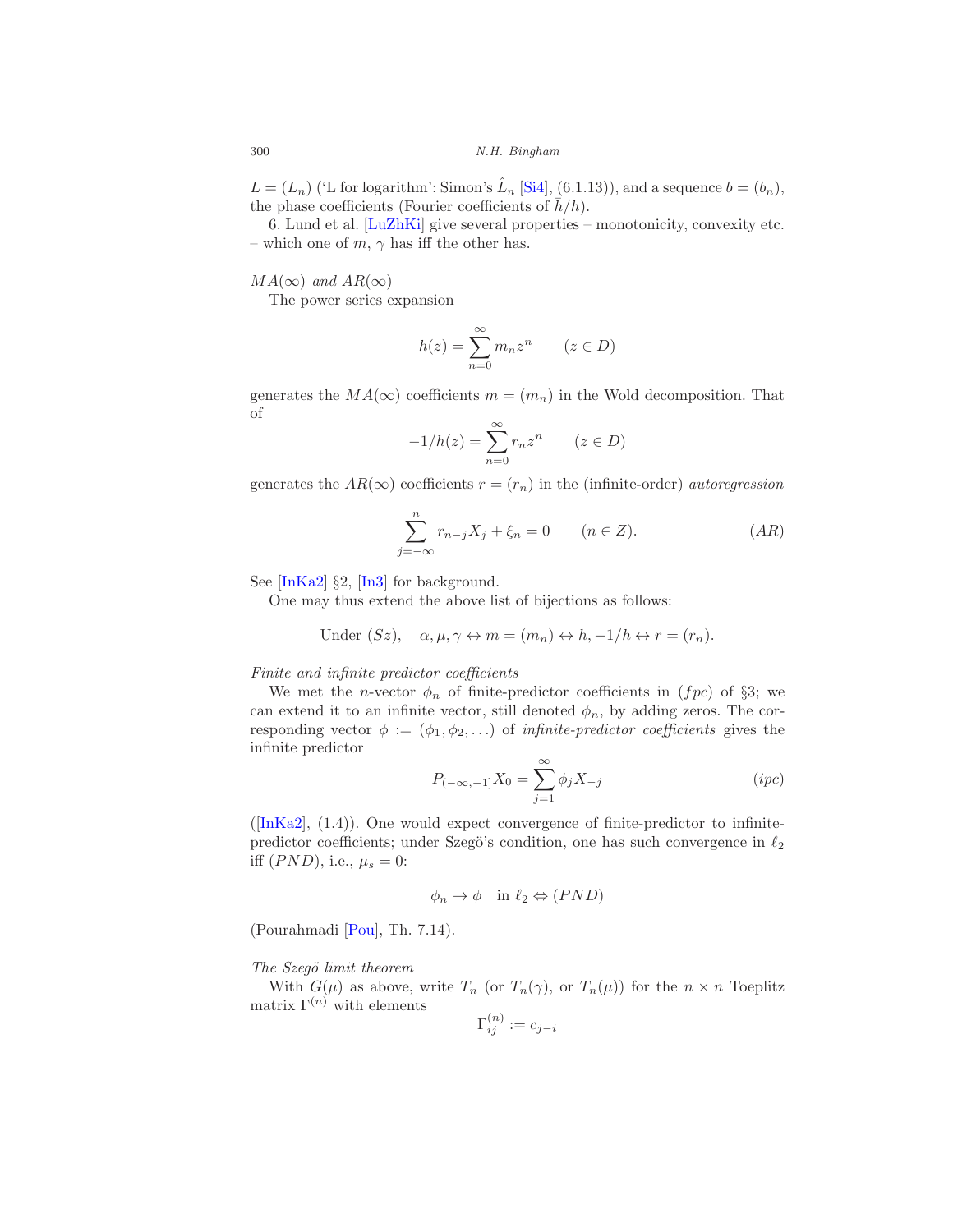obtained by truncation of the Toeplitz matrix  $\Gamma$  (cf. [\[BotSi2](#page-29-3)]). Szegö's limit theorem states that, under  $(Sz)$ , its determinant satisfies

$$
\frac{1}{n}\log \det\ T_n \to G(\mu) \qquad (n \to \infty)
$$

(note that  $(Sz)$  is needed for the right to be defined). A stronger statement – Szegö's strong limit theorem – holds; we defer this till  $\S6$ .

The Szegö limit theorem is used in the *Whittle estimator* of time-series analysis; see e.g. Whittle [\[Wh\]](#page-37-6), Hannan [\[Ha2](#page-32-10)].

#### Phase coefficients

When the Szegö condition (Sz) holds, the Szegö function  $h(z) = \sum_{n=0}^{\infty} m_n z^n$ is defined. We can then define the *phase function*  $h/h$ , so called because it has unit modulus and depends only on the phase or argument of  $h$  (Peller [\[Pel](#page-35-12)], §8.5). Its Fourier coefficients  $b_n$  are called the *phase coefficients*. They are given in terms of  $m = (m_n)$  and  $r = (r_n)$  by

$$
b_n := \sum_{0}^{\infty} m_k r_{n+k} \qquad (n = 0, 1, 2, \ldots).
$$
 (b)

The role of the phase coefficients is developed in [\[BinIK](#page-28-3)]. They are important in connection with rigidity (§[7.4](#page-24-0) below), and Hankel operators [\[Pel\]](#page-35-12).

#### Rajchman measures

In the Gaussian case, mixing in the sense of ergodic theory holds iff

$$
\gamma_n \to 0 \qquad (n \to \infty) \tag{R}
$$

([\[CorFoSi\]](#page-30-9), §14.2, Th. 2). Measures for which this condition holds are called Rajchman measures (they were studied by A. Rajchman in the 1920s). Here the continuous singular part  $\mu_{cs}$  of  $\mu$  is decisive; for a characterization of Rajchman measures,see Lyons  $([Ly1] - [Ly3]$  $([Ly1] - [Ly3]$  $([Ly1] - [Ly3]$  $([Ly1] - [Ly3]$  $([Ly1] - [Ly3]$  and the appendix to  $[KahSa]$ .

# $ARMA(p, q)$

TheBox-Jenkins  $ARMA(p, q)$  methodology ([\[BoxJeRe](#page-29-1)], [\[BroDav\]](#page-30-1): autoregressive of order  $p$ , moving average of order  $q$ ) applies to stationary time series where the roots of the relevant polynomials lie in the unit disk (see e.g.  $\left[\text{BroDav}\right]$ §3.1). The limiting case, of unit roots, involves non-stationarity, and so the statistical dangers of spurious regression  $(\S1)$  $(\S1)$ ; cf. Robinson [\[Rob](#page-35-11)], p.2. We shall meet other instances of unit-root phenomena later (§[7.2\)](#page-22-2).

#### $Szeg\ddot{o}$ 's theorem and the Gibbs Variational Principle

We point out that Verblunsky [\[V2\]](#page-37-3) proved the Gibbs Variational Principle, one of the cornerstones of nineteenth-century statistical mechanics, for the Szegö integral:

$$
\inf_g \Big[ \int e^g d\mu / \exp \Big( \int g d\theta / 2\pi \Big) \Big] = \exp \Big[ \int \log w(\theta) d\theta / 2\pi \Big].
$$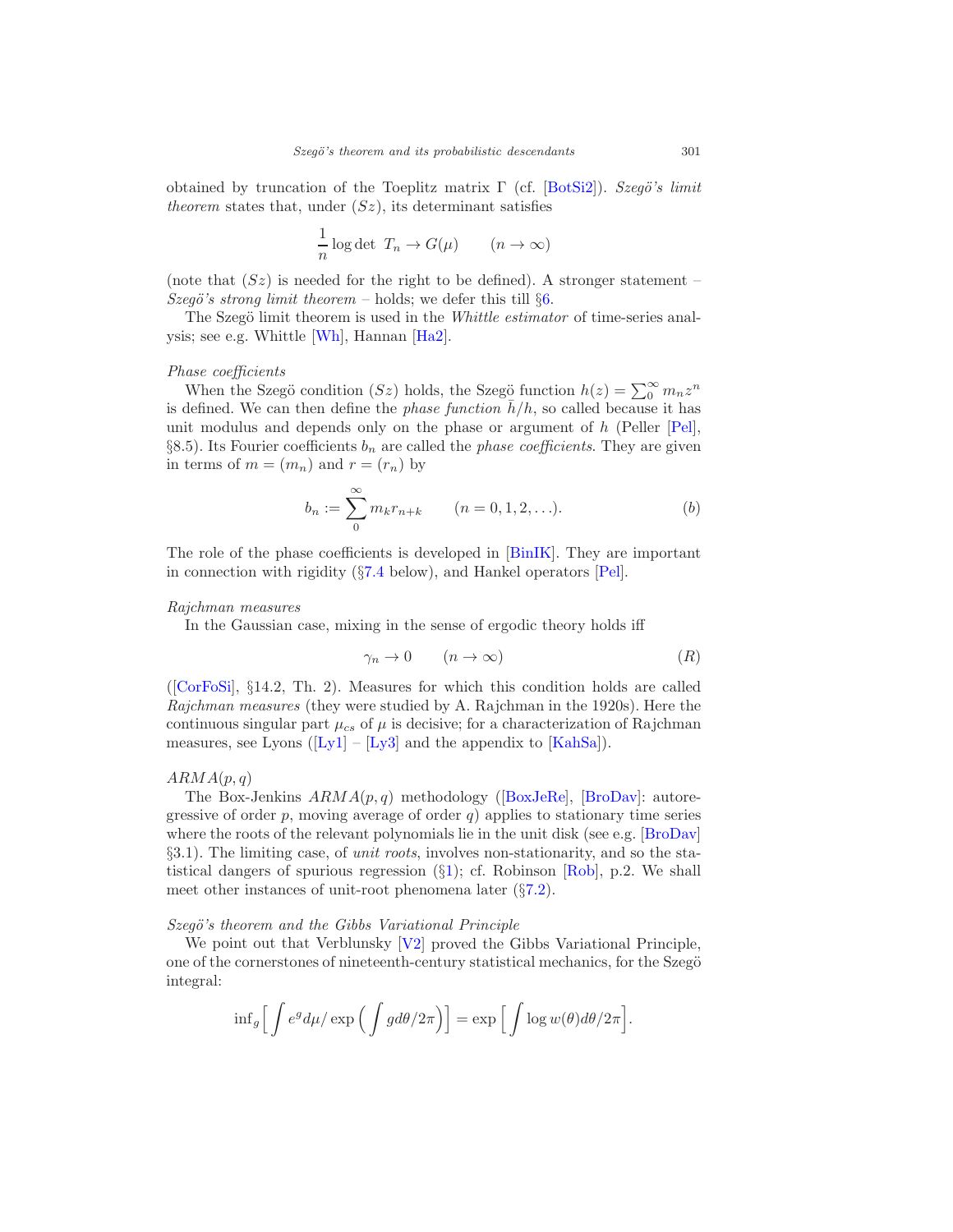For details, see e.g. Simon [\[Si9](#page-36-6)] §§2.2, 10.6, [\[Si10\]](#page-36-13), Ch. 16, 17. For background on the Gibbs Variational Principle, see e.g. Simon [\[Si1](#page-36-14)], III.4, Georgii [\[Geo\]](#page-31-7), 15.4, Ellis [\[Ell](#page-31-8)], III.8.

#### <span id="page-15-0"></span>5. Strong conditions: Baxter's theorem

The next result([\[Bax1](#page-28-4), [Bax2,](#page-28-5) [Bax3\]](#page-28-6); [\[Si4\]](#page-36-3), Ch. 5) gives the first of our strong conditions.

<span id="page-15-1"></span>Theorem 4 (Baxter's theorem). The following are equivalent:

 $(i)$  the Verblunsky coefficients (or PACF) are summable,

$$
\alpha \in \ell_1; \tag{B}
$$

(ii) the autocorrelations are summable,  $\gamma \in \ell_1$ , and  $\mu$  is absolutely continuous with continuous positive density:

 $\min_{\theta} w(\theta) > 0.$ 

Of course,  $(\gamma_n)$  summable gives, as the  $\gamma_n$  are the Fourier coefficients of  $\mu$ , that  $\mu$  is absolutely continuous with continuous density w; thus  $w > 0$  iff inf  $w =$  $\min w > 0$ .) We extend this list of equivalences, and bring out its probabilistic significance, in Theorem [5](#page-15-2) below on  $\ell_1$  (this is substantially Theorem 4.1 of [\[In3\]](#page-32-1)). We call  $\alpha \in \ell_1$  (or any of the other equivalences in Theorem [4\)](#page-15-1) Baxter's condition (whence (B) above). Since  $\ell_1 \subset \ell_2$ , Baxter's condition (B) ('strong') implies Szegö's condition  $(Sz)$  ('weak').

<span id="page-15-2"></span>**Theorem 5** (Inoue). For a stationary process  $X$ , the following are equivalent:

- (i) Baxter's condition (B) holds:  $\alpha \in \ell_1$ .
- (ii)  $\gamma \in \ell_1$ ,  $\mu_s = 0$  and the spectral density w is continuous and positive.
- (iii)  $(PND)$  (that is,  $(Sz)/(ND) + \mu_s = 0$ ) holds, and the moving-average and autoregressive coefficients are summable:

$$
m \in \ell_1, \qquad r \in \ell_1.
$$

(iv)  $m \in \ell_1$ ,  $\mu_s = 0$  and the spectral density w is continuous and positive. (v)  $r \in \ell_1$ ,  $\mu_s = 0$  and the spectral density w is continuous and positive.

*Proof.* (i)  $\Leftrightarrow$  (ii). This is Baxter's theorem, as above. (iii)  $\Rightarrow$  (iv), (v). By (*PND*), (*Sz*) holds, so the non-tangential limit

$$
h(e^{i\theta}) = \lim_{r \uparrow 1} h(re^{i\theta}) = \sum_{n=0}^{\infty} m_n e^{in\theta}
$$

exists a.e. But as  $m \in \ell_1$ ,  $h(e^{i\theta})$  is continuous, so this holds everywhere. Since

$$
w(\theta) = |h(e^{i\theta})|^2 = |D(e^{i\theta})|^2 = |\sum_{n=0}^{\infty} m_n e^{in\theta}|^2,
$$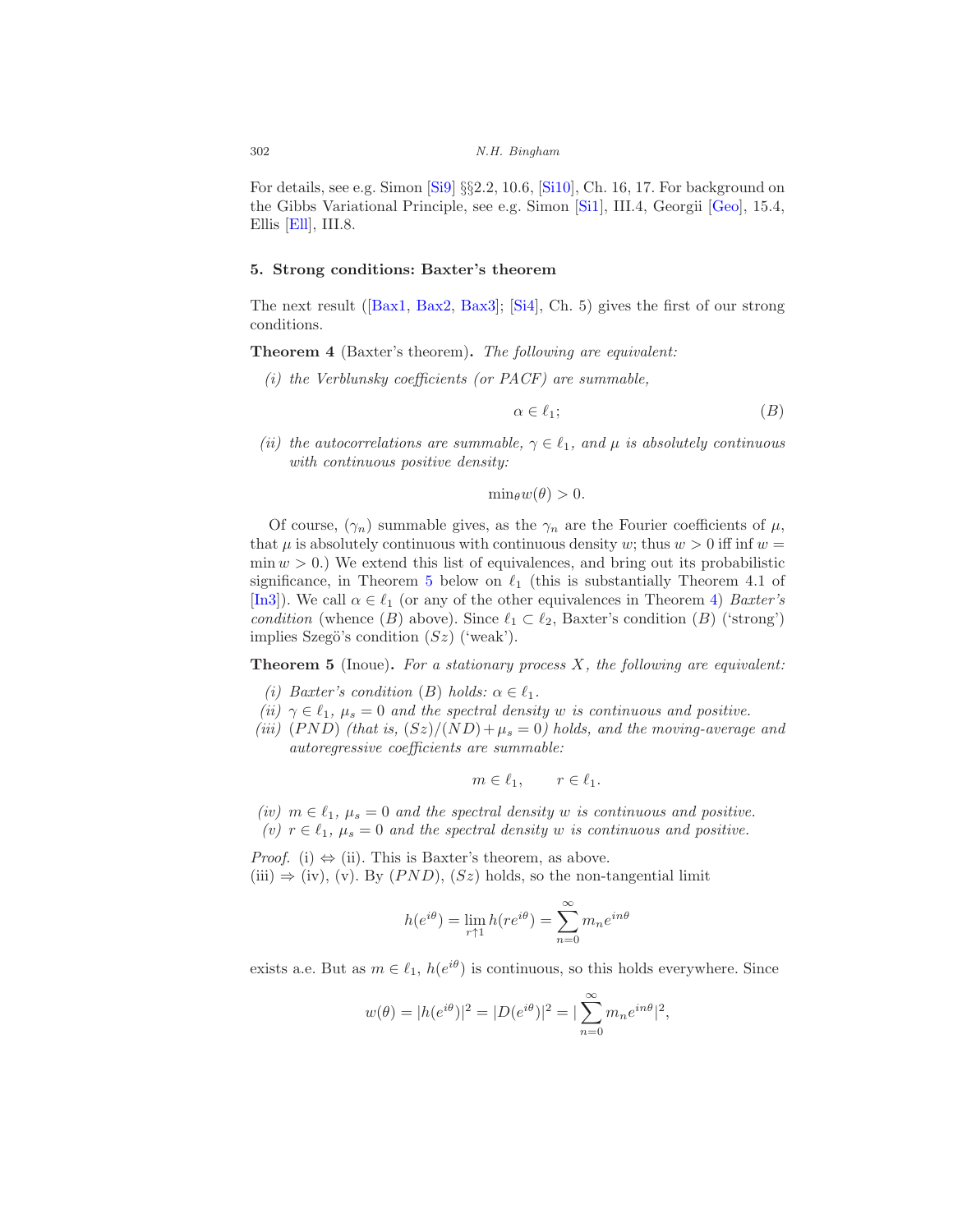w is continuous. Letting  $r \uparrow 1$  in

$$
h(z)(-1/h(z)) = \left(\sum_{n=0}^{\infty} m_n r^n e^{in\theta}\right) \left(\sum_{n=0}^{\infty} r_n r^n e^{in\theta}\right) = -1
$$

gives similarly

$$
(\sum_0^{\infty}m_ne^{in\theta})(\sum_0^{\infty}r_ne^{in\theta})=-1.
$$

So  $h(e^{i\theta})$  has no zeros, so neither does w. That is, (iv), (v) hold. (iv)  $\Rightarrow$  (iii). As w is positive and continuous, w is bounded away from 0 and  $\infty$ . So  $1/w$  is also. So

$$
1/w(\theta) = |1/h(e^{i\theta})|^2 = |\Delta(e^{i\theta})|^2 = |\sum_{n=0}^{\infty} r_n e^{in\theta}|^2,
$$

where  $\Delta = 1/D$ . (See [\[Si4\]](#page-36-3), Th. 2.2.14, 2.7.15: the condition  $\lambda_{\infty}(.) > 0$  there is  $(Sz)$ , so holds here.) By Wiener's theorem, the reciprocal of a non-vanishing absolutely convergent Fourier series is an absolutely convergent Fourier series (see e.g. [\[Ru](#page-35-10)], Th. 18.21). So from  $m \in \ell_1$  we obtain  $r \in \ell_1$ , whence (iii) (cf. [\[Berk](#page-28-7)], p.493).

 $(v) \Rightarrow (iii)$ . This follows as above, by Wiener's theorem again. (iv)  $\Rightarrow$  (ii). From the  $MA(\infty)$  representation,

$$
\gamma_n = \sum_{k=0}^{\infty} m_{|n|+k} m_k \qquad (n \in Z)
$$
 (conv)

([\[InKa2\]](#page-32-2), (2.21)). So as  $\ell_1$  is closed under convolution,  $m \in \ell_1$  implies  $\gamma \in \ell_1$ , indeed with

$$
\|\gamma\|_1 \le \|m\|_1^2,
$$

giving (ii).  $(ii) \Rightarrow (v)$ . We have

$$
\phi_j = c_0 r_j = \sigma r_j
$$

with $\phi_j$  the infinite-predictor coefficients ([\[InKa2](#page-32-2)], (3.1)). Then  $r \in \ell_1$  follows by the Wiener-Lévy theorem, as in Baxter [Bax3], 139-140. by the Wiener-Lévy theorem, as in Baxter [\[Bax3](#page-28-6)], 139-140.

*Note.* 1. Under Baxter's condition, both |h| and  $|1/h|$  (or |D| and  $|\Delta| = |1/D|$ ) are continuous and positive on the unit circle. As  $h$ ,  $1/h$  are analytic in the disk, and so attain their maximum modulus on the circle by the maximum principle,

$$
\inf_{D} |h(.)| > 0, \qquad \inf_{D} |1/h(.)| > 0
$$

(and similarly for  $D(.)$ ,  $\Delta$ ); [\[Si4\]](#page-36-3), (5.2.3), (5.2.4).

2. The hard part of Baxter's theorem is (ii)  $\Rightarrow$  (i), as Simon points out  $([Si4], 314).$  $([Si4], 314).$  $([Si4], 314).$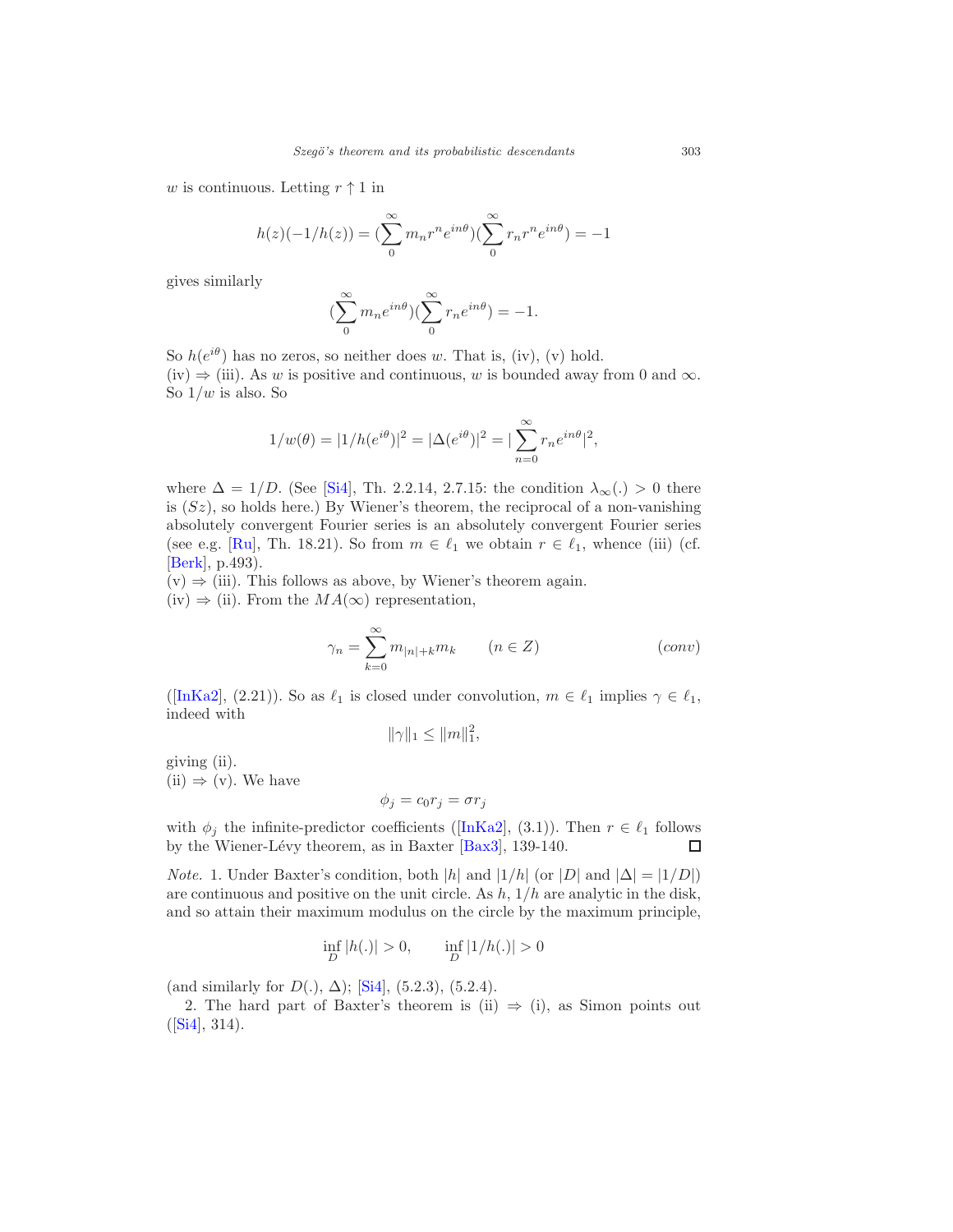3. Simon [\[Si4\]](#page-36-3), Th. 5.2.2 gives twelve equivalences in his final form of Baxter's theorem. (He does not, however, deal explicitly with  $m$  and  $r$ .)

4. Simon also gives a more general form, in terms of Beurling weights, ν. The relevant Banach algebras contain the Wiener algebra used above as the special case  $\nu = 1$ .

5. The approach of [\[Si4\]](#page-36-3), §5.1 is via truncated Toeplitz matrices and their inverses. The method derives, through Baxter's work, from the Wiener-Hopf technique. This point of view is developed at length in [\[BotSi1,](#page-29-4) [BotSi2](#page-29-3)]. Baxter's motivation was approximation to infinite-past predictors by finite-past predictors.

#### Long-range dependence

In various physical models, the property of long-range dependence (LRD) is important, particularly in connection with phase transitions (see e.g. [\[Si1\]](#page-36-14), Ch. II, [\[Gri1](#page-32-11)], Ch. 9, [\[Gri2\]](#page-32-12), Ch. 5), to which we return below. This is a spatial property, but applies also in time rather than space, when the term used is long memory. A good survey of long-memory processes was given by Cox [\[Cox](#page-30-10)] in 1984, and a monograph treatment by Beran [\[Ber\]](#page-28-8) in 1994. For more recent work, see [\[DouOpTa](#page-30-11), [Rob](#page-35-11)], [\[Gao\]](#page-31-9) Ch. 6, [\[TeKi,](#page-36-12) [GiKoSu](#page-31-10)].

Baxter's theorem is relevant to the definition of LRD recently proposed independently by Debowski [\[Deb\]](#page-30-12) and Inoue [\[In3](#page-32-1)]: long-range dependence, or long memory, is non-summability of the PACF:

$$
X \text{ has LRD iff } \alpha \notin \ell_1. \tag{DI}
$$

While the broad concept of long memory, or LRD, has long been widely accepted, authors differed over the precise definition. There were two leading candidates:

- (i) LRD is non-summability of covariances,  $\gamma \notin \ell_1$ .
- (ii) LRD is covariance decaying like a power:  $\gamma_n \sim c/n^{1-2d}$  as  $n \to \infty$ , for some parameter  $d \in (0, 1/2)$  (d for differencing – see below) and constant  $c \in (0, \infty)$  (and so  $\sum \gamma_n = \infty$ ).

*Note.* 1. In place of (ii), one may require  $w(\theta) \sim C/\theta^{2d}$  as  $\theta \downarrow 0$ , for some constant  $C \in (0, \infty)$ . The constants here may be replaced by slowly varying functions. See e.g. [\[BinGT\]](#page-28-9) §4.10 for relations between regular variation of Fourier series and Fourier coefficients.

2. One often encounters, instead of  $d \in (0, 1/2)$ , a parameter  $H = d + \frac{1}{2} \in$  $(1/2, 1)$ . This H is the Hurst parameter, named after the classic studies by the hydrologist Hurst of water flows in the Nile; see [\[Ber](#page-28-8)], Ch. 2.

3. For  $d \in (0, \frac{1}{2}), \ell(.)$  slowly varying, the following class of prototypical longmemory examples is considered in  $[\text{InKa2}]$ , §2.3 (see also  $[\text{In1}]$ , Th. 5.1):

$$
\gamma_n \sim \ell(n)^2 B(d, 1-2d)/n^{1-2d},
$$

$$
m_n \sim \ell(n)/n^{1-d},
$$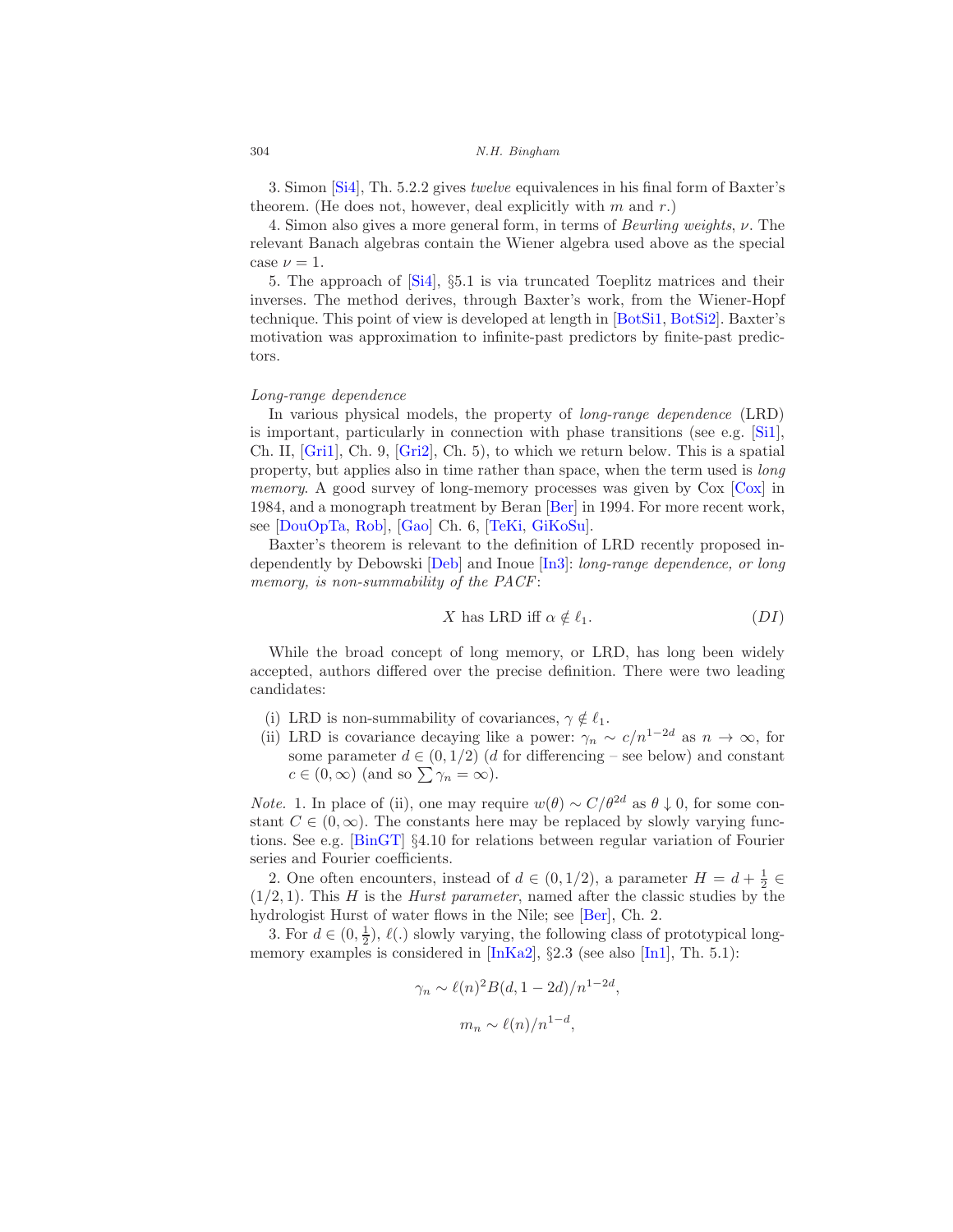*Szeg¨o's theorem and its probabilistic descendants* 305

$$
r_n \sim \frac{d \sin(\pi d)}{\pi} \cdot \frac{1}{\ell(n)} \cdot 1/n^{1+d}.
$$

See the sources cited for inter-relationships between these.

4. In [\[InKa2\]](#page-32-2), Example 2.6, the class of  $FARIMA(p, d, q)$  processes is considered (obtained from an  $ARIMA(p,q)$  process by fractional differencing of order  $d$  – see [\[Hos,](#page-32-13) [BroDav](#page-30-1), [KokTa\]](#page-33-10)). For  $d \in (0, 1/2)$  these have long memory; for  $d = 0$  they reduce to the familiar  $ARMA(p, q)$  processes.

Li([\[Li](#page-34-8)], §3.4) has recently given a related but different definition of long memory; we return to this in §[5](#page-15-0) below.

# <span id="page-18-0"></span>6. Strong conditions: The strong Szegö theorem

The work of this section may be motivated by work from two areas of physics.

# 1. The cepstrum

During the Cold War, the problem of determining the signature of the underground explosion in a nuclear weapon test, and distinguuishing it from that of an earthquake, was very important, and was studied by the American statistician J. W. Tukey and collaborators. Write  $L = (L_n)$ , where the  $L_n$  are the Fourier coefficients of  $log w$ , the  $log$  spectral density:

$$
L_n := \int \log w(\theta) e^{in\theta} d\theta / 2\pi.
$$

Thus  $\exp(L_0)$  is the geometric mean  $G(\mu)$ . The sequence L is called the cepstrum,  $\overline{L}_n$  the ceptstral coefficients (Simon's notation here is  $\hat{L}_n$ ; [\[Si4](#page-36-3)], (2.1.14),  $(6.1.11)$ ; see e.g.  $[OpSc]$ , Ch. 12. The terminology dates from work of Bogert, Healy and Tukey of 1963 on echo detection [\[BogHeTu\]](#page-29-5); see McCullagh [\[McC](#page-34-9)], Brillinger [\[Bri](#page-30-13)] (the term is chosen to suggest both echo and spectrum, by reversing the first half of the word spectrum; it is accordingly pronounced with the c hard, like a k).

#### 2. The strong Szegö limit theorem

This (which gives the weak form on taking logarithms) states (in its present form, due to Ibragimov) that

$$
\frac{\det T_n}{G(\mu)^n} \to E(\mu) := \exp\{\sum_1^{\infty} k L_k^2\} \qquad (n \to \infty)
$$

(of course the sum here must converge; it turns out that this form is bestpossible: the result is valid whenever it makes sense([\[Si4](#page-36-3)], 337).

The motivation was Onsager's work in the two-dimensional Ising model, and in particular Onsager's formula, giving the existence of a critical temparature  $T_c$  and the decay of the magnetization as the temperature  $T \uparrow T_c$ ; see [\[BotSi2\]](#page-29-3) §5.1, [\[Si1\]](#page-36-14) II.6, [\[McCW](#page-34-10)]. The mechanism was a question by Onsager (c. 1950) tohis Yale colleague Kakutani, who asked Szegö  $(Si4]$ , 331).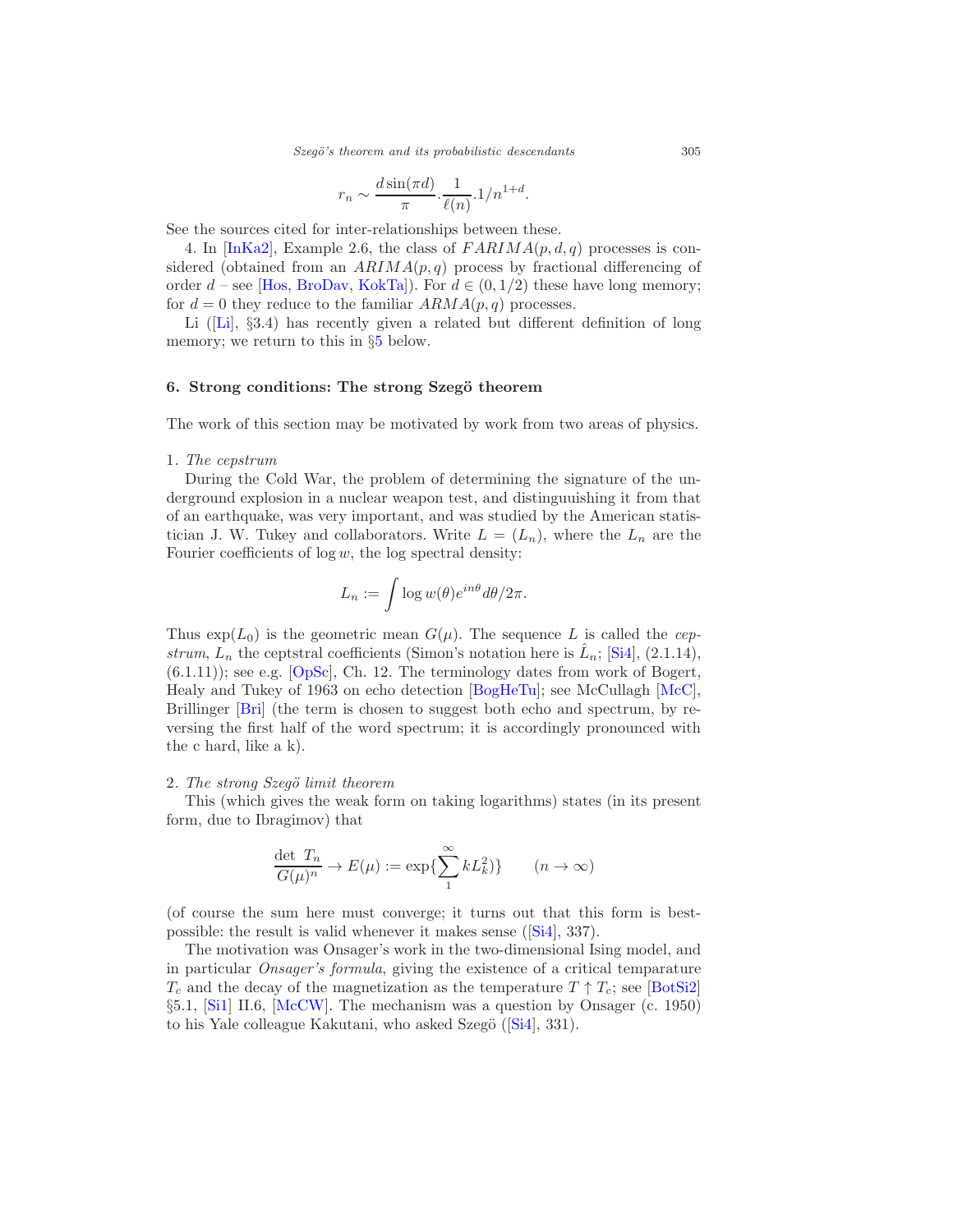Write  $H^{1/2}$  for the subspace of  $\ell_2$  of sequences  $a = (a_n)$  with

$$
||a||^2 := \sum_{n} (1+|n|)|\alpha_n|^2 < \infty \tag{H}^{1/2}
$$

(the function of the '1' on the right is to give a norm; without it,  $\Vert . \Vert$  vanishes on the constant functions). This is a Sobolev space([\[Si4\]](#page-36-3), 329, 337; it is also a Besov space, whence the alternative notation  $B_2^{1/2}$ ; see e.g. Peller [\[Pel](#page-35-12)], Appendix 2.6 and §7.13). This is the space that plays the role here of  $\ell_2$  in §[4](#page-8-0) and  $\ell_1$  in §[5.](#page-15-0) Note first that, although  $\ell_1$  and  $H^{1/2}$  are close in that a sequence  $(n^c)$  of powers belongs to both or neither, neither contains the other (consider  $a_n = 1/(n \log n)$ ,  $a_n = 1/\sqrt{n}$  if  $n = 2^k$ , 0 otherwise).

**Theorem 6** (Strong Szegö Theorem). *(i) If (PND) holds (i.e. (Sz) = (ND) holds and* 
$$
\mu_s = 0
$$
*), then*

$$
E(\mu) = \prod_{j=1}^{\infty} (1 - |\alpha_j|^2)^{-j} = \exp\left(\sum_{n=1}^{\infty} n L_n^2\right)
$$

(all three may be infinite), with the infinite product converging iff the strong Szegö condition

$$
\alpha \in H^{1/2}, \qquad \qquad ssSz
$$

holds.

$$
(ii) (sSz) holds iff
$$

$$
L \in H^{1/2} \tag{sSz'}
$$

holds.

(iii) Under  $(Sz)$ , finiteness of any (all three) of the expressions in (i) forces  $\mu_s = 0.$ 

*Proof.*Part (i) is due to Ibragimov ( $[Si4]$  $[Si4]$ , Th. 6.1.1), and (ii) is immediate from this.Part (iii) is due to Golinski and Ibragimov  $(Si4]$ , Th. 6.1.2; cf.  $(Si2]$ ).  $\Box$ 

Part of Ibragimov's theorem was recently obtained independently by Li [\[Li\]](#page-34-8), under the term *reflectrum identity* (so called because it links the Verblunsky or reflection coefficients with the cepstrum), based on information theory – mutual information between past and future. Earlier, Li and Xie [\[LiXi\]](#page-34-11) had shown the following:

- (i) a process with given autocorrelations  $\gamma_0, \ldots, \gamma_p$  with minimal information between past and future must be an autoregressive model  $AR(p)$  of order p;
- (ii) a process with given cepstral coefficients  $L_0, \ldots, L_p$  with minimal information between past and future must be a *Bloomfield model*  $BL(p)$  of order p ([\[Bl1,](#page-29-6) [Bl2\]](#page-29-7)), that is, one with spectral density  $w(\theta) = \exp\{L_0 +$  $2\sum_{k=1}^{p} L_k \cos k\theta$ .

Another approach to the strong Szegö limit theorem, due to Kac  $[Kac]$ , uses the conditions

$$
\inf w(.) > 0, \qquad \gamma = (\gamma_n) \in \ell_1, \qquad \gamma \in H^{1/2}
$$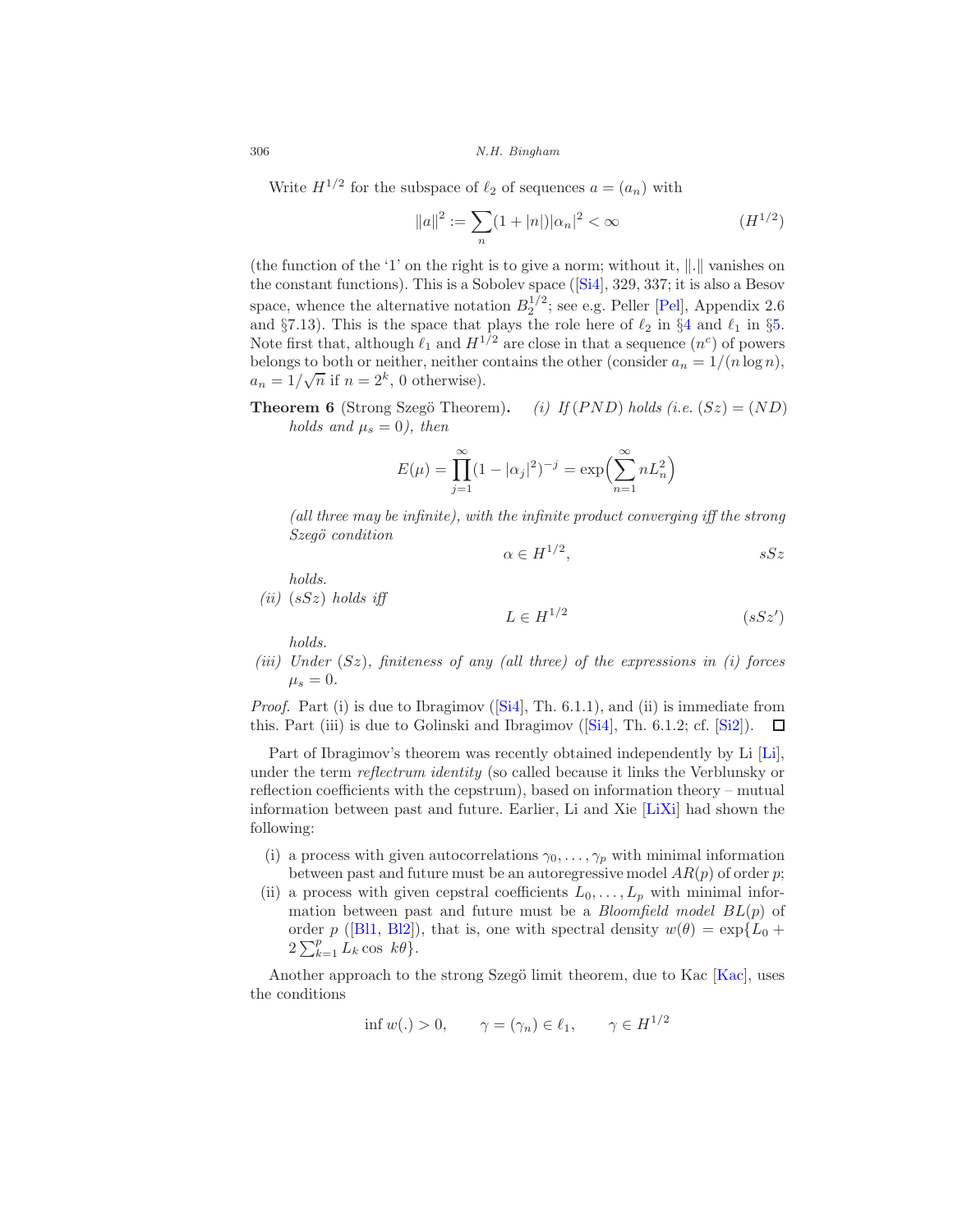(recall that  $\ell_1$  and  $H^{1/2}$  are not comparable). This proof, from 1954, is linked to probability theory – Spitzer's identity of 1956, and hence to fluctuation theory for random walks, for which see e.g. [\[Ch](#page-30-14)], Ch. 8.

#### The Borodin-Okounkov formula

This turns the strong Szegö limit theorem above from analysis to algebra by identifying the quotient on the left there as a determinant which visibly tends to 1 as  $n \to \infty$  [\[BorOk\]](#page-29-8); see [\[Si4](#page-36-3)] §6.2. (It was published in 2000, having been previously obtained by Geronimo and Case [\[GerCa\]](#page-31-11) in 1979; see [\[Si4\]](#page-36-3) 337, 344, [\[Bot\]](#page-29-9) for background here.) In terms of operator theory and in Widom's notation [\[Bot\]](#page-29-9), the result is

$$
\frac{\det T_n(a)}{G(a)^n} = \frac{\det(I - Q_n H(b)H(\tilde{c})Q_n)}{\det(I - H(b)H(\tilde{c}))},
$$

for a a sufficiently smooth function without zeros on the unit circle and with winding number 0. Then a has a Wiener-Hopf factorization  $a = a_-\overline{a_+}; b :=$  $a_{-}a_{+}^{-1}, c := a_{-}^{-1}a_{+}; H(b), H(\tilde{c})$  are the Hankel matrices  $H(b) = (b_{j+k+1})_{j,k=0}^{\infty},$  $H(\tilde{c}) = (c_{-j-k-1})^{\infty}_{j,k=0}$ , and  $Q_n$  is the orthogonal projection of  $\ell^2(1,2,\ldots)$  onto  $\ell^2({n, n+1, \ldots})$ . By Widom's formula,

$$
1/\det(I - H(b)H(\tilde{c})) = \exp\{\sum_{k=1}^{\infty} kL_k^2\} =: E(a)
$$

(see e.g. [\[Si4](#page-36-3)], Th. 6.2.13), and  $Q_nH(b)H(\tilde{c})Q_n \to 0$  in the trace norm, whence

$$
det T_n(a)/G(a)^n \to E(a),
$$

the strong Szegö limit theorem. See [\[Si4\]](#page-36-3), Ch. 6, [\[Si6,](#page-36-16) [BasW,](#page-28-10) [BotW\]](#page-29-10) (in [Si4] §6.2 the result is given in OPUC terms; here b, c are the phase function  $\overline{h}/h$ and its inverse).

 $(B + sSz)$ 

We may have both of the strong conditions  $(B)$  and  $(sSz)$  (as happens in Kac's method [\[Kac](#page-33-11)], for instance). Matters then simplify, since the spectral density w is now continuous and positive. So w is bounded away from 0 and  $\infty$ , so  $log w$  is bounded. Write

$$
\omega^{2}(\delta, h) := \sup_{|\theta| \leq \delta} \left( \int |h(\lambda + \theta) - h(\lambda)|^{2} d\lambda \right)^{1/2}
$$

for the  $L_2$  modulus of continuity. Applying [\[IbRo\]](#page-32-8), IV.4, Lemma 7 to  $\log w$ ,

$$
L\in H^{1/2}\Leftrightarrow \sum_{k=1}^\infty \omega^2(1/k,\log w)<\infty,
$$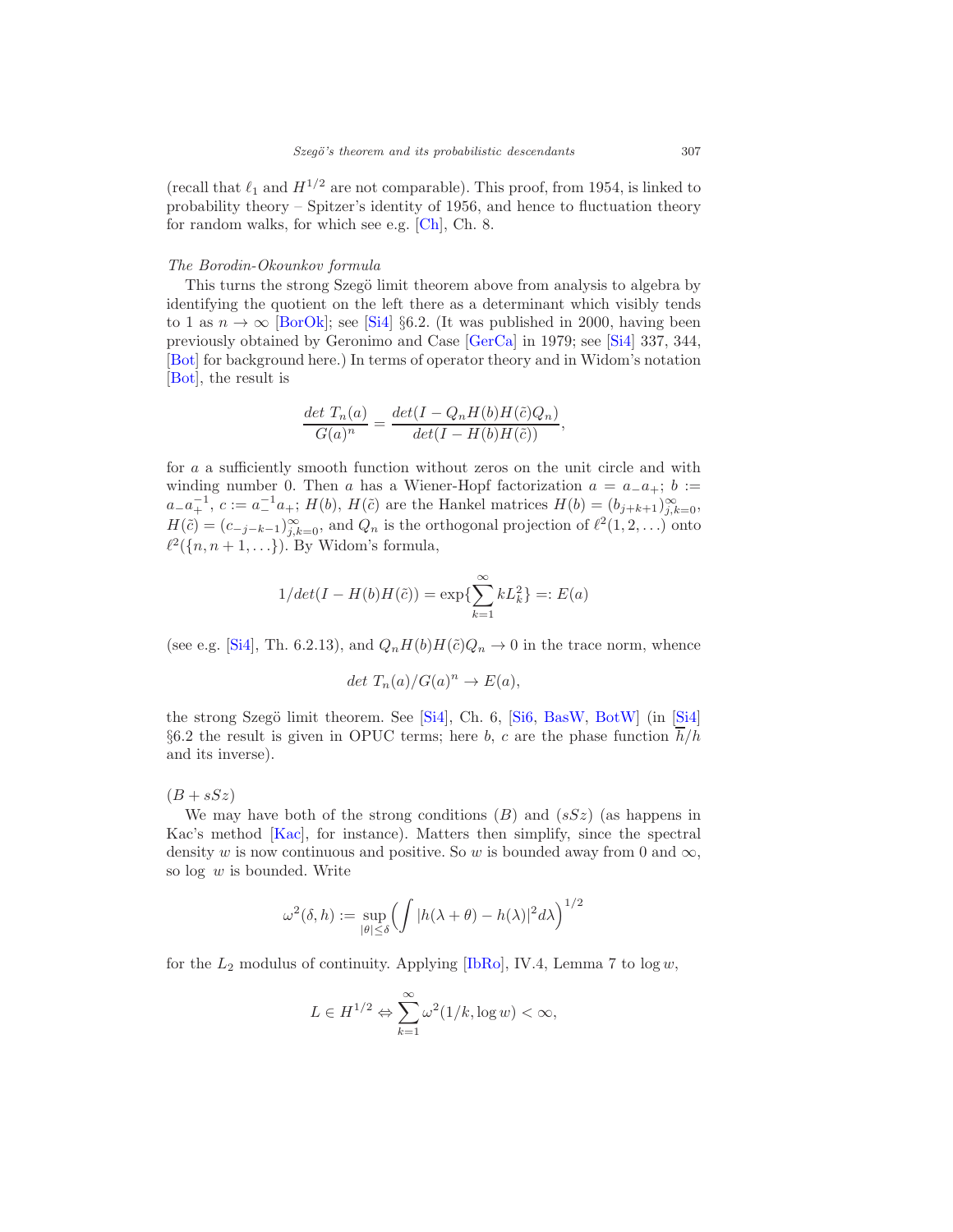and applying it to w,

$$
\gamma \in H^{1/2} \Leftrightarrow \sum_{k=1}^{\infty} \omega^2(1/k, w) < \infty.
$$

Thus under (B),  $L \in H^{1/2}$  and  $\gamma \in H^{1/2}$  become equivalent. This last condition is Li's proposed definition of long-range dependence:

$$
LRD \Leftrightarrow \gamma \notin H^{1/2} \tag{Li}
$$

([\[Li](#page-34-8)],  $\S 3.4$ ; compare the Debowski-Inoue definition (DI) above, that LRD iff  $\alpha \notin \ell_1$ ).

We are now in  $W \cap H^{1/2}$ , the intersection of  $H^{1/2}$  with the Wiener algebra W (of absolutely convergent Fourier series) relevant to Baxter's theorem as in §[5.](#page-15-0) As there, we can take inverses, since the Szegö function is non-zero on the circle (cf. [\[BotSi2](#page-29-3)], §5.1). One can thus extend Theorem [4](#page-15-1) to this situation, including the cepstral condition  $L \in H^{1/2}$  (Li [\[Li](#page-34-8)], Th. 1 part 3, showed that  $L \in H^{1/2}$ and  $\gamma \in H^{1/2}$  are equivalent if w is continuous and positive).

 $L_{\infty}$  + (sSz)

The bounded functions in  $H^{1/2}$  form an algebra, the Krein algebra K, a Banach algebra under convolution; see Krein [\[Kr\]](#page-34-12), Böttcher and Silbermann [\[BotSi1\]](#page-29-4) Ch. 10, [\[BotSi2](#page-29-3)] Ch. 5, [\[Si4](#page-36-3)], 344, [\[BotKaSi\]](#page-29-11). The Krein algebra may be used as a partial substitute for the Wiener algebra Wused to treat Baxter's theorem in §[5](#page-15-0) ( $W \cap H^{1/2}$  is also an algebra: [\[BotSi2\]](#page-29-3), §5.1).

# <span id="page-21-0"></span>6.1. φ-mixing

Weak dependence may be studied by a hierarchy of mixing conditions; for background, see e.g. Bradley [\[Bra1](#page-29-12), [Bra2](#page-29-13), [Bra3\]](#page-29-14), Bloomfield [\[Bl3](#page-29-0)], Ibragimov and Linnik [\[IbLi\]](#page-32-14), Ch. 17, Cornfeld et al. [\[CorFoSi\]](#page-30-9)), and in the Gaussian case Ibragimov and Rozanov [\[IbRo\]](#page-32-8), Peller [\[Pel\]](#page-35-12). We need two sequences of mixing coefficients:

$$
\phi(n) := E \sup \{|P(A|\mathcal{F}_{-\infty}^0) - P(A)| : A \in \mathcal{F}_n^{\infty}\};
$$
  

$$
\rho(n) := \rho(\mathcal{F}_{-\infty}^0, \mathcal{F}_n^{\infty}),
$$

where

$$
\rho(\mathcal{A}, \mathcal{B}) := \sup \{ ||E(f|\mathcal{B}) - Ef||_2 / ||f||_2 : f \in L_2(\mathcal{A}) \}.
$$

The process is called  $\phi$ -mixing if  $\phi(n) \to 0$  as  $n \to \infty$ ,  $\rho$ -mixing if  $\rho(n) \to 0$ . (The reader is warned that some authors use other letters here  $-$  e.g. [\[IbRo](#page-32-8)] uses  $β$  for our  $φ$ ; we follow Bradley.)

We quote [\[Bra1](#page-29-12)] that  $\phi$ -mixing implies  $\rho$ -mixing. We regard the first as a strong condition, so include it here, but the second and its several weaker relatives as intermediate conditions, which we deal with in §[7](#page-22-0) below.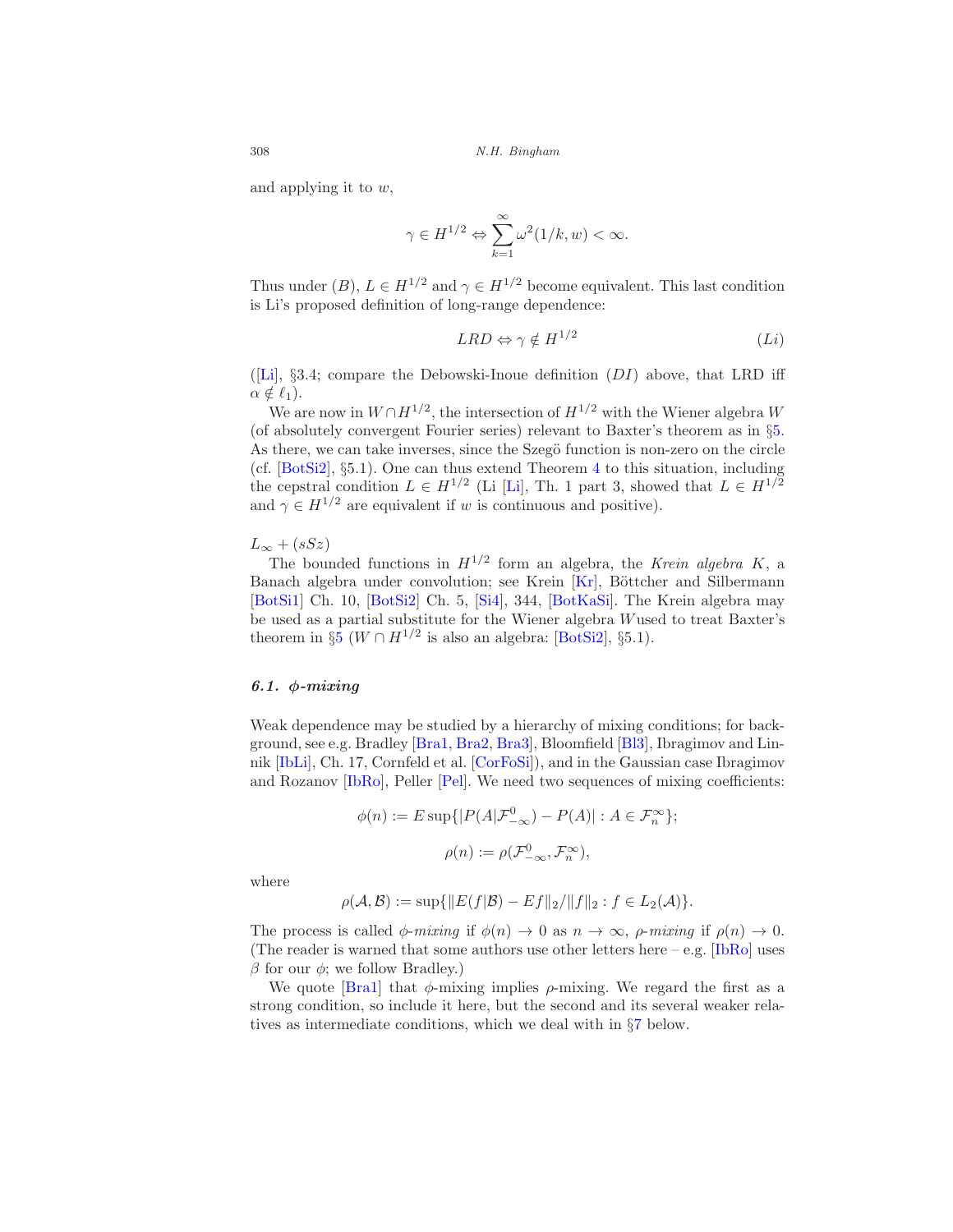The spectral characterization for  $\phi$ -mixing is

$$
\mu_s = 0, \qquad w(\theta) = |P(e^{i\theta})|^2 w^*(\theta),
$$

where  $P$  is a polynomial with its roots on the unit circle and the cepstrum  $L^* = (L_n^*)$  $L^* = (L_n^*)$  $L^* = (L_n^*)$  of  $w^*$  satisfies the strong Szegö condition  $(sSz)$  ([\[IbRo\]](#page-32-8) IV.4, p. 129). This is weaker than  $(sSz)$ . In the Gaussian case,  $\phi$ -mixing (also known as absolute regularity) can also be characterized in operator-theoretic terms:  $\phi(n)$ can be identified as  $\sqrt{tr(B_n)}$ , where  $B_n$  are compact operators with finite trace, so $\phi$ -mixing is  $tr(B_n) \to 0$  ([\[IbRo](#page-32-8)], IV.2 Th. 4, IV.3 Th. 6).

# <span id="page-22-0"></span>7. Intermediate conditions

We turn now to four intermediate conditions, in decreasing order of strength.

# <span id="page-22-1"></span>7.1.  $\rho$ -mixing

The spectral characterization of  $\rho$ -mixing (also known as complete regularity – see  $\S6.1$  $\S6.1$  above) is

$$
\mu_s = 0, \qquad w(\theta) = |P(e^{i\theta})|^2 w^*(\theta),
$$

where  $P$  is a polynomial with its roots on the unit circle and

$$
\log \, w^* = u + \tilde{v},
$$

with u, v real and continuous (Sarason  $[Sa2]$ ; Helson and Sarason  $[HeSa]$ ). An alternative spectral characterization is

$$
\mu_s = 0, \qquad w(\theta) = |P(e^{i\theta})|^2 w^*(\theta),
$$

where P is a polynomial with its roots on the unit circle and for all  $\epsilon > 0$ ,

$$
\log w^* = r_{\epsilon} + u_{\epsilon} + \tilde{v}_{\epsilon},
$$

where  $r_{\epsilon}$  is continuous,  $u_{\epsilon}$ ,  $v_{\epsilon}$  are real and bounded, and  $||u_{\epsilon}|| + ||v_{\epsilon}|| < \epsilon$  ([\[IbRo](#page-32-8)], V.2 Th. 3; we note here that inserting such a polynomial factor preserves complete regularity, merely changing  $\rho$  – [\[IbRo\]](#page-32-8) V.1, Th. 1).

# <span id="page-22-2"></span>7.2. Positive angle: The Helson-Szegö and Helson-Sarason conditions

We turn now to a weaker condition. For subspaces  $A, B$  of  $H$ , the *angle* between A and B is defined as

$$
\cos^{-1}\sup\{|(a,b)| : a \in A, b \in B, ||a||, ||b|| = 1\}.
$$

Then A, B are at a *positive angle* iff this supremum is  $\lt 1$ . One says that the process X satisfies the *positive angle condition*,  $(PA)$ , if for some time lapse k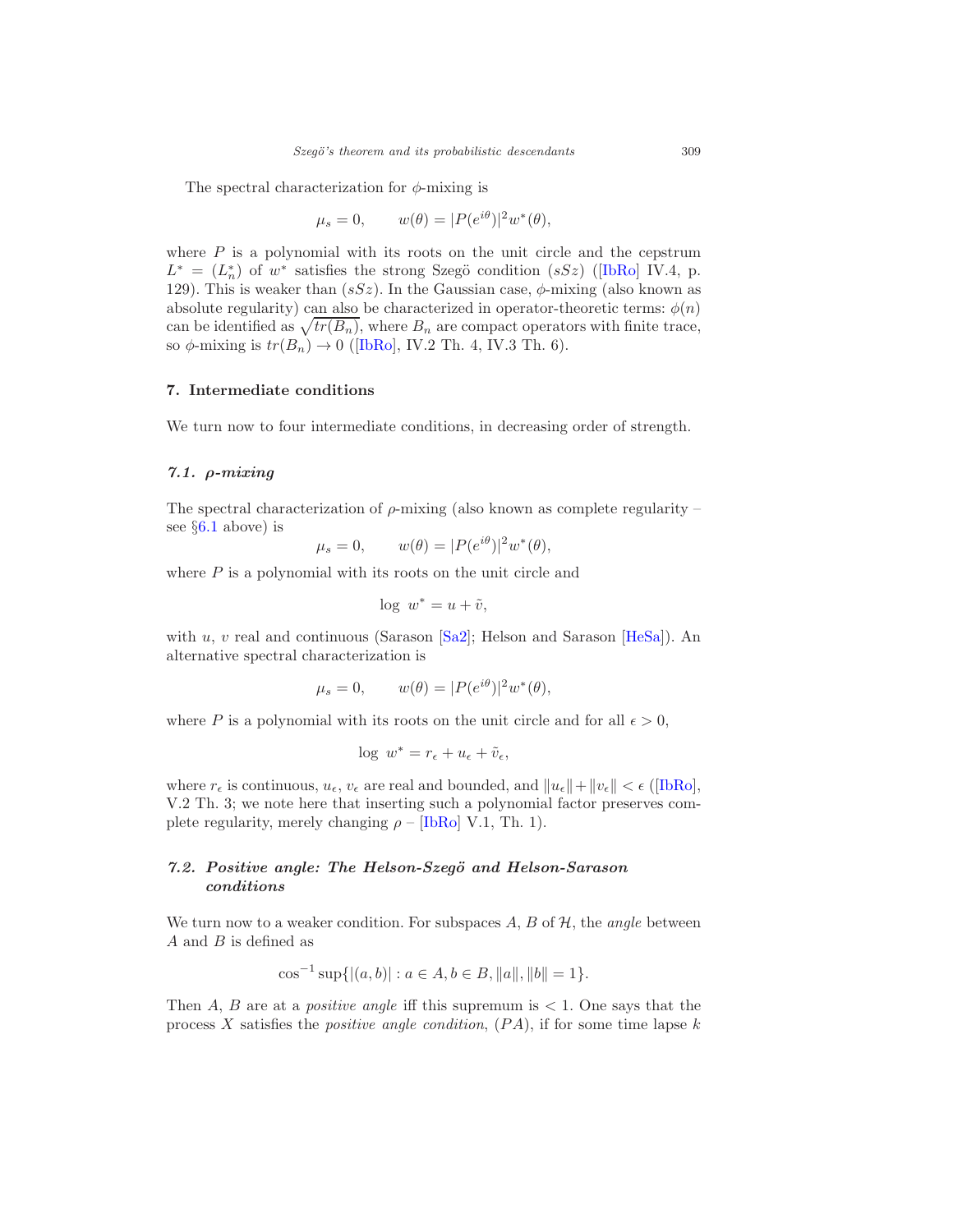the past  $cls(X_m : m < 0)$  and the future  $cls(X_{k+m} : m \ge 0)$  are at a positive angle, i.e.  $\rho(0) = \ldots \rho(k-1) = 1, \rho(k) < 1$ , which we write as  $PA(k)$  (Helson and Szegö [\[HeSz\]](#page-32-16),  $k = 1$ ; Helson and Sarason [\[HeSa\]](#page-32-15),  $k > 1$ ]. The spectral characterization of this is

$$
\mu_s = 0, \qquad w(\theta) = |P(e^{i\theta})|^2 w^*(\theta),
$$

where P is a polynomial of degree  $k-1$  with its roots on the unit circle and

$$
\log w^* = u + \tilde{v},
$$

whereu, v are real and bounded and  $||v|| < \pi/2$  ([\[IbRo\]](#page-32-8) V.2, Th. 3, Th. 4). (The role of  $\pi/2$  here stems from Zygmund's theorem of 1929, that if u is bounded and  $||u|| < \pi/2$ ,  $\exp{\{\tilde{u}\}} \in L_1$ ; see e.g. [\[Z1](#page-37-7)], [\[Z2\]](#page-37-5) VII, (2.11), [\[Tor](#page-37-8)], V.3: cf. [\[Pel\]](#page-35-12) §3.2.) Thus  $\rho$ -mixing implies  $(PA)$  (i.e.  $PA(k)$  for some k).

The case  $PA(k)$  for  $k > 1$  is a unit-root phenomenon (cf. the note on  $ARMA(p, q)$  in §[4\)](#page-8-0). We may (with some loss of information) reduce to the case  $PA(1)$  by sampling only at every kth time point (cf. [\[Pel](#page-35-12)], §§8.5, 12.8). We shall do this for convenience in what follows.

It turns out that the Helson-Szegö condition  $(PA(1))$  coincides with Muckenhoupt's condition  $A_2$  in analysis:

$$
\sup_{I} \left( \frac{1}{|I|} \int_{I} w(\theta) d\theta \right) \left( \frac{1}{|I|} \int_{I} \frac{1}{w(\theta)} d\theta \right) < \infty,\tag{A_2}
$$

where  $\left| . \right|$  is Lebesgue measure and the supremum is taken over all subintervals  $I$ of the unit circle T. See e.g. Hunt, Muckenhoupt and Wheeden  $[HuMuWe]$ . With the above reduction of PA to PA(1), we then have  $\rho$ -mixing implies PA(1) (=  $A_2$ ).

# <span id="page-23-0"></span>7.3. Pure minimality

Consider now the interpolation problem, of finding the best linear interpolation of a missing value,  $X_0$  say, from the others. Write

$$
H'_n := \operatorname{cls}\{X_m : m \neq n\}
$$

for the closed linear span of the values at times other than  $n$ . Call  $X$  minimal if

 $X_n \notin H'_n,$ 

purely minimal if

$$
\bigcap_n H'_n = \{0\}.
$$

The spectral condition for minimality is (Kolmogorov in 1941, [\[Kol\]](#page-33-0) §10)

$$
1/w \in L_1,\tag{min}
$$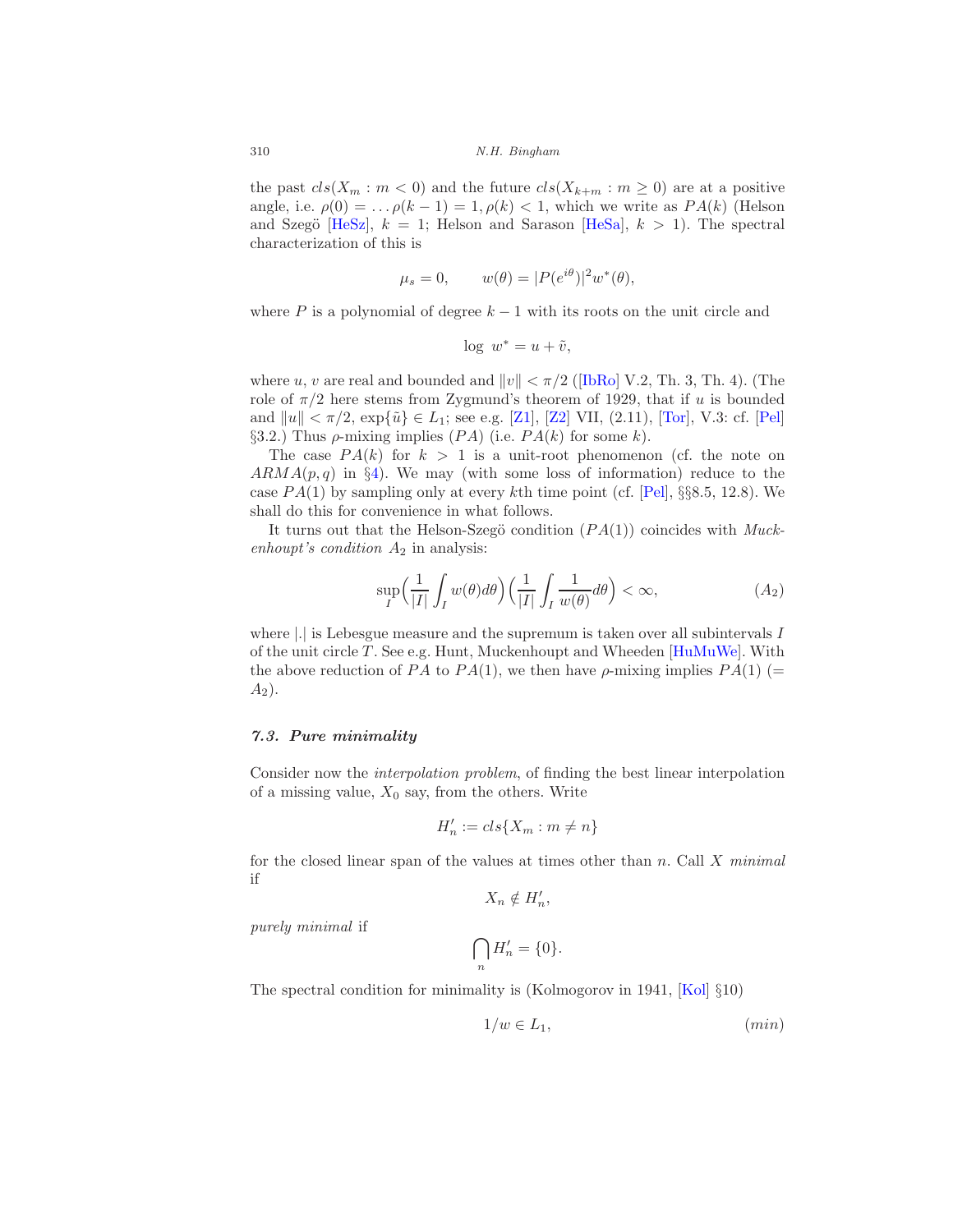and for pure minimality,  $\mu_s = 0$  also (Makagon-Weron in 1976, [\[MakWe](#page-34-13)]; Sarason in 1978, [\[Sa1\]](#page-35-15); [\[Pou](#page-35-5)], Th. 8.10):

$$
1/w \in L_1, \qquad \mu_s = 0. \tag{purmin}
$$

Of course  $(A_2)$  implies  $1/w \in L_1$ , so the Helson-Szegö condition  $(PA(1))$  (or Muckenhoupt condition  $(A_2)$ ) implies pure minimality. (From  $\log x < x - 1$  for  $x > 1$ ,  $(min)$  implies  $(Sz)$ : both restrict the small values of  $w \geq 0$ , and in particular force  $w > 0$  a.e.) For background on the implication from the Helson-Szegö condition  $PA(1)$  to  $(A_2)$ , see e.g. Garnett [\[Gar\]](#page-31-1), Notes to Ch. VI, Treil and Volberg [\[TrVo2\]](#page-37-9).

Under minimality, the relationship between the moving-average coefficients  $m = (m_n)$  and the autoregressive coefficients  $r = (r_n)$  becomes symmetrical, and one has the following complement to Theorem [4:](#page-15-1)

**Theorem 7** (Inoue). For a stationary process  $X$ , the following are equivalent:

- (i) The process is minimal.
- (ii) The autoregressive coefficients  $r = (r_n)$  in  $(AR)$  satisfy  $r \in \ell_2$ .
- (*iii*)  $1/h \in H_2$ .

Proof. Since

$$
1/h(z) = \exp\left(\frac{1}{4\pi} \int \left(\frac{e^{i\theta} + z}{e^{i\theta} - z}\right) \log(1/w(\theta)) d\theta\right) \qquad (z \in D), \qquad (OF')
$$

and  $\pm \log w$  are in  $L_1$  together, when  $1/w \in L_1$  (i.e. the process is minimal) one can handle  $1/w$ ,  $1/h$ ,  $m = (m_n)$  as we handled w, h and  $r = (r_n)$ , giving

 $1/h \in H_2$ 

and

$$
r = (r_n) \in \ell_2.
$$

Conversely, each of these is equivalent to  $(min)$ ; [\[In1\]](#page-32-4), Prop. 4.2.

# <span id="page-24-0"></span>7.4. Rigidity;  $(LM)$ ,  $(CND)$ ,  $(IPF)$

Rigidity; the Levinson-McKean condition

Call  $g \in H^1$  rigid if is determined by its phase or argument:

$$
f \in H^1
$$
 (f not identically 0),  $f/|f| = g/|g|$  a.e.  $\Rightarrow$ 

 $f = cg$  for some positive constant c.

This terminology is due to Sarason [\[Sa1,](#page-35-15) [Sa2\]](#page-35-14); the alternative terminology, due to Nakazi, is strongly outer [\[Nak1](#page-35-16), [Nak2\]](#page-35-17). One could instead say that such a function is determined by its phase. The idea originates with de Leeuw and Rudin [\[dLR\]](#page-30-15) and Levinson and McKean [\[LevMcK\]](#page-34-14). In view of this, we call the condition that  $\mu$  be absolutely continuous with spectral density  $w = |h|^2$  with  $h^2$  rigid, or determined by its phase, the Levinson-McKean condition,  $(LM)$ .

 $\Box$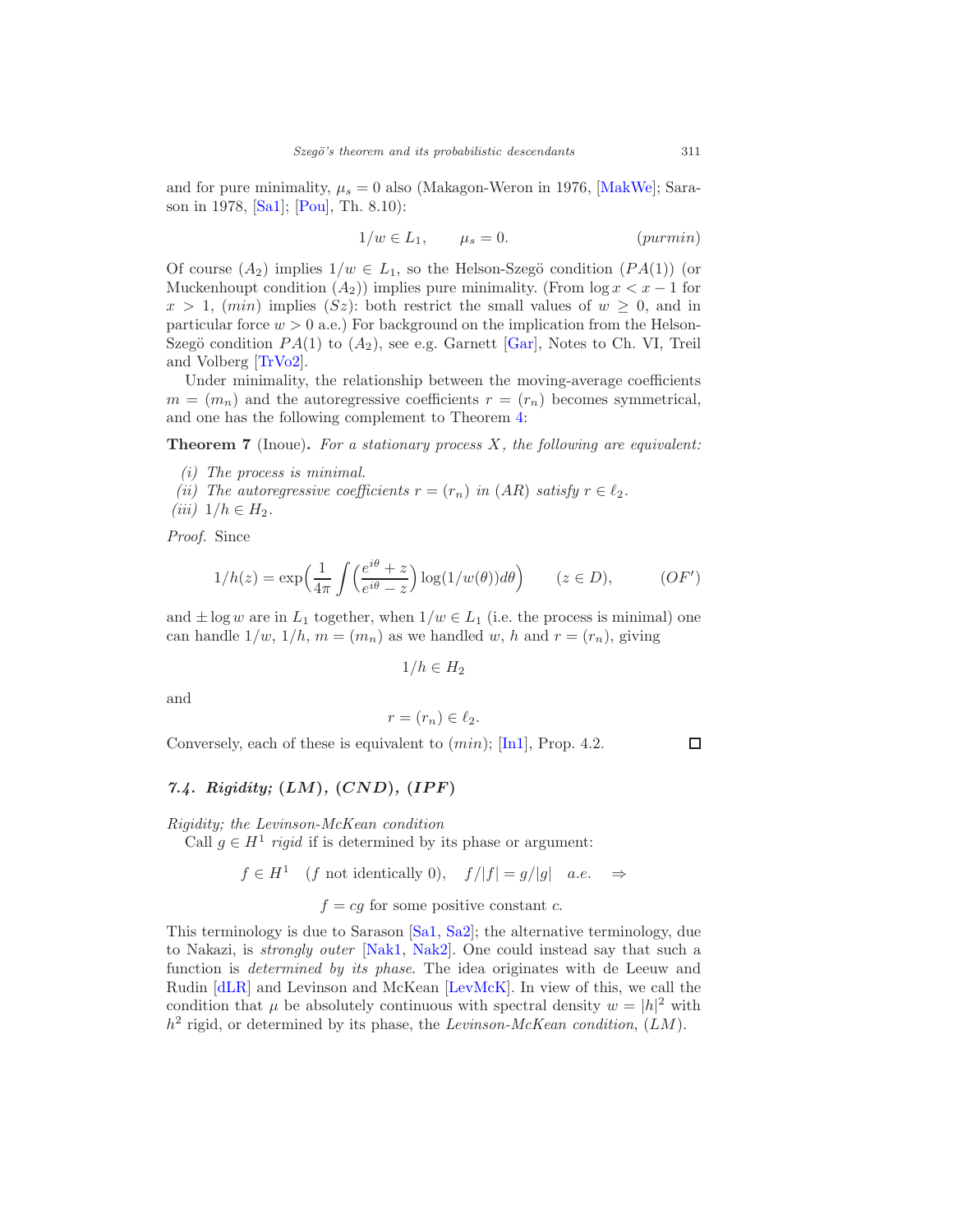Complete non-determinism; intersection of past and future In [\[InKa2\]](#page-32-2), the following two conditions are discussed:

(i) complete non-determinism,

$$
\mathcal{H}_{(-\infty,-1]} \cap \mathcal{H}_{[0,\infty)} = \{0\} \tag{CND}
$$

(for background on this, see [\[BlJeHa](#page-29-15), [JeBl,](#page-33-12) [JeBlBa](#page-33-13)]),

(ii) the intersection of past and future property,

$$
\mathcal{H}_{(-\infty,-1]} \cap \mathcal{H}_{[-n,\infty)} = \mathcal{H}_{[-n,-1]} \qquad (n=1,2,\ldots) \qquad (IPF)
$$

These are shown to be equivalent in [\[InKa2\]](#page-32-2). In [\[KasBi\]](#page-33-2), it is shown that both are equivalent to the Levinson-McKean condition, or rigidity:

$$
(LM) \Leftrightarrow (IPF) \Leftrightarrow (CND).
$$

Theseare weaker than pure minimality ([\[Bl3\]](#page-29-0),  $\S7$ , [\[KasBi](#page-33-2)]). But since  $(CND)$ was already known to be equivalent to  $(PND) + (IPF)$ , they are stronger than  $(PND)$ . This takes us from the weakest of the four intermediate conditions of this section to the stronger of the weak conditions of §[4.](#page-8-0)

# <span id="page-25-0"></span>8. Remarks

# 1.  $VMO \subset BMO$

The spectral characterizations given above were mainly obtained before the work of Fefferman [\[Fe\]](#page-31-12) in 1971, Fefferman and Stein [\[FeSt](#page-31-13)] in 1972 (see Garnett [\[Gar](#page-31-1)], Ch. VI for a textbook account): in particular, they predate the Fefferman-Stein decomposition of a function of bounded mean oscillation,  $f \in BMO$ , as

$$
f = u + \tilde{v}, \qquad u, v \in L_{\infty}.
$$

This has a complement due to Sarason [\[Sa3](#page-35-18)], where f here is in  $VMO$  iff u,  $v$ are continuous. Sarason also gives ([\[Sa3](#page-35-18)], Th. 2) a characterization of his class of functions of vanishing mean oscillation V MO within BMO related to Muckenhoupt's condition  $(A_2)$ .

While both components  $u, v$  are needed here, and may be large in norm, it is important to note that the burden of being large in norm may be born by a continuous function, leaving u and  $\tilde{v}$  together to be small in  $(L_{\infty})$  norm (in particular,less than  $\pi/2$ ). This is the Ibragimov-Rozanov result ([\[IbRo](#page-32-8)], V.2 Th. 3), used to show that absolute regularity ( $\phi$ -mixing,  $\S 6.1$ ) implies complete regularity ( $\rho$ -mixing, §[7.1\)](#page-22-1).

# 2.  $H^{1/2} \subset VMO$

The class  $H^{1/2}$  is contained densely within VMO (Prop. A2, Boutet de Monvel-Berthier et al.  $[\text{BouGePu}]$ ). For  $H^{1/2}$ , one has a version of the Fefferman-Stein decomposition for BMO:

 $f \in H^{1/2} \quad \Leftrightarrow \quad f = u + \tilde{v}, \quad u, v \in H^{1/2} \cap L^{\infty}$ 

([\[Pel\]](#page-35-12) §7.13).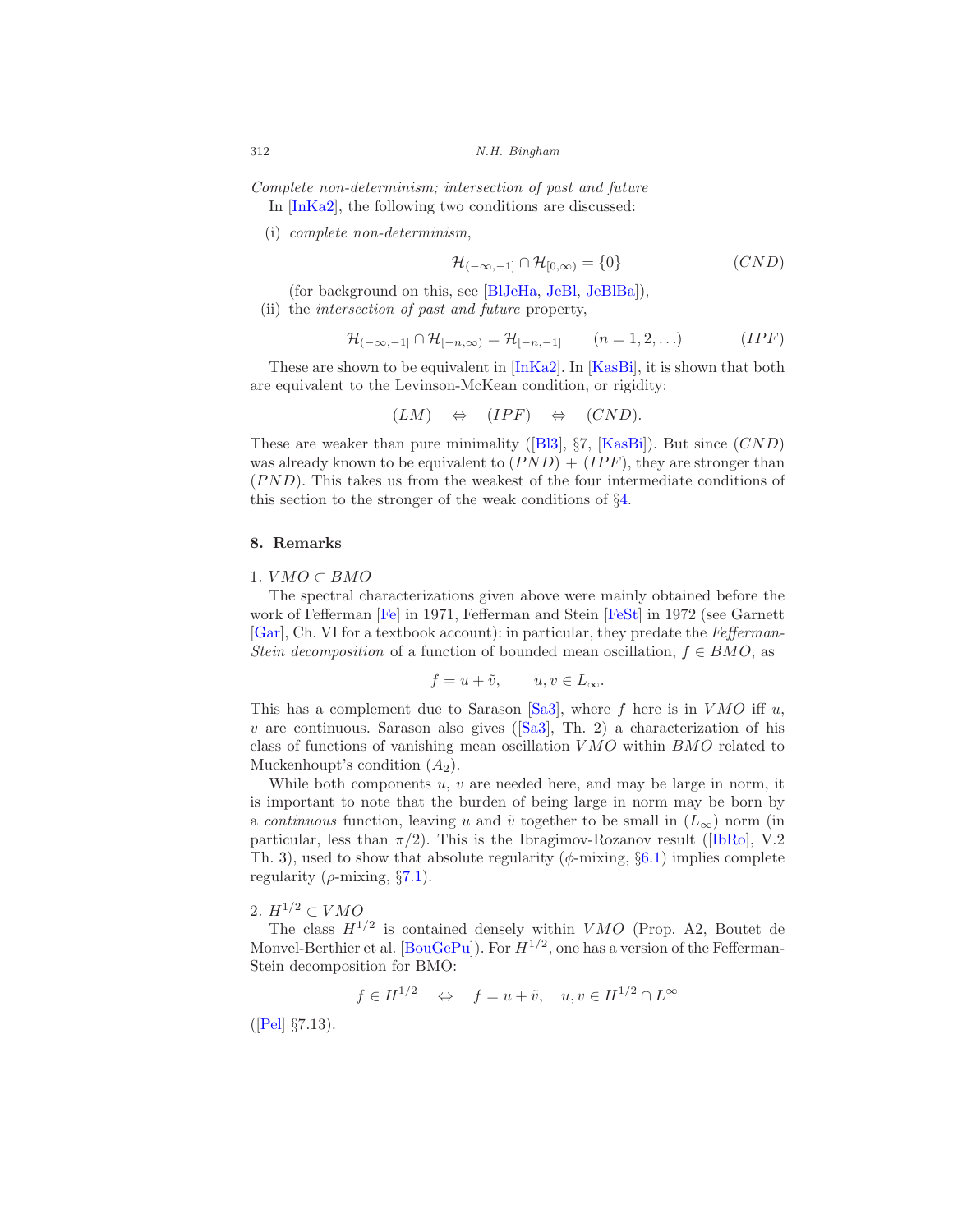# 3. Winding number and index

The class  $H^{1/2}$  occurs in recent work on *topological degree* and winding number; see Brezis [\[Bre\]](#page-30-16), Bourgain and Kozma [\[BouKo](#page-29-17)]. The winding number also occurs in operator theory as an index in applications of Banach-algebra methods and the Gelfand transform; see e.g. [\[Si4\]](#page-36-3), Ch. 5 (cf. Tsirelson [\[Ts\]](#page-37-10)).

# 4. Conformal mapping

Theclass  $H^{1/2}$  also occurs in work of Zygmund on conformal mapping ([\[Z2](#page-37-5)], VII.10).

# 5. Rapid decay and continuability

Even stronger than the strong conditions considered here in  $\S$ §[5,](#page-15-0) [6](#page-18-0) is assuming that the Verblunsky coefficients are rapidly decreasing. This is connected to analytic continuability of the Szegö function beyond the unit disk; see  $[Si7]$ .

#### 6. Scattering theory

The implication from the strong Szegö (or Golinskii-Ibragimov) condition to the Helson-Szegö/Helson-Sarason condition  $(PA)$  has a recent analogue in scattering theory (Golinskii et al. [\[GolKPY\]](#page-31-14), under  $'(GI)$  implies  $(HS)$ ').

# 7. Wavelets

Traditionally, the subject of time series seemed to consist of two non-intercommunicating parts, 'time domain' and 'frequency domain' (known to be equivalent to each other via the Kolmogorov Isomorphism Theorem of §[2\)](#page-4-0). The subject seemed to suffer from schizophrenia (see e.g. [\[BriKri\]](#page-30-17) and [\[HaKR](#page-32-18)]) – though the constant relevance of the spectral or frequency side to questions involving time directly is well illustrated in the apt title 'Past and future' of the paper by Helson and Sarason [\[HeSa](#page-32-15)] (cf. [\[Pel\]](#page-35-12) §8.6). This unfortunate schism has been healed by the introduction of wavelet methods (see e.g. the standard work Meyer [\[Me](#page-34-15)], Meyer and Coifman [\[MeCo\]](#page-34-16), and in OPUC, Treil and Volberg [\[TrVo1](#page-37-11)]). The practical importance of this may be seen in the digitization of the FBI's finger-print data-bank (without which the US criminal justice system would long ago have collapsed). Dealing with time and frequency together is also crucial in other areas, e.g. in the high-quality reproduction of classical music.

# 8. Higher dimensions: matrix OPUC (MOPUC)

We present the theory here in one dimension for simplicity, reserving the case of higher dimensions for a sequel [\[Bin2](#page-28-11)]. We note here that in higher dimensions the measure  $\mu$  and the Verblunsky coefficients  $\alpha_n$  become matrix-valued (matrix OPUC, or MOPUC), so one loses commutativity. The multidimensional case is needed for portfolio theory in mathematical finance, where one holds a (preferably balanced) portfolio of risky assets rather than one; see e.g. [\[BinFrKi](#page-28-12)].

# 9. Non-commutativity

Much of the theory presented here has a non-commutative analogue in operator theory; see Blecher and Labuschagne [\[BlLa\]](#page-28-13), Bekjan and Xu [\[BekXu](#page-28-14)] and the references cited there.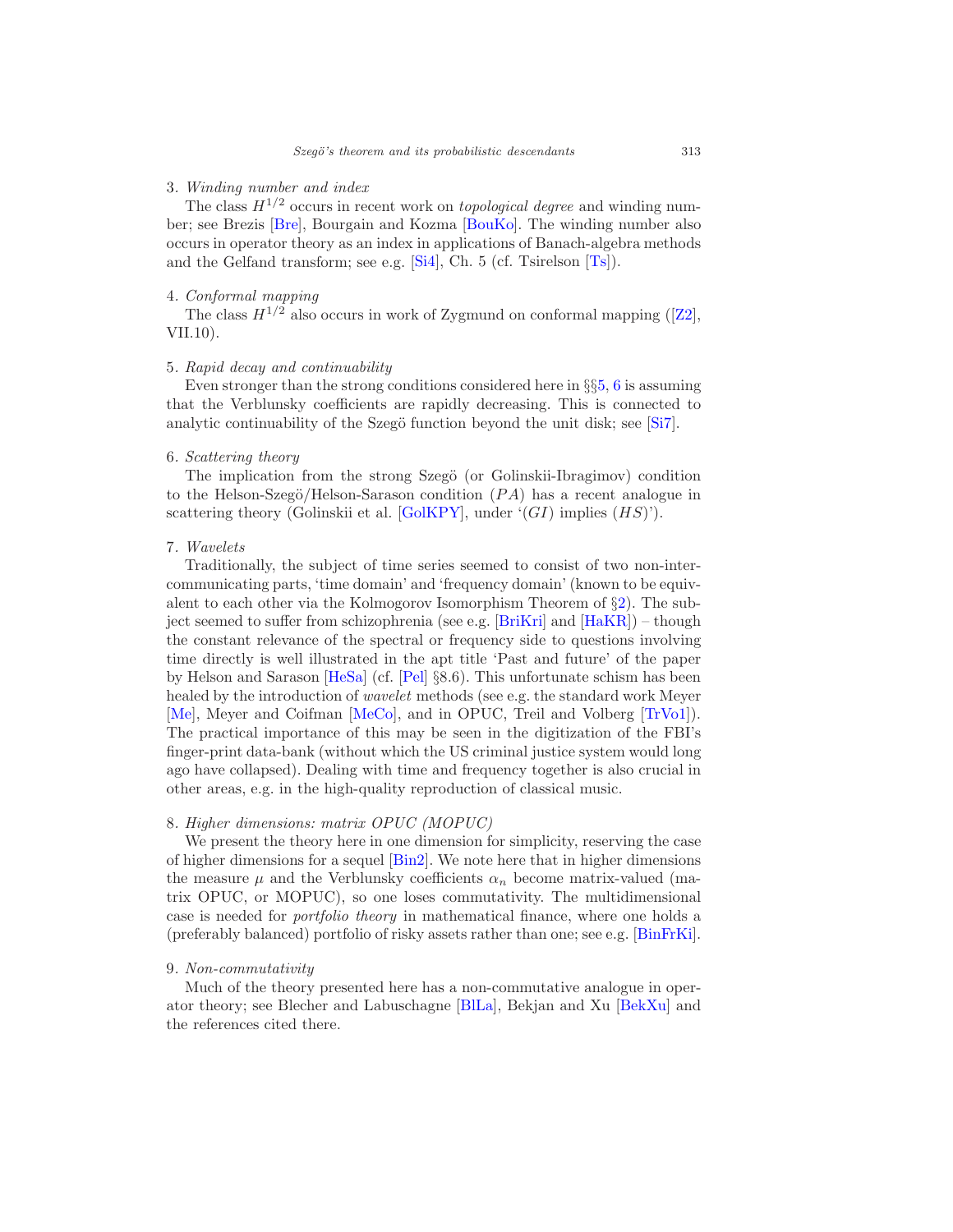#### 10. Non-stationarity

As mentioned in  $\S1$ , the question of whether or not the process is stationary is vitally important, and stationarity is a strong assumption. The basic Kolmogorov Isomorphism Theorem can be extended beyond the stationary case in various ways, e.g. to harmonisable processes (see e.g. [\[Rao\]](#page-35-19)). For background, and applications to filtering theory, see e.g. [\[Kak\]](#page-33-14); for filtering theory, we refer to e.g. [\[BaiCr\]](#page-28-15).

# 11. Continuous time

The Szegö condition  $(Sz)$  for the unit circle (regarded as the boundary of the unit disc) corresponds to the condition

$$
\int_{-\infty}^{\infty} \frac{\log|f(x)|}{1+x^2} dx > -\infty
$$

for the real line (regarded as the boundary of the upper half-plane). This follows from the Möbius function  $w = (z - i)/(z + i)$  mapping the half-plane conformally onto the disc; see e.g. [\[Du\]](#page-30-0), 189-190, [\[Nik2](#page-35-2)] Ch. A6. The consequences of this condition are explored at length in Koosis' monograph on the 'logarithmic integral', [\[Koo2\]](#page-34-0). Passing from the disc to the half-plane corresponds probabilistically to passing from discrete to continuous time (and analytically to passing from Fourier series to Fourier integrals). The probabilistic theory is considered at length in Dym and McKean [\[DymMcK\]](#page-31-2).

#### 12. Gaussianity and linearity

We have mentioned the close links between Gaussianity and linearity in  $\S1$ . For background on Gaussian Hilbert spaces and Fock space, see Janson [\[Jan\]](#page-32-3), Peller [\[Pel\]](#page-35-12); for extensions to §§[6.1,](#page-21-0) [7](#page-22-0) in the Gaussian case, see [\[IbRo,](#page-32-8) [Pel\]](#page-35-12), [\[Bra1\]](#page-29-12) §5. To return to the undergraduate level of our opening paragraph: for an account of Gaussianity, linearity and regression, see e.g. Williams [\[Wil](#page-37-12)], Ch. 8, or [\[BinFr\]](#page-28-16).

# <span id="page-27-0"></span>Acknowledgements

This work arises out of collaboration with Akihiko Inoue of Hiroshima University and Yukio Kasahara of Hokkaido University. It is a pleasure to thank them both. It is also a pleasure to thank the Mathematics Departments of both universities for their hospitality, and a Japanese Government grant for financial support. I am very grateful to the referee for a thorough and constructive report, which led to many improvements.

#### <span id="page-27-1"></span>References

<span id="page-27-2"></span>[Ach] Achieser, N. I., Theory of approximation, Frederick Ungar, New York, 1956 (Russian, Kharkov, 1940; Moscow-Leningrad, 1947). [MR0095369](http://www.ams.org/mathscinet-getitem?mr=0095369)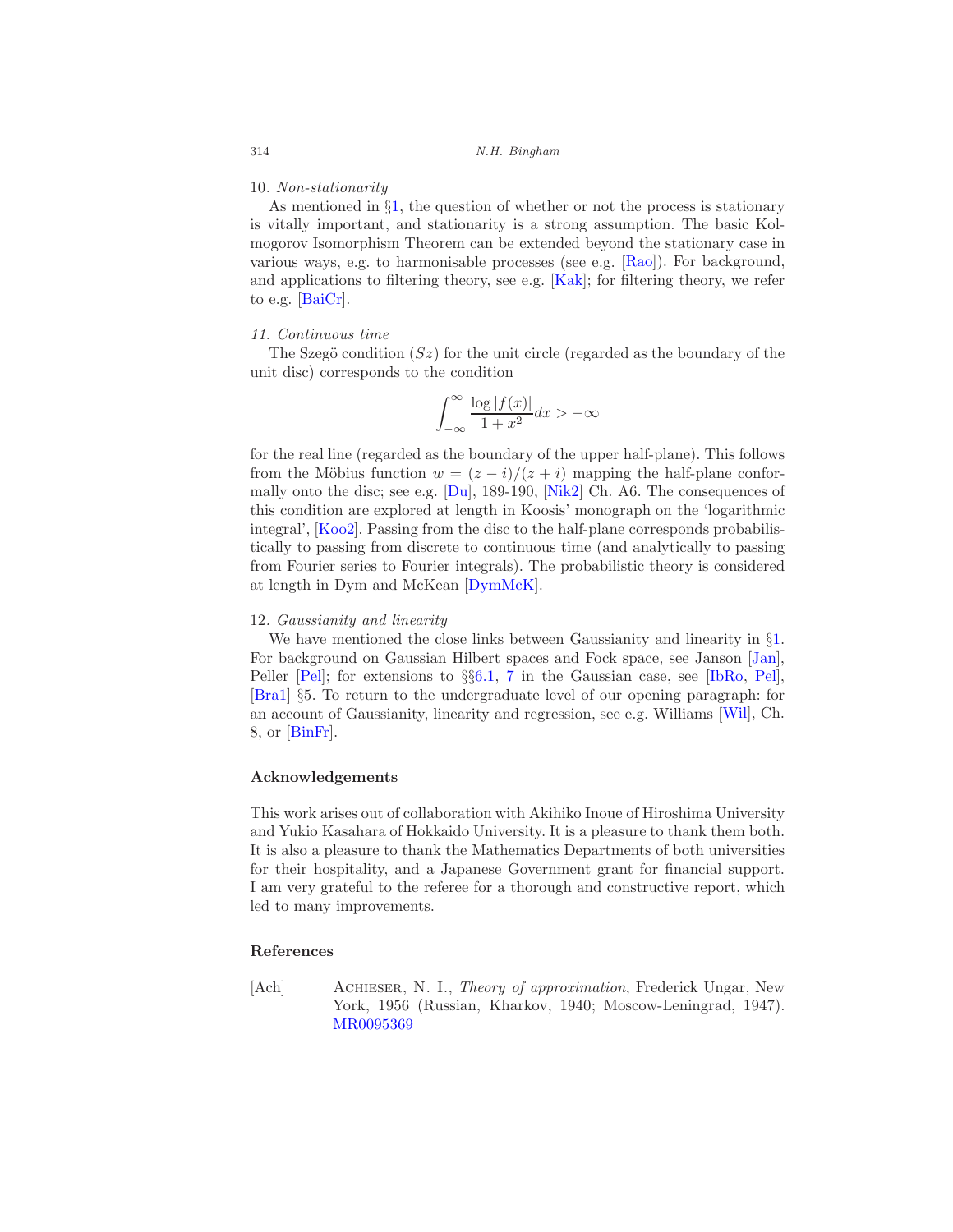<span id="page-28-16"></span><span id="page-28-15"></span><span id="page-28-14"></span><span id="page-28-13"></span><span id="page-28-12"></span><span id="page-28-11"></span><span id="page-28-10"></span><span id="page-28-9"></span><span id="page-28-8"></span><span id="page-28-7"></span><span id="page-28-6"></span><span id="page-28-5"></span><span id="page-28-4"></span><span id="page-28-3"></span><span id="page-28-2"></span><span id="page-28-1"></span><span id="page-28-0"></span>[BaiCr] BAIN, A. AND CRISAN, D., Fundamentals of stochastic filtering, Springer, 2009. [MR2454694](http://www.ams.org/mathscinet-getitem?mr=2454694) [BarN-S] Barndorff-Nielsen, O. E. and Schou, G., On the parametrization of autoregressive models by partial autocorrelation. J. Multivariate Analysis 3 (1973), 408-419. [MR0343510](http://www.ams.org/mathscinet-getitem?mr=0343510) [BasW] BASOR, E. L. AND WIDOM, H., On a Toeplitz determinant identity of Borodin and Okounkov. Integral Equations Operator Theory 37 (2000), 397-401. [MR1780119](http://www.ams.org/mathscinet-getitem?mr=1780119) [Bax1] BAXTER, G., A convergence equivalence related to polynomials orthogonal on the unit circle. Trans. Amer. Math. Soc. 99 (1961), 471-487. [MR0126126](http://www.ams.org/mathscinet-getitem?mr=0126126) [Bax2] BAXTER, G., An asymptotic result for the finite predictor. *Math.* Scand. 10 (1962), 137-144. [MR0149584](http://www.ams.org/mathscinet-getitem?mr=0149584) [Bax3] BAXTER, G., A norm inequality for a "finite-section" Wiener-Hopf equation. Illinois J. Math. 7 (1963), 97-103. [MR0145285](http://www.ams.org/mathscinet-getitem?mr=0145285) [BekXu] BEKJAN, T. AND XU, Q., Riesz and Szegö type factorizations for non-commutative Hardy spaces. J. Operator Theory 62 (2009), 215-231. [MR2520548](http://www.ams.org/mathscinet-getitem?mr=2520548) [Ber] Beran, J., Statistics for long-memory processes. Chapman and Hall, London, 1994. [MR1304490](http://www.ams.org/mathscinet-getitem?mr=1304490) [Berk] BERK, K. N., Consistent autoregressive spectral estimates. Ann. Statist. 2 (1974), 489-502. [MR0421010](http://www.ams.org/mathscinet-getitem?mr=0421010) [Beu] Beurling, A., On two problems concerning linear transformations in Hilbert space, Acta Math. 81 (1948), 239-255 (reprinted in The  $collected \ works \ of \ Arne \ Beurling, \ Volumes 1, 2, Birkhäuser, 1989).$ [MR0027954](http://www.ams.org/mathscinet-getitem?mr=0027954) [Bin1] BINGHAM, N. H., Józef Marcinkiewicz: Analysis and probability. Proc. Józef Marcinkiewicz Centenary Conference (Poznań, 2010), Banach Centre Publications 95 (2011), 27-44. [Bin2] BINGHAM, N. H., Multivariate prediction and matrix Szegö theory. Probability Surveys, 9 (2012), 325-339. [BinFr] Bingham, N. H. and Fry, J. M., Regression: Linear models in statistics. Springer Undergraduate Mathematics Series, 2010. [MR2724817](http://www.ams.org/mathscinet-getitem?mr=2724817) [BinFrKi] Bingham, N. H., Fry, J. M. and Kiesel, R., Multivariate ellip-tic processes. Statistica Neerlandica 64 (2010), 352-366. [MR2683465](http://www.ams.org/mathscinet-getitem?mr=2683465) [BinGT] Bingham, N. H., Goldie, C. M. and Teugels, J. L., Regular variation, 2nd ed., Cambridge University Press, 1989 (1st ed. 1987). [MR0898871](http://www.ams.org/mathscinet-getitem?mr=0898871) [BinIK] Bingham, N. H., Inoue, A. and Kasahara, Y., An explicit representation of Verblunsky coefficients. Statistics and Probability Letters 82 no. 2 (2012), 403-410. [BlLa] Blecher, D. P. and Labuschagne, L. E., Applications of the Fuglede-Kadison determinant: Szegö's theorem and outers for noncommutative  $H^p$ . Trans. Amer. Math. Soc. 360 (2008), 6131-6147. [MR2425707](http://www.ams.org/mathscinet-getitem?mr=2425707)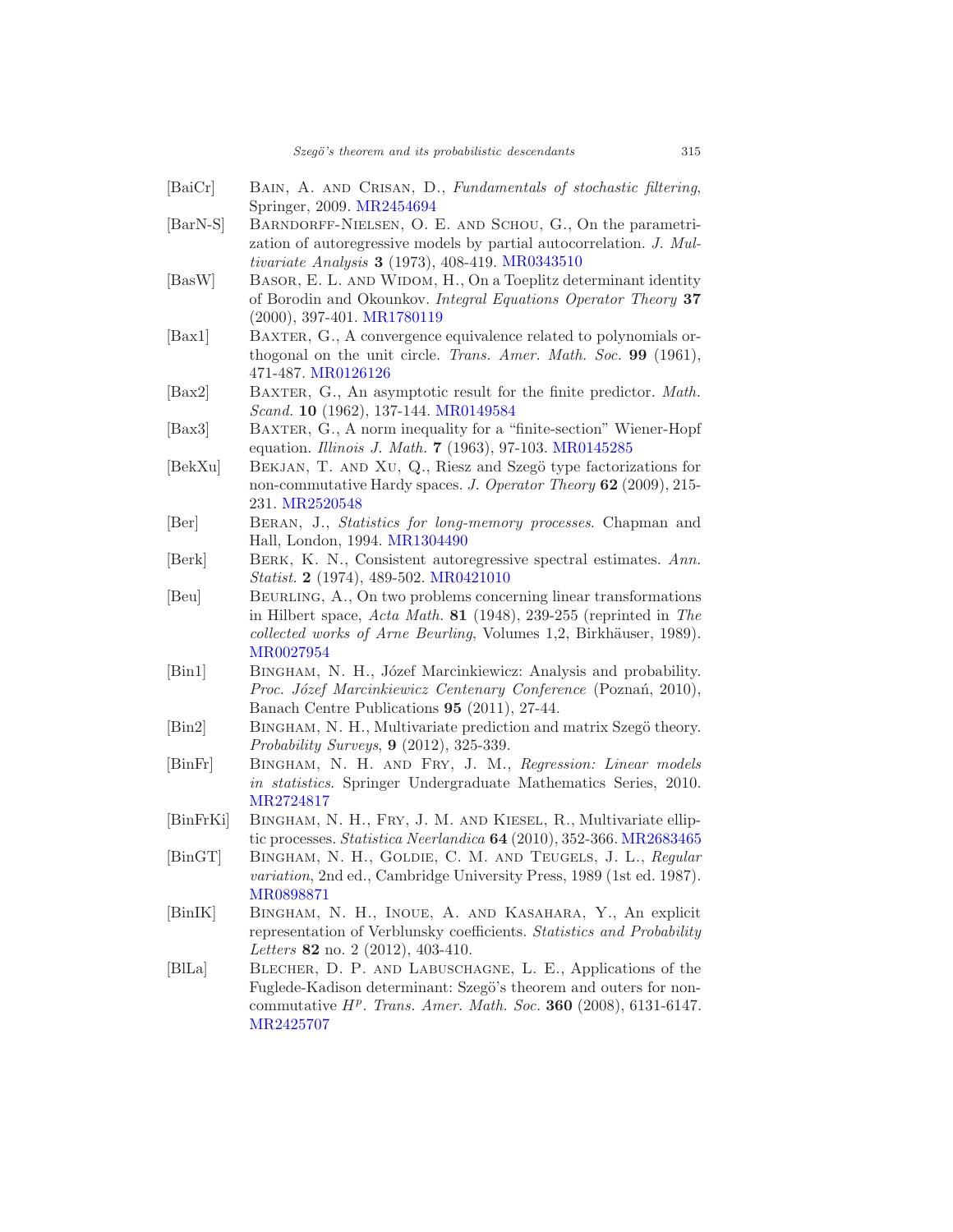| 316 |  | N.H. Bingham |
|-----|--|--------------|
|-----|--|--------------|

- <span id="page-29-15"></span><span id="page-29-9"></span><span id="page-29-8"></span><span id="page-29-7"></span><span id="page-29-6"></span><span id="page-29-5"></span><span id="page-29-0"></span>[Bl1] BLOOMFIELD, P., An exponential model for the spectrum of a scalar time series. Biometrika 60 (1973), 217-226. [MR0323048](http://www.ams.org/mathscinet-getitem?mr=0323048) [Bl2] BLOOMFIELD, P., Fourier analysis of time series: An introduction. Wiley, 1976. [MR0654511](http://www.ams.org/mathscinet-getitem?mr=0654511) [Bl3] Bloomfield, P., Non-singularity and asymptotic independence. E. J. Hannan Festschrift, J. Appl. Probab. 23A (1986), 9-21. [MR0803159](http://www.ams.org/mathscinet-getitem?mr=0803159) [BlJeHa] Bloomfield, P., Jewell, N. P. and Hayashi, E., Characterization of completely nondeterministic stochastic processes. Pacific J. Math. 107 (1983), 307-317. [MR0705750](http://www.ams.org/mathscinet-getitem?mr=0705750) [BogHeTu] Bogert, B. P., Healy, M. J. R. and Tukey, J. W., The quefrency alanysis of time series for echoes: cepstrum, pseudoautocovariance, cross-cepstrum and saphe cracking. Proc. Symposium on Time Series Analysis (ed. M. Rosenblatt) Ch. 15, 209-243, Wiley, 1963. [BorOk] Borodin, A. M. and Okounkov, A., A Fredholm determinant formula for Toeplitz determinants. Integral Equations and Operator Theory 37 (2000), 386-396. [MR1780118](http://www.ams.org/mathscinet-getitem?mr=1780118) [Bot] BÖTTCHER, A., Featured review of the Borodin-Okounkov and Basor-Widom papers. Mathematical Reviews 1790118/6 (2001g:47042a,b). [BotKaSi] BÖTTCHER, A., KARLOVICH, A. AND SILBERMANN, B., Generalized Krein algebras and asymptotics of Toeplitz determinants. Methods Funct. Anal. Topology 13 (2007), 236-261. [MR2356757](http://www.ams.org/mathscinet-getitem?mr=2356757) [BotSi1] BÖTTCHER, A. AND SILBERMANN, B., Analysis of Toeplitz operators. Springer, 1990 (2nd ed., with A. Karlovich, 2006). [MR1071374](http://www.ams.org/mathscinet-getitem?mr=1071374) [BotSi2] BÖTTCHER, A. AND SILBERMANN, B., *Introduction to large trun*cated Toeplitz matrices. Universitext, Springer, 1999. [MR1724795](http://www.ams.org/mathscinet-getitem?mr=1724795) [BotW] BÖTTCHER, A. AND WIDOM, H., Szegö via Jacobi. Linear Algebra and Applications 419 (2006), 656-667. [MR2277996](http://www.ams.org/mathscinet-getitem?mr=2277996) [BouKo] BOURGAIN, J. AND KOZMA, G., One cannot hear the winding number. J. European Math. Soc. 9 (2007), 637-658. [MR2341826](http://www.ams.org/mathscinet-getitem?mr=2341826) [BouGePu] Boutet de Monvel-Berthier, A., Georgescu, V. and PURICE, R., A boundary-value problem related to the Ginzburg-Landau model. Comm. Math. Phys. 142 (1991), 1-23. [MR1137773](http://www.ams.org/mathscinet-getitem?mr=1137773) [BoxJeRe] Box, G. E. P., Jenkins, G. M. and Reinsel, G. C., Time-series analysis. Forecasting and control (4th ed.). Wiley, 2008. [MR2419724](http://www.ams.org/mathscinet-getitem?mr=2419724) [Bra1] Bradley, R. C., Basic properties of strong mixing conditions. Pages 165-192 in [\[EbTa\]](#page-31-15). [MR0899990](http://www.ams.org/mathscinet-getitem?mr=0899990) [Bra2] Bradley, R. C., Basic properties of strong mixing conditions. A
- <span id="page-29-17"></span><span id="page-29-16"></span><span id="page-29-13"></span><span id="page-29-12"></span><span id="page-29-11"></span><span id="page-29-10"></span><span id="page-29-4"></span><span id="page-29-3"></span><span id="page-29-1"></span>survey and some open questions. Probability Surveys 2 (2005), 107-144. [MR2178042](http://www.ams.org/mathscinet-getitem?mr=2178042)
- <span id="page-29-14"></span>[Bra3] Bradley, R. C., Introduction to strong mixing conditions, Volumes 1-3. Kendrick Press, Heber City, UT, 2007.
- <span id="page-29-2"></span>[dBR] de BRANGES, L. AND ROVNYAK, J., Square-summable power series. Holt, Rinehart and Winston, New York, 1966. [MR0215065](http://www.ams.org/mathscinet-getitem?mr=0215065)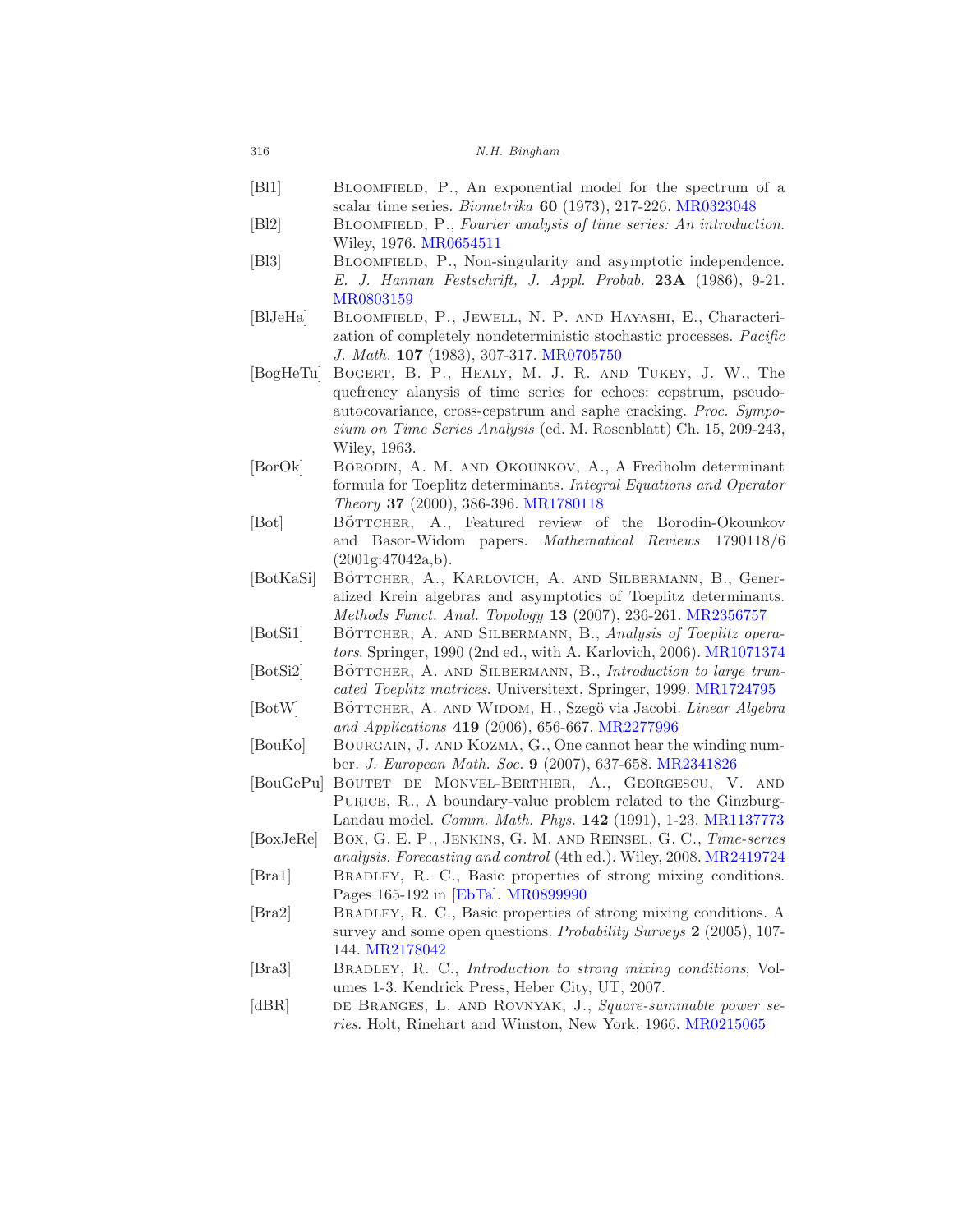<span id="page-30-17"></span><span id="page-30-16"></span><span id="page-30-14"></span><span id="page-30-13"></span><span id="page-30-10"></span><span id="page-30-9"></span><span id="page-30-4"></span><span id="page-30-2"></span><span id="page-30-1"></span>

| [Bre]             | BREZIS, H., New questions related to the topological degree.<br>The unity of mathematics. $137-154$ , Progr. Math. $244$ (2006), |
|-------------------|----------------------------------------------------------------------------------------------------------------------------------|
|                   | Birkhäuser, Boston MA. MR2181804                                                                                                 |
| [Bri]             | BRILLINGER, D. R., John W. Tukey's work on time series and                                                                       |
|                   | spectrum analysis. Ann. Statist. 30 (2002), 1595-1918. MR1969441                                                                 |
| [BriKri]          | BRILLINGER, D. R. AND KRISHNAIAH, P. R. (ed.), Time series                                                                       |
|                   | in the frequency domain. Handbook of Statistics 3, North-Holland,                                                                |
|                   | 1983. MR0749777                                                                                                                  |
| [BroDav]          | BROCKWELL, P. J. AND DAVIS, R. A., Time series: Theory and                                                                       |
|                   | methods (2nd ed.), Springer, New York, 1991 (1st ed. 1987).                                                                      |
| [Cra]             | CRAMÉR, H., On harmonic analysis in certain function spaces. $Ark$ .                                                             |
|                   | Mat. Astr. Fys. 28B (1942), 1-7, reprinted in Collected Works of                                                                 |
|                   | Harald Cramér Volume II, 941-947, Springer, 1994. MR0006609                                                                      |
| [CraLea]          | CRAMÉR, H. AND LEADBETTER, R., Stationary and related                                                                            |
|                   | stochastic processes. Wiley, 1967.                                                                                               |
| [Ch]              | CHUNG, K.-L., A course in probability theory, 3rd ed. Academic                                                                   |
|                   | Press, 2001 (2nd ed. 1974, 1st ed. 1968). MR1796326                                                                              |
| [CorFoSi]         | CORNFELD, I. P., FOMIN, S. V. AND SINAI, YA. G., Ergodic the-                                                                    |
|                   | ory. Grundl. math. Wiss. 245, Springer, 1982. MR0832433                                                                          |
| [CorTh]           | COVER, T. M. AND THOMAS, J. A., Elements of information the-                                                                     |
|                   | ory. Wiley, 1991. MR1122806                                                                                                      |
| [ <b>Cox</b> ]    | Cox, D. R., Long-range dependence: a review. Pages 55-74 in                                                                      |
|                   | <i>Statistics: An appraisal</i> (ed. H. A. David and H. T. David), Iowa                                                          |
|                   | State University Press, Ames IA, reprinted in Selected statistical                                                               |
|                   | papers of Sir David Cox, Volume 2, 379-398, Cambridge University                                                                 |
|                   | Press, 2005.                                                                                                                     |
| [Deb]             | DEBOWSKI, L., On processes with summable partial autocor-                                                                        |
|                   | relations. Statistics and Probability Letters 77 (2007), 752-759.                                                                |
|                   | MR2356516                                                                                                                        |
| [Deg]             | DÉGERINE, S., Canonical partial autocorrelation function of a mul-                                                               |
|                   | tivariate time series. Ann. Statist. $18$ (1990), 961-971. MR1056346                                                             |
| [dLR]             | DE LEEUW, K. AND RUDIN, W., Extreme points and extremum                                                                          |
|                   | problems in $H^1$ . Pacific J. Math. 8 (1958), 467-485. MR0098981                                                                |
| [Dia]             | DIACONIS, P., G. H. Hardy and probability??? Bull. London Math.                                                                  |
|                   | <i>Soc.</i> <b>34</b> (2002), 385-402. MR1897417                                                                                 |
| [D <sub>o</sub> ] | DOOB, J. L., Stochastic processes. Wiley, 1953. MR0058896                                                                        |
| [DouOpTa]         | DOUKHAN, P., OPPENHEIM, G. AND TAQQU, M. S. (ed.), Theory                                                                        |
|                   | and applications of long- range dependence. Birkhäuser, Basel, 2003.                                                             |
|                   | MR1956041                                                                                                                        |
| [DunSch]          | DUNFORD, N. AND SCHWARTZ, J. T., Linear operators, Part II:                                                                      |
|                   | Spectral theory: Self-adjoint operators on Hilbert space. Interscience,<br>1963. MR1009163                                       |
|                   | DURBIN, J., The fitting of time-series models. Rev. Int. Statist.                                                                |
| Dur               |                                                                                                                                  |
|                   | <i>Inst.</i> <b>28</b> (1960), 233-244.                                                                                          |

<span id="page-30-15"></span><span id="page-30-12"></span><span id="page-30-11"></span><span id="page-30-8"></span><span id="page-30-7"></span><span id="page-30-6"></span><span id="page-30-5"></span><span id="page-30-3"></span><span id="page-30-0"></span>[Du] DUREN, P. L., Theory of  $H^p$  spaces. Academic Press, New York, 1970. [MR0268655](http://www.ams.org/mathscinet-getitem?mr=0268655)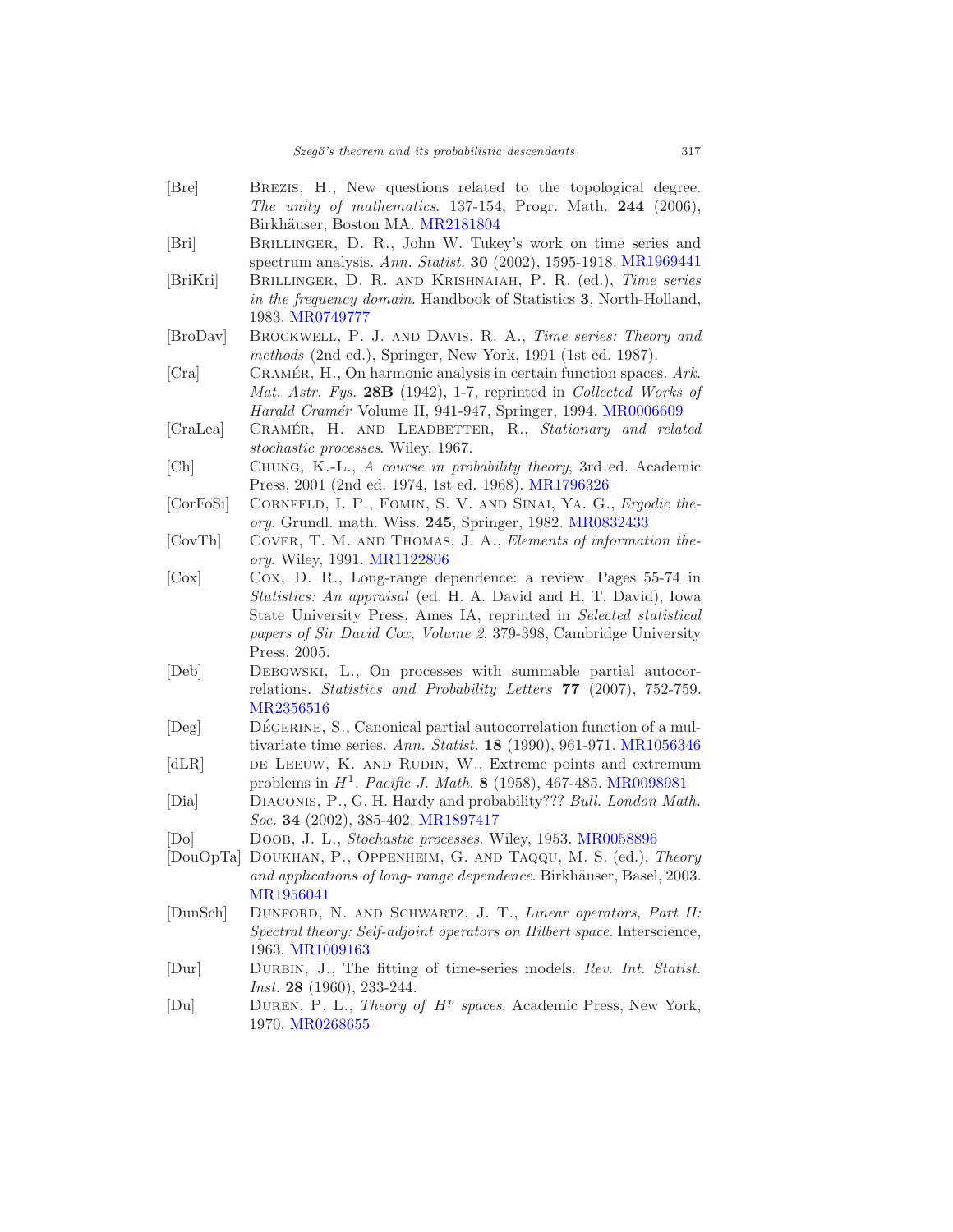- <span id="page-31-3"></span>[Dym] Dym, H., M. G. Krein's contributions to prediction theory. Operator Theory Advances and Applications 118 (2000), 1-15, Birkhäuser, Basel. [MR1765460](http://www.ams.org/mathscinet-getitem?mr=1765460)
- <span id="page-31-2"></span>[DymMcK] Dym, H. and McKean, H. P., Gaussian processes, function theory and the inverse spectral problem. Academic Press, 1976. [MR0448523](http://www.ams.org/mathscinet-getitem?mr=0448523)
- <span id="page-31-15"></span>[EbTa] EBERLEIN, E. AND TAQQU, M. S. (ed.), Dependence in probability and statistics. A survey of recent results. Birkhäuser, 1986. [MR0899982](http://www.ams.org/mathscinet-getitem?mr=0899982)
- <span id="page-31-8"></span>[Ell] Ellis, R. S., Entropy, large deviations and statistical mechanics. Grundl. math. Wiss 271, Springer, 1985. [MR0793553](http://www.ams.org/mathscinet-getitem?mr=0793553)
- <span id="page-31-12"></span>[Fe] Fefferman, C., Characterizations of bounded mean oscillation. Bull. Amer. Math. Soc. 77 (1971), 587-588. [MR0280994](http://www.ams.org/mathscinet-getitem?mr=0280994)
- <span id="page-31-13"></span>[FeSt] FEFFERMAN, C. AND STEIN, E. M.,  $H<sup>p</sup>$  spaces of several variables. Acta Math. 129 (1972), 137-193. [MR0447953](http://www.ams.org/mathscinet-getitem?mr=0447953)
- <span id="page-31-6"></span>[FrBh] Frazho, A. E. and Bhosri, W., An operator perspective on signals and systems. Operator Theory: advances and Applications 204, Birkhäuser, 2010. [MR2584037](http://www.ams.org/mathscinet-getitem?mr=2584037)
- <span id="page-31-9"></span>[Gao] Gao, J., Non-linear time series. Semi-parametric and nonparametric models. Monogr. Stat. Appl. Prob. 108, Chapman and Hall, 2007.
- <span id="page-31-1"></span>[Gar] GARNETT, J. B., *Bounded analytic functions*. Academic Press, 1981 (Grad. Texts in Math. 236, Springer, 2007). [MR2261424](http://www.ams.org/mathscinet-getitem?mr=2261424)
- <span id="page-31-7"></span>[Geo] GEORGII, H.-O., Gibbs measures and phase transitions. Walter de Gruyter, 1988. [MR0956646](http://www.ams.org/mathscinet-getitem?mr=0956646)
- <span id="page-31-11"></span>[GerCa] Geronimo, J. S. and Case, K. M., Scattering theory and polynomials orthogonal on the unit circle. J. Math. Phys. 20 (1979), 299-310. [MR0519213](http://www.ams.org/mathscinet-getitem?mr=0519213)
- <span id="page-31-16"></span>[Ges] GESZTESY, F., DEIFT, P., GALVES, C., PERRY, P. AND SCHLAG, W. (ed.), Spectral theory and mathematical physics: A Festschrift in honor of Barry Simon's sixtieth birthday. Proc. Symp. Pure Math. 76 Parts 1, 2, Amer. Math. Soc., 2007. [MR2310193](http://www.ams.org/mathscinet-getitem?mr=2310193)
- <span id="page-31-10"></span>[GiKoSu] GIRAITIS, L., KOUL, H. L. AND SURGAILIS, D., Large sample inference for long memory processes, World Scientific, 2011.
- <span id="page-31-14"></span>[GolKPY] GOLINSKII, L., KHEIFETS, A., PEHERSTORFER, F. AND YUDITskii, P., Scattering theory for CMV matrices: uniqueness, Helson-Szegö and strong Szegö theorems. Integral Equations and Operator Theory 69 (2011), 479-508. [MR2784575](http://www.ams.org/mathscinet-getitem?mr=2784575)
- <span id="page-31-0"></span>[GolTo] Golinskii, L. and Totik, V., Orthogonal polynomials: from Jacobi to Simon. P. 715-742 in  $[Ges]$ , Part 2.
- <span id="page-31-5"></span>[GolvL] Golub, G. H. and van Loan, C. F., Matrix computations, 3rd ed., Johns Hopkins University Press, 1996 (1st ed. 1983, 2nd ed. 1989).
- <span id="page-31-4"></span>[GrSz] GRENANDER, U. AND SZEGÖ, G., Toeplitz forms and their applications. University of California Press, Berkeley CA, 1958. [MR0094840](http://www.ams.org/mathscinet-getitem?mr=0094840)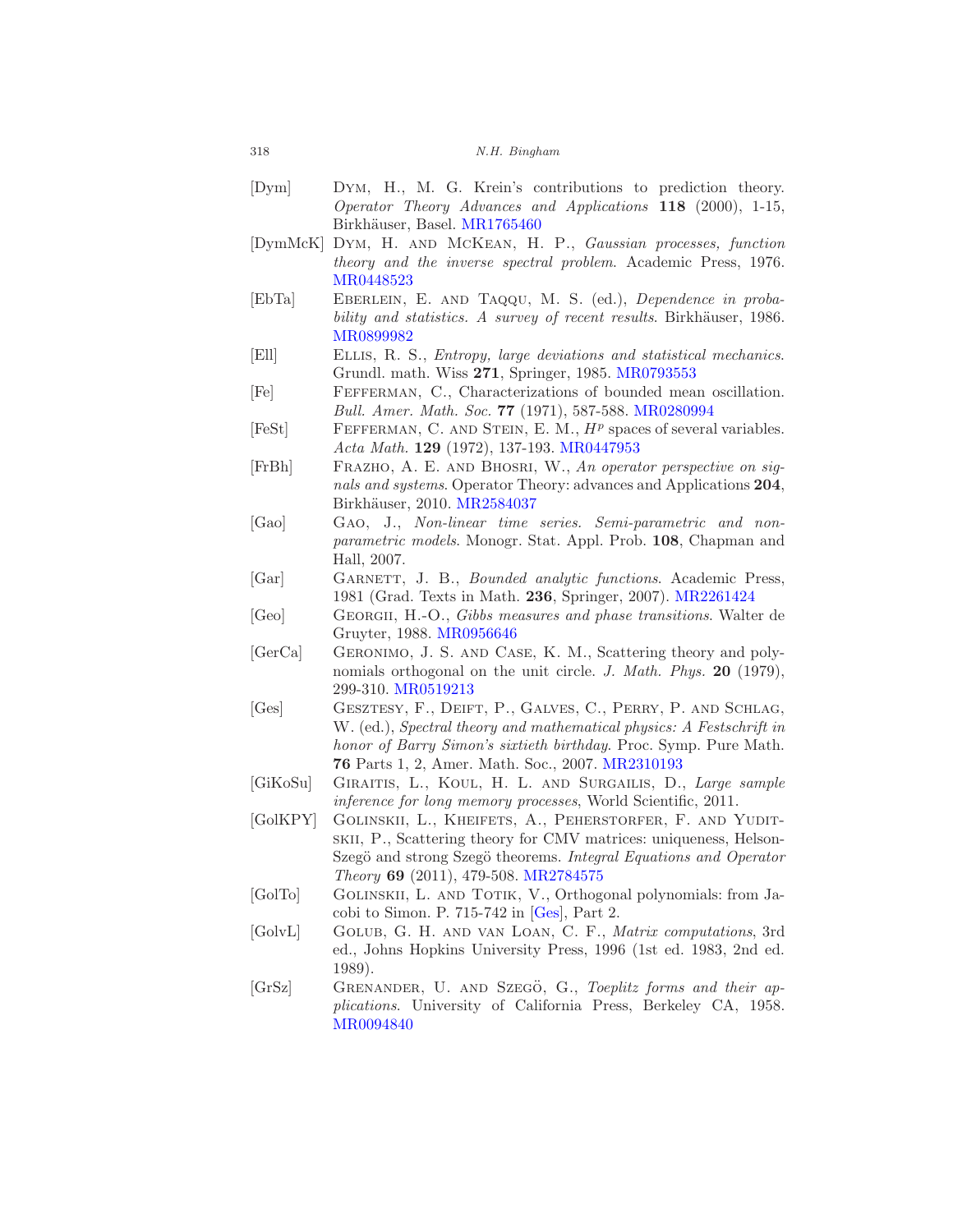- <span id="page-32-11"></span>[Gri1] GRIMMETT, G. R., *Percolation*, 2nd ed. Grundl. math. Wiss. 321, Springer, 1999 (1st ed. 1989).
- <span id="page-32-12"></span>[Gri2] GRIMMETT, G. R., The random cluster model. Grundl. math. Wiss. 333, Springer, 2006. [MR2243761](http://www.ams.org/mathscinet-getitem?mr=2243761)
- <span id="page-32-7"></span>[Ha1] Hannan, E. J., Multiple time series. Wiley, 1970. [MR0279952](http://www.ams.org/mathscinet-getitem?mr=0279952)
- <span id="page-32-10"></span>[Ha2] HANNAN, E. J., The Whittle likelihood and frequency estimation. Chapter 15 (p. 205-212) in [\[Kel](#page-33-15)]. [MR1320753](http://www.ams.org/mathscinet-getitem?mr=1320753)
- <span id="page-32-18"></span>[HaKR] Hannan, E. J., Krishnaiah, P. K. and Rao, M. M., Time series in the time domain. Handbook of Statistics 5, North-Holland, 1985. [MR0831742](http://www.ams.org/mathscinet-getitem?mr=0831742)
- <span id="page-32-9"></span>[He] Helson, H., Harmonic analysis, 2nd ed., Hindustan Book Agency, 1995. [MR2656971](http://www.ams.org/mathscinet-getitem?mr=2656971)
- <span id="page-32-15"></span>[HeSa] HELSON, H. AND SARASON, D., Past and future. *Math. Scand* 21 (1967), 5-16. [MR0236989](http://www.ams.org/mathscinet-getitem?mr=0236989)
- <span id="page-32-16"></span> $[HeSz]$  HELSON, H. AND SZEGÖ, G., A problem in prediction theory. Acta Mat. Pura Appl. 51 (1960), 107-138. [MR0121608](http://www.ams.org/mathscinet-getitem?mr=0121608)
- <span id="page-32-0"></span>[Ho] HOFFMAN, K., Banach spaces of analytic functions, Prentice-Hall, Englewood Cliffs NJ, 1962. [MR0133008](http://www.ams.org/mathscinet-getitem?mr=0133008)
- <span id="page-32-13"></span>[Hos] Hosking, J. R., Fractional differencing. Biometrika 68 (1981), 165-176. [MR0614953](http://www.ams.org/mathscinet-getitem?mr=0614953)
- <span id="page-32-17"></span>[HuMuWe] Hunt, R. A., Muckenhoupt, B. and Wheeden, R. L., Weighted norm inequalities for the conjugate function and Hilbert transform. Trans. Amer. Math. Soc. 176 (1973), 227-151. [MR0312139](http://www.ams.org/mathscinet-getitem?mr=0312139)
- <span id="page-32-14"></span>[IbLi] IBRAGIMOV, I. A. AND LINNIK, YU. V., Independent and stationary sequences of random variables. Wolters-Noordhoff, 1971. [MR0322926](http://www.ams.org/mathscinet-getitem?mr=0322926)
- <span id="page-32-8"></span>[IbRo] Ibragimov, I. A. and Rozanov, Yu. A., Gaussian random processes. Springer, 1978. [MR0543837](http://www.ams.org/mathscinet-getitem?mr=0543837)
- <span id="page-32-4"></span>[In1] Inoue, A., Asymptotics for the partial autocorrelation function of a stationary process. J. Analyse Math. 81 (2000), 65-109. [MR1785278](http://www.ams.org/mathscinet-getitem?mr=1785278)
- <span id="page-32-5"></span>[In2] Inoue, A., Asymptotic behaviour for partial autocorrelation functions of fractional ARIMA processes. Ann. Appl. Probab. 12 (2002), 1471-1491. [MR1936600](http://www.ams.org/mathscinet-getitem?mr=1936600)
- <span id="page-32-1"></span>[In3] Inoue, A., AR and MA representations of partial autocorrelation functions, with applications. Prob. Th. Rel. Fields 140 (2008), 523- 551. [MR2365483](http://www.ams.org/mathscinet-getitem?mr=2365483)
- <span id="page-32-6"></span>[InKa1] INOUE, A. AND KASAHARA, Y., Partial autocorrelation functions of the fractional ARIMA processes. J. Multivariate Analysis 89 (2004), 135-147. [MR2041213](http://www.ams.org/mathscinet-getitem?mr=2041213)
- <span id="page-32-2"></span>[InKa2] INOUE, A. AND KASAHARA, Y., Explicit representation of finite predictor coefficients and its applications. Ann. Statist. 34 (2006), 973-993. [MR2283400](http://www.ams.org/mathscinet-getitem?mr=2283400)
- <span id="page-32-3"></span>[Jan] JANSON, S., *Gaussian Hilbert spaces*. Cambridge Tracts in Math. 129, Cambridge University Press, 1997. [MR1474726](http://www.ams.org/mathscinet-getitem?mr=1474726)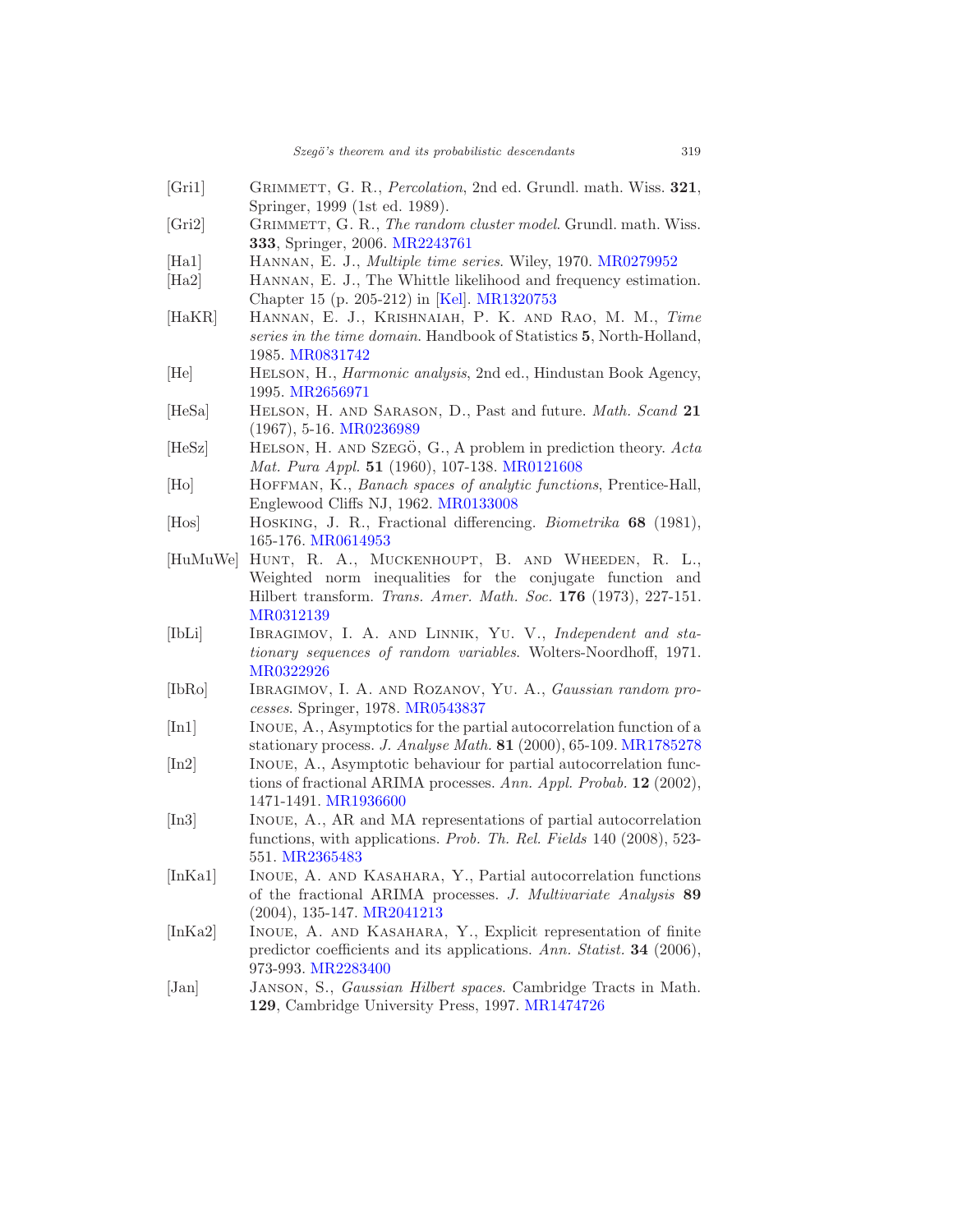<span id="page-33-14"></span><span id="page-33-13"></span><span id="page-33-12"></span><span id="page-33-11"></span><span id="page-33-9"></span><span id="page-33-8"></span><span id="page-33-5"></span><span id="page-33-3"></span>

| $[\text{JeBl}]$     | JEWELL, N. P. AND BLOOMFIELD, P., Canonical correlations of                                                                |
|---------------------|----------------------------------------------------------------------------------------------------------------------------|
|                     | past and future for time series: definitions and theory. Ann. Statist.<br>11 (1983), 837-847. MR0707934                    |
| [JeBIBa]            | JEWELL, N. P., BLOOMFIELD, P. AND BARTMANN, F. C., Canon-                                                                  |
|                     | ical correlations of past and future for time series: bounds and com-                                                      |
|                     | putation. Ann. Statist. 11 (1983), 848-855. MR0707935                                                                      |
| [Kac]               | KAC, M., Toeplitz matrices, transition kernels and a related prob-                                                         |
|                     | lem in probability theory. Duke Math. J. 21 $(1954)$ , 501-509.                                                            |
|                     | MR0062867                                                                                                                  |
| [Kah]               | KAHANE, J.-P., Some random series of functions, 2nd ed.,                                                                   |
|                     | Cambridge University Press, 1985 (1st ed. D. C. Heath, 1968).<br>MR0833073                                                 |
| [KahSa]             | KAHANE, J.-P. AND SALEM, R., Ensembles parfaits et séries                                                                  |
|                     | <i>trigonométriques</i> , 2nd ed. Hermann, Paris, 1994. MR1303593                                                          |
| [Kak]               | KAKIHARA, Y., The Kolmogorov isomorphism theorem and exten-                                                                |
|                     | sions to some non-stationary processes. Stochastic processes: The-                                                         |
|                     | ory and methods (ed. D. N. Shanbhag and C. R. Rao), Handbook                                                               |
|                     | of Statistics 19, North-Holland, 2001, 443-470. MR1861731                                                                  |
| [Kal]               | KALLENBERG, O., Foundations of modern probability, 2nd ed.,                                                                |
|                     | Springer, 2002. MR1876169                                                                                                  |
| [KanSch]            | KANTZ, H. AND SCHREIBER, T., Nonlinear time series analysis,<br>Cambridge University Press, 1997 (2nd ed. 2004). MR2040330 |
| $\vert$ Kar $\vert$ | KARHUNEN, K., Uber lineare Methoden in der Wahrscheinlichkeit-                                                             |
|                     | srechnung. Ann. Acad. Sci. Fenn. 37 (1947), 1-79. MR0023013                                                                |
| [KasBi]             | KASAHARA, Y. AND BINGHAM, N. H., Verblunsky coefficients and                                                               |
|                     | Nehari sequences. Trans. Amer. Math. Soc., to appear.                                                                      |
| [KatSeTe]           | KATEB, D., SEGHIER, A. AND TEYSSIÈRE, G., Prediction, orthog-                                                              |
|                     | onal polynomials and Toeplitz matrices. A fast and reliable ap-                                                            |
|                     | proach to the Durbin-Levinson algorithm. Pages 239-261 in [TeKi].                                                          |
| [Kel]               | MR2265061<br>KELLY, F. P. (ed.), <i>Probability, statistics and optimization. A trib</i> -                                 |
|                     | <i>ute to Peter Whittle.</i> Wiley, 1994. MR1320736                                                                        |
| [KenSt]             | KENDALL, M. G. AND STUART, A., The advanced theory of statis-                                                              |
|                     | <i>tics.</i> Charles Griffin. Volume 1 (4th ed., 1977), Vol. 2 (3rd ed, 1973),                                             |
|                     | vol. 3 (3rd ed., 1976).                                                                                                    |
| [KokTa]             | KOKOSZKA, P. S. AND TAQQU, M. S., Can one use the                                                                          |
|                     | Durbin-Levinson algorithm to generate infinite-variance fractional                                                         |
|                     | ARIMA time series? J. Time Series Analysis 22 (2001), 317-337.                                                             |
| [Kol]               | MR1837371<br>KOLMOGOROV, A. N., Stationary sequences in Hilbert space. Bull.                                               |
|                     | Moskov. Gos. Univ. Mat. 2 (1941), 1-40 (in Russian; reprinted, Se-                                                         |
|                     | lected works of A. N. Kolmogorov, Vol. 2: Theory of probability and                                                        |
|                     | mathematical statistics, Nauka, Moskva, 1986, 215-255).                                                                    |
| [Koo1]              | KOOSIS, P., <i>Introduction to <math>H^p</math> spaces</i> , 2nd ed. Cambridge Tracts                                      |

<span id="page-33-15"></span><span id="page-33-10"></span><span id="page-33-7"></span><span id="page-33-6"></span><span id="page-33-4"></span><span id="page-33-2"></span><span id="page-33-1"></span><span id="page-33-0"></span>Math. 115, Cambridge Univ. Press, 1998 (1st ed. 1980). [MR0565451](http://www.ams.org/mathscinet-getitem?mr=0565451)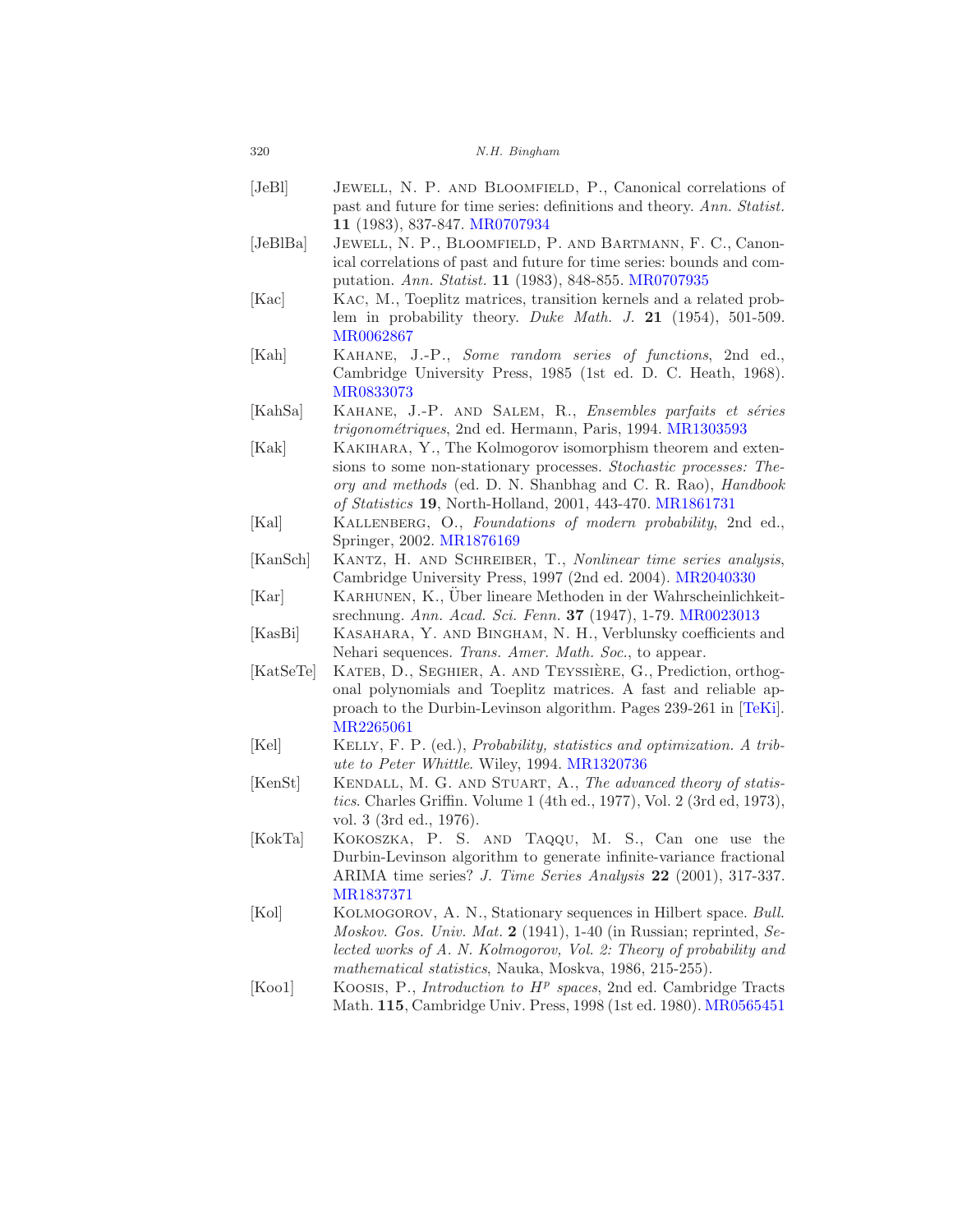<span id="page-34-16"></span><span id="page-34-15"></span><span id="page-34-14"></span><span id="page-34-13"></span><span id="page-34-12"></span><span id="page-34-11"></span><span id="page-34-10"></span><span id="page-34-9"></span><span id="page-34-8"></span><span id="page-34-7"></span><span id="page-34-6"></span><span id="page-34-5"></span><span id="page-34-4"></span><span id="page-34-3"></span><span id="page-34-2"></span><span id="page-34-1"></span><span id="page-34-0"></span>

| [Koo2]         | KOOSIS, P., The logarithmic integral, I, 2nd ed., Cambridge Univ.          |
|----------------|----------------------------------------------------------------------------|
|                | Press, 1998 (1st ed. 1988), II, Cambridge Univ. Press, 1992.               |
|                | MR0961844                                                                  |
| [Kr]           | KREIN, M. G., On some new Banach algebras and Wiener-Lévy                  |
|                | type theorems for Fourier series and integrals. Amer. Math. Soc.           |
|                | Translations (2) 93 (1970), 177-199 (Russian original: Mat. Issled.        |
|                | $1(1966), 163-288)$ . MR0203515                                            |
| [Lev]          | LEVINSON, N., The Wiener (RMS) error criterion in filter de-               |
|                |                                                                            |
|                | sign and prediction. J. Math. Phys. MIT $25$ (1947), 261-278.<br>MR0019257 |
| [LevMcK]       | LEVINSON, N. AND MCKEAN, H. P., Weighted trigonometrical ap-               |
|                | proximation on $R^1$ with application to the germ field of a stationary    |
|                | Gaussian noise. Acta Math. 112 (1964), 99-143. MR0163111                   |
| [Li]           | LI, L. M., Some notes on mutual information between past and               |
|                | future. J. Time Series Analysis 27 (2006), 309-322. MR2235848              |
|                | LI, L. M. AND XIE, Z., Model selection and order determination             |
| [LiXi]         |                                                                            |
|                | for time series by information between the past and the future. J.         |
|                | Time Series Analysis 17 (1996), 65-84. MR1380897                           |
| [Loe]          | LOÈVE, M., Probability theory, Volumes I, II, 4th ed., Springer,           |
|                | 1978. MR0651018                                                            |
| [LuZhKi]       | LUND, R., ZHAO, Y. AND KIESSLER, P. C., Shapes of station-                 |
|                | ary autocovariances. J. Applied Probability 43 (2006), 1186-1193.          |
|                | MR2274647                                                                  |
| [Ly1]          | LYONS, R., Characterizations of measures whose Fourier-Stieltjes           |
|                | transforms vanish at infinity. Bull. Amer. Math. Soc. 10 (1984),           |
|                | 93-96. MR0722859                                                           |
| [Ly2]          | LYONS, R., Fourier-Stieltjes coefficients and asymptotic distribu-         |
|                | tion modulo 1. Ann. Math. 122 (1985), 155-170. MR0799255                   |
| [Ly3]          | LYONS, R., Seventy years of Rajchman measures. J. Fourier Anal.            |
|                | <i>Appl.</i> , Kahane Special Issue (1995), 363-377. MR1364897             |
| [MakWe]        | MAKAGON, A. AND WERON, $A_{\cdot}, q$ -variate minimal stationary pro-     |
|                | cesses. Studia Math. 59 (1976), 41-52. MR0428419                           |
| [MatNeTo]      | MÁTÉ, A., NEVAI, P. AND TOTIK, V., Aymptotics for the ratio                |
|                | of leading coefficients of orthogonal polynomials on the unit circle.      |
|                | $Constructive Approximation$ 1 (1985), 63-69. MR0766095                    |
| $[{\rm McCW}]$ | McCoy, B. M. AND WU, T. T., The two-dimensional Ising model.               |
|                |                                                                            |
|                | Harvard Univ. Press, Cambridge MA, 1973.                                   |
| $[{\rm McC}]$  | MCCULLAGH, P., John Wilder Tukey, 1915-2000. Biographical                  |
|                | Memoirs of Fellows of the Royal Society 49 (2003), 537-555.                |
| [McLZ]         | MCLEOD, A. I. AND ZHANG, Y., Partial autocorrelation para-                 |
|                | metrization for subset regression. J. Time Series Analysis 27              |
|                | $(2006), 599-612. MR2245714$                                               |
| [Me]           | MEYER, Y., Wavelets and operators. Cambridge Univ. Press, 1992.            |
|                | MR1228209                                                                  |
| [MeCo]         | MEYER, Y. AND COIFMAN, R., Wavelets. Calderón-Zygmund and                  |
|                | multilinear operators. Cambridge Univ. Press, 1997. MR1456993              |
|                |                                                                            |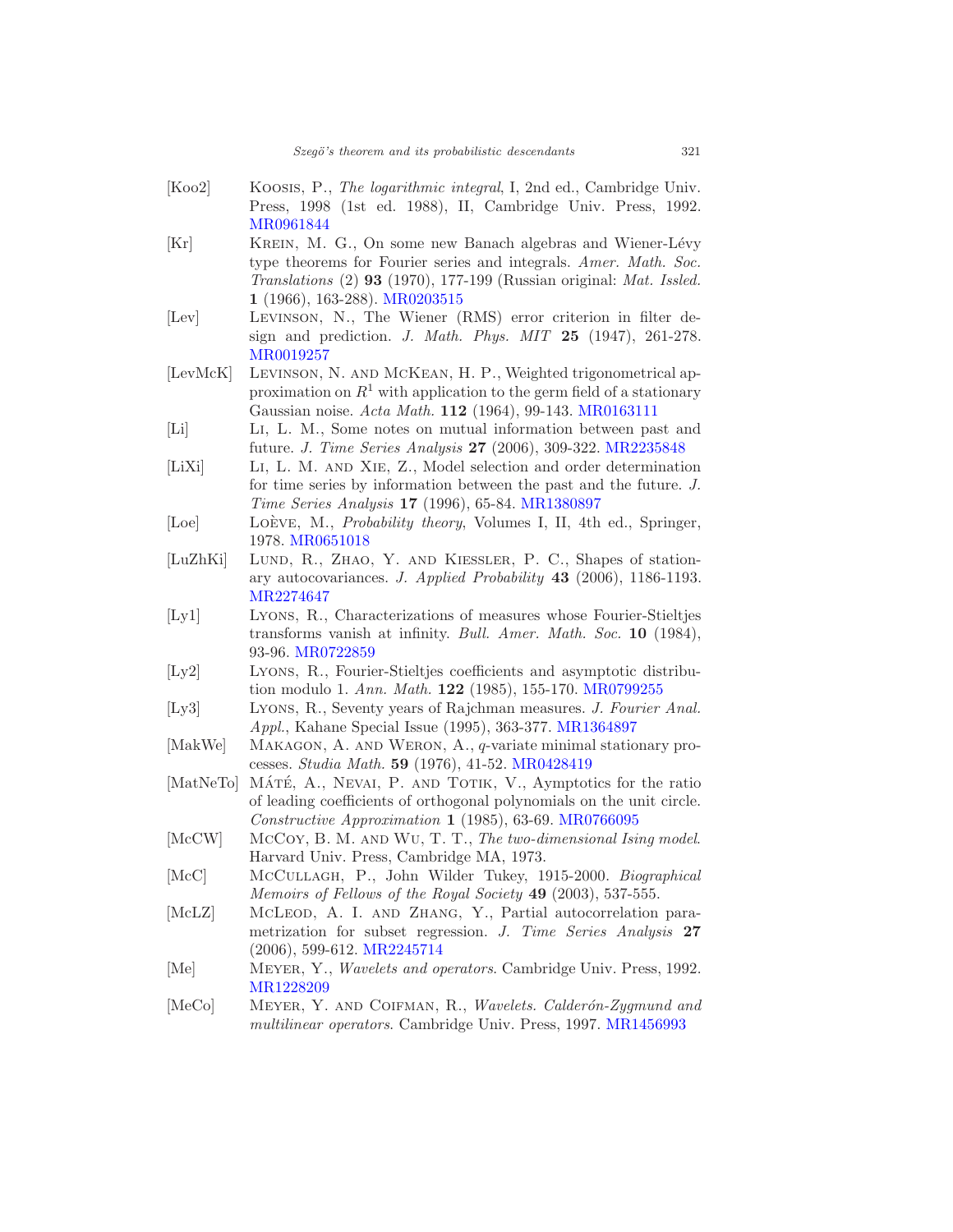<span id="page-35-19"></span><span id="page-35-18"></span><span id="page-35-17"></span><span id="page-35-16"></span><span id="page-35-15"></span><span id="page-35-14"></span><span id="page-35-13"></span><span id="page-35-12"></span><span id="page-35-11"></span><span id="page-35-10"></span><span id="page-35-9"></span><span id="page-35-8"></span><span id="page-35-7"></span><span id="page-35-6"></span><span id="page-35-5"></span><span id="page-35-4"></span><span id="page-35-3"></span><span id="page-35-2"></span><span id="page-35-1"></span><span id="page-35-0"></span>

| 322                         | N.H. Bingham                                                                                                                                                                                                                          |
|-----------------------------|---------------------------------------------------------------------------------------------------------------------------------------------------------------------------------------------------------------------------------------|
| [Nak1]                      | NAKAZI, T., Exposed points and extremal problems in $H1$ . J. Func-<br>tional Analysis 53 (1983), 224-230. MR0724027                                                                                                                  |
| [Nak2]                      | NAKAZI, T., Exposed points and extremal problems in $H^1$ , II. To-<br>hoku Math. J. 37 (1985), 265-269. MR0788133                                                                                                                    |
| [vN]                        | VON NEUMANN, J., Allgemeine Eigenwerttheorie Hermitescher<br>Funktionaloperatoren. Math. Ann. 102, 49-131 (Collected Works<br>II.1). MR1512569                                                                                        |
| [Nik1]                      | NIKOLSKII, N. K., Treatise on the shift operator: Spectral function<br><i>theory.</i> Grundl. math. Wiss. 273, Springer, 1986. MR0827223                                                                                              |
| [Nik2]                      | NIKOLSKII, N. K., Operators, functions and systems: an easy read-<br>ing. Volume 1: Hardy, Hankel and Toeplitz; Volume 2: Model oper-<br>ators and systems. Math. Surveys and Monographs 92, 93, Amer.<br>Math. Soc., 2002. MR1864396 |
| [OpSc]                      | OPPENHEIM, A. V. AND SCHAFER, R. W., Discrete signal pro-<br>cessing. Prentice-Hall, 1989.                                                                                                                                            |
| $[{\rm PaWiZy}]$            | PALEY, R. E. A. C., WIENER, N. AND ZYGMUND, A., Notes on<br>random functions. <i>Math. Z.</i> <b>37</b> (1933), 647-668. MR1545426                                                                                                    |
| $[$ Pel $]$                 | PELLER, V. V., Hankel operators and their applications. Springer,<br>2003. MR1949210                                                                                                                                                  |
| [Posz]                      | PÓLYA, G. AND SZEGÖ, G., Problems and theorems in analysis, I,<br>II. Classics in Math., Springer, 1998 (transl. 4th German ed., 1970;<br>1st ed. 1925). MR1492447                                                                    |
| [Pou]                       | POURAHMADI, M., Foundations of time series analysis and predic-<br><i>tion theory.</i> Wiley, $2001. MR1849562$                                                                                                                       |
| Rak                         | RAKHMANOV, E. A., On the asymptotics of the ratios of orthogonal<br>polynomials, II, <i>Math. USSR Sb.</i> 58 (1983), 105-117.                                                                                                        |
| [Ram]                       | RAMSEY, F. L., Characterization of the partial autocorrelation<br>function. Ann. Statist. 2 (1974), 1296-1301. MR0359219                                                                                                              |
| $ {\rm Rao} $               | RAO, M. M., Harmonizable, Cramér and Karhunen classes of pro-<br>cesses. Ch. 10 $(p.276-310)$ in [HaKR].                                                                                                                              |
| [Rob]                       | ROBINSON, P. M. (ed.), Time series with long memory. Advanced<br>Texts in Econometrics, Oxford University Press, 2003. MR2083220                                                                                                      |
| [RoRo]                      | ROSENBLUM, M. AND ROVNYAK, J., Hardy classes and operator<br><i>theory</i> , Dover, New York, 1997 (1st ed. Oxford University Press,<br>1985). MR1435287                                                                              |
| [Roz]                       | ROZANOV, YU. A., Stationary random processes. Holden-Day,<br>1967. MR0214134                                                                                                                                                          |
| $\lceil \mathrm{Ru} \rceil$ | RUDIN, W., Real and complex analysis, 2nd ed. McGraw-Hill, 1974<br>$(1st ed. 1966)$ . MR0210528                                                                                                                                       |
| Sa1                         | SARASON, D., Function theory on the unit circle. Virginia Poly-<br>technic Institute and State University, Blacksburg VA, 1979.<br>MR0521811                                                                                          |
| [Sa2]                       | SARASON, D., An addendum to "Past and future", Math. Scand.<br><b>30</b> (1972), 62-64. MR0385990                                                                                                                                     |
| Sa3                         | SARASON, D., Functions of vanishing mean oscillation, Trans.<br>Amer. Math. Soc. 207 (1975), 391-405. MR0377518                                                                                                                       |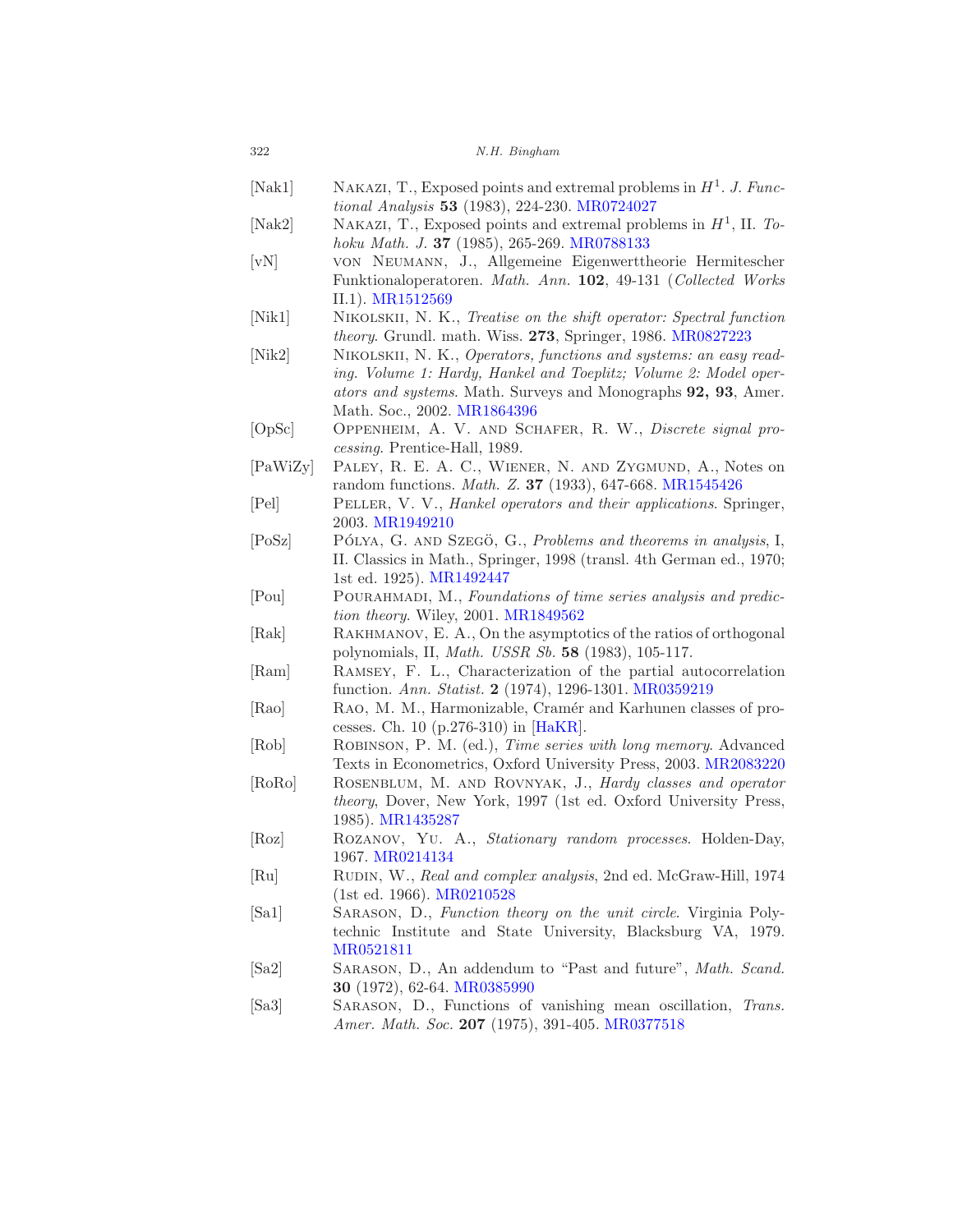- <span id="page-36-14"></span>[Si1] Simon, B., The statistical mechanics of lattice gases, Volume 1. Princeton University Press, 1993. [MR1239893](http://www.ams.org/mathscinet-getitem?mr=1239893)
- <span id="page-36-15"></span>[Si2] Simon, B., The Golinskii-Ibragimov method and a theorem of Damanik-Killip. Int. Math. Res. Notes (2003), 1973-1986. [MR1991180](http://www.ams.org/mathscinet-getitem?mr=1991180)
- <span id="page-36-5"></span>[Si3] SIMON, B., OPUC on one foot. Bull. Amer. Math. Soc. 42 (2005), 431-460. [MR2163705](http://www.ams.org/mathscinet-getitem?mr=2163705)
- <span id="page-36-3"></span>[Si4] Simon, B., Orthogonal polynomials on the unit circle. Part 1: Classical theory. AMS Colloquium Publications 54.1, American Math. Soc., Providence RI, 2005. [MR2105088](http://www.ams.org/mathscinet-getitem?mr=2105088)
- <span id="page-36-4"></span>[Si5] SIMON, B., Orthogonal polynomials on the unit circle. Part 2: Spectral theory. AMS Colloquium Publications 54.2, American Math. Soc., Providence RI, 2005. [MR2105089](http://www.ams.org/mathscinet-getitem?mr=2105089)
- <span id="page-36-16"></span>[Si6] SIMON, B., The sharp form of the strong Szegö theorem. Contemorary Math. 387 (2005), 253-275, AMS, Providence RI. [MR2180212](http://www.ams.org/mathscinet-getitem?mr=2180212)
- <span id="page-36-17"></span>[Si7] SIMON, B., Meromorphic Szegö functions and asymptotic series for Verblunsky coefficients. Acta Math. 195 (2005), 267-285. [MR2233692](http://www.ams.org/mathscinet-getitem?mr=2233692)
- <span id="page-36-9"></span>[Si8] Simon, B., Ed Nelson's work in quantum theory. Diffusion, quantum theory and radically elementary mathematics (ed. W. G. Faris), Math. Notes 47 (2006), 75-93.
- <span id="page-36-6"></span>[Si9] SIMON, B., Szegö's theorem and its descendants: Spectral theory for L <sup>2</sup> perturbations of orthogonal polynomials. Princeton University Press, 2011. [MR2743058](http://www.ams.org/mathscinet-getitem?mr=2743058)
- <span id="page-36-13"></span>[Si10] Simon, B., Convexity: An analytic viewpoint. Cambridge Tracts in Math. 187, Cambridge University Press, 2011. [MR2814377](http://www.ams.org/mathscinet-getitem?mr=2814377)
- <span id="page-36-7"></span>[Sz1] SzEGÖ, G., Ein Grenzwertsatz über die Toeplitzschen Determinanten einer reellen positiven Funktion. Math. Ann. 76 (1915), 490-503. [MR1511838](http://www.ams.org/mathscinet-getitem?mr=1511838)
- <span id="page-36-1"></span>[Sz2] Szegö, G., Beiträge zur Theorie der Toeplitzschen Formen. Math. Z. 6 (1920), 167-202. [MR1544404](http://www.ams.org/mathscinet-getitem?mr=1544404)
- <span id="page-36-2"></span>[Sz3] Szegö, G., Beiträge zur Theorie der Toeplitzschen Formen, II. Math. Z. 9 (1921), 167-190. [MR1544462](http://www.ams.org/mathscinet-getitem?mr=1544462)
- <span id="page-36-0"></span>[Sz4] Szegö, G., *Orthogonal polynomials.* AMS Colloquium Publications 23, American Math. Soc., Providence RI, 1939.
- <span id="page-36-8"></span>[Sz5] Szego, G., On certain Hermitian forms associated with the Fourier series of a positive function. Festschrift Marcel Riesz 222-238, Lund, 1952. [MR0051961](http://www.ams.org/mathscinet-getitem?mr=0051961)
- <span id="page-36-10"></span>[SzN] Sz.-Nagy, B., Spektraldarstellung linearer Transformationen der Hilbertschen Raumes. Ergeb. Math. 5, Springer, 1942.
- <span id="page-36-11"></span>[SzNF] Sz.-Nagy, B. and FOIAS, C., *Harmonic analysis of operators on* Hilbert space, North-Holland, 1970 (2nd ed., with H. Bercovici and L. Kérchy, Springer Universitext, 2010). [MR0275190](http://www.ams.org/mathscinet-getitem?mr=0275190)
- <span id="page-36-12"></span>[TeKi] TEYSSIÈRE, G. AND KIRMAN, A. P. (ed.), Long memory in economics. Springer, 2007. [MR2263582](http://www.ams.org/mathscinet-getitem?mr=2263582)